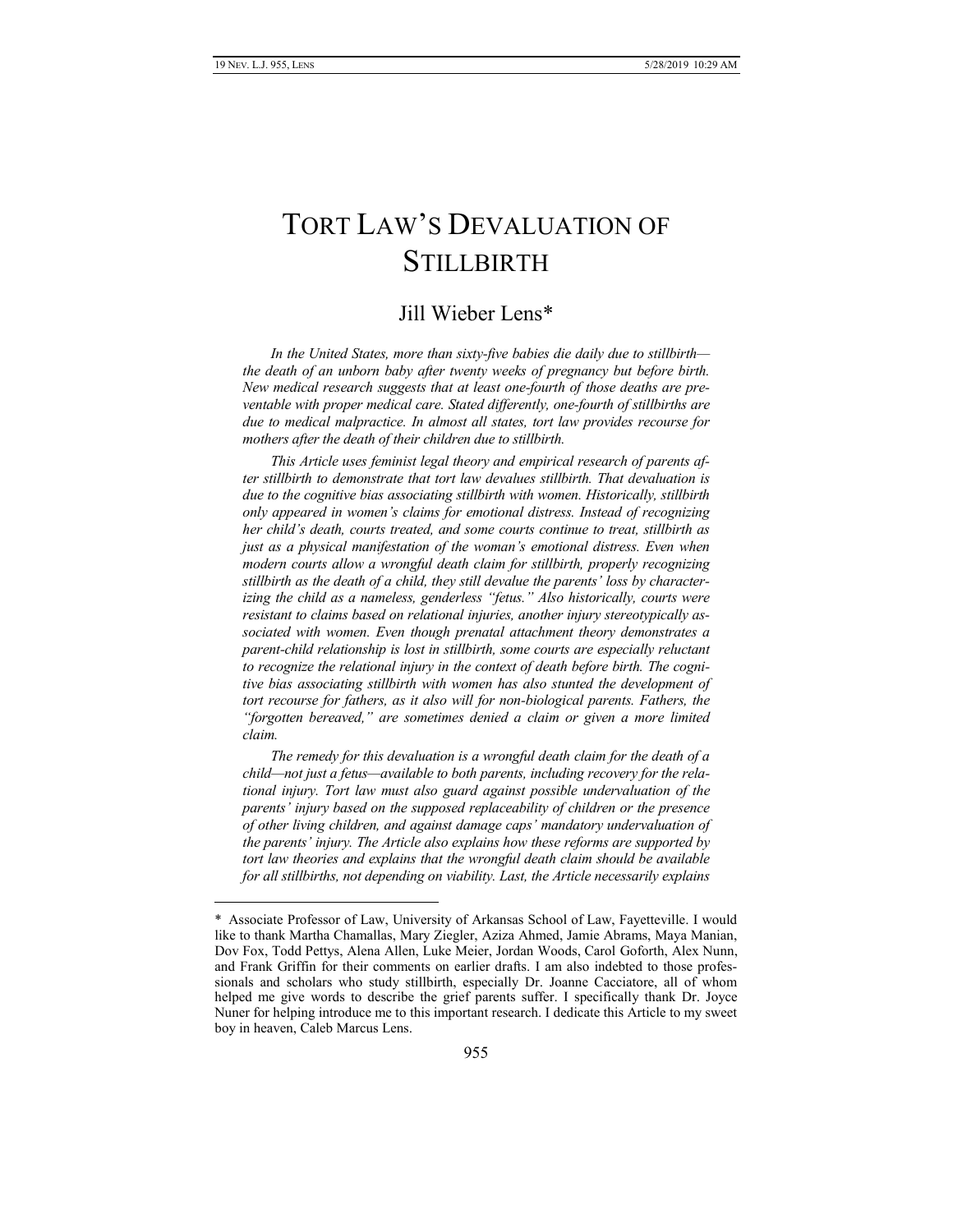*that tort law's proper recognition of stillbirth poses no threat to the legality of abortion.*

#### TABLE OF CONTENTS

| II. |                                                            |  |
|-----|------------------------------------------------------------|--|
|     | $A_{\cdot}$                                                |  |
|     | B.                                                         |  |
|     | C.                                                         |  |
|     | D.                                                         |  |
|     |                                                            |  |
|     | 2. "You're Lucky to Have Your Other Children" 997          |  |
|     |                                                            |  |
|     | <b>TORT LAW PRINCIPLES AND THEORIES SUPPORT A WRONGFUL</b> |  |
|     |                                                            |  |
|     |                                                            |  |
|     |                                                            |  |

*"I carried you for every second of your life,*

*and I will love you for every second of mine."—Unknown*

#### **INTRODUCTION**

<span id="page-1-0"></span>My son, Caleb, died on June 19, 2017. One minute, his heart was beating, and the next, it was not. His father and I held him in our arms while making funeral decisions no parent should ever have to make. We kissed him for the last time and said goodbye.

Not that any child death is normal, but Caleb's death may have been especially abnormal because he died before he was born. Two weeks before we were scheduled to induce labor, at thirty-seven weeks of pregnancy, my placenta completely detached from my uterus, instantly depriving sweet Caleb of oxygen and necessary nutrients. We had gone to the hospital only because I was feeling uncomfortable, not having any idea of the news we were about to receive. But then, the nurses could not find Caleb's heartbeat. Hours and an ultrasound later, the on-call doctor confirmed what we already knew; Caleb had died. The doctor also explained that I was bleeding internally and needed to deliver Caleb as soon as possible. I needed to deliver my son like I had his sisters, but, this time, my son had already died.

I do not remember much of Caleb's delivery due to the drugs my doctor gave me. Some of the painful contractions woke me up momentarily. My husband was sober for all of it. When I woke up, my husband was holding Caleb.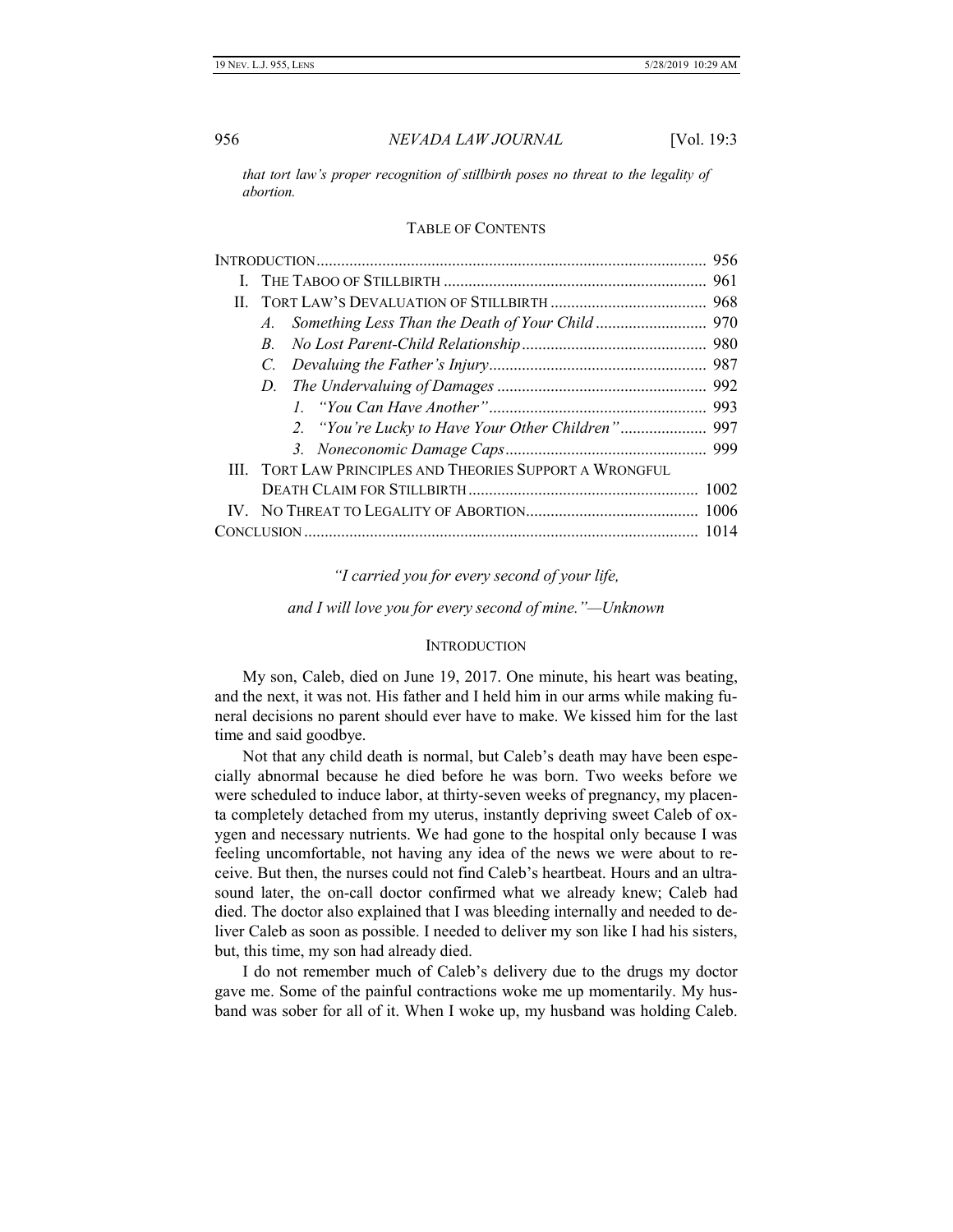He was beautiful. He was five pounds, fifteen ounces, and nineteen inches long. He had less hair than his sisters, but looked just like them.

Caleb was stillborn. Medically speaking, miscarriage is the loss of pregnancy before twenty weeks gestational age, and stillbirth is loss of pregnancy after twenty weeks of pregnancy, but before birth.<sup>1</sup> Like most parents, I really had no idea what stillbirth was until it happened to my child. The next morning, I sent an email to my assistant—in response to an email asking if the baby had arrived—that I had "miscarried." But Caleb's death was not a miscarriage. It was not even a pregnancy loss. I held Caleb in my arms and kissed him goodbye. I buried my son.

Even though he was dead, Caleb was still born. "[I]n stillbirth there is a birth, somebody was born, and someone did the birthing."<sup>2</sup> Anthropologist Dr. Linda Layne explains that stillbirth "contradicts two fundamental premises of the women's-health discourse of pregnancy and birth—that women can control their reproduction and that birth is a natural, joyful experience."<sup>3</sup> I neither chose my placental abruption nor was his birth joyful, although I can now look back and see much joy in the many hours I got to hold him skin-to-skin and to kiss his sweet little face.

I soon learned about the commonality of stillbirths. In 2013, approximately 24,000 babies died due to stillbirth in the United States.<sup>4</sup> That is over 65 babies each day. Other estimates are higher: "[i]n the United States (U.S.), an estimated 70 stillbirths occur each day, on average 25,000 each year."<sup>5</sup>

From what we know, due to the apparent quickness of my abruption and the lack of bleeding or pain, nothing could have been done to prevent Caleb's death. My husband and I are comforted by this. Not all parents have that same comfort. Many stillbirths can be prevented. In fact, a 2018 study concluded "approximately one fourth of stillbirths that occur in the United States are potentially preventable" through medical care.<sup>6</sup> Using the 2013 national data, that means over 6,000 of babies could have been born alive and still be alive today. The authors of the study also emphasized that their estimates were conservative, implying that more than one-fourth of stillbirths could be prevented.<sup>7</sup>

5 Kelley & Trinidad, *supra* note [2,](#page-2-0) at 2.

<span id="page-2-1"></span><span id="page-2-0"></span>

<sup>&</sup>lt;sup>1</sup> Facts About Stillbirth, CTRS. FOR DISEASE CONTROL & PREVENTION (Oct. 2, 2017), https:// www.cdc.gov/ncbddd/stillbirth/facts.html [https://perma.cc/MK9U-EZAV].

<sup>2</sup> Maureen C. Kelley & Susan B. Trinidad, *Silent Loss and the Clinical Encounter: Parents' and Physicians' Experiences of Stillbirth—a Qualitative Analysis*, BIOMED CENT. PREGNANCY & CHILDBIRTH, Nov. 27, 2012, at 13.

<sup>&</sup>lt;sup>3</sup> LINDA L. LAYNE, MOTHERHOOD LOST: A FEMINIST ACCOUNT OF PREGNANCY LOSS IN AMERICA 241 (2003).

<sup>4</sup> Marian F. MacDorman & Elizabeth C.W. Gregory, *Fetal and Perinatal Mortality: United States*, *2013*, 64 NAT'L VITAL STAT. REP. (2015), *available at* https://www.cdc.gov/nchs/data /nvsr/nvsr64/nvsr64\_08.pdf [https://perma.cc/KP43-2CYC].

<sup>6</sup> Jessica M. Page et al., *Potentially Preventable Stillbirth in a Diverse U.S. Cohort*, 131 OBSTETRICS & GYNECOLOGY 336, 340 (2018).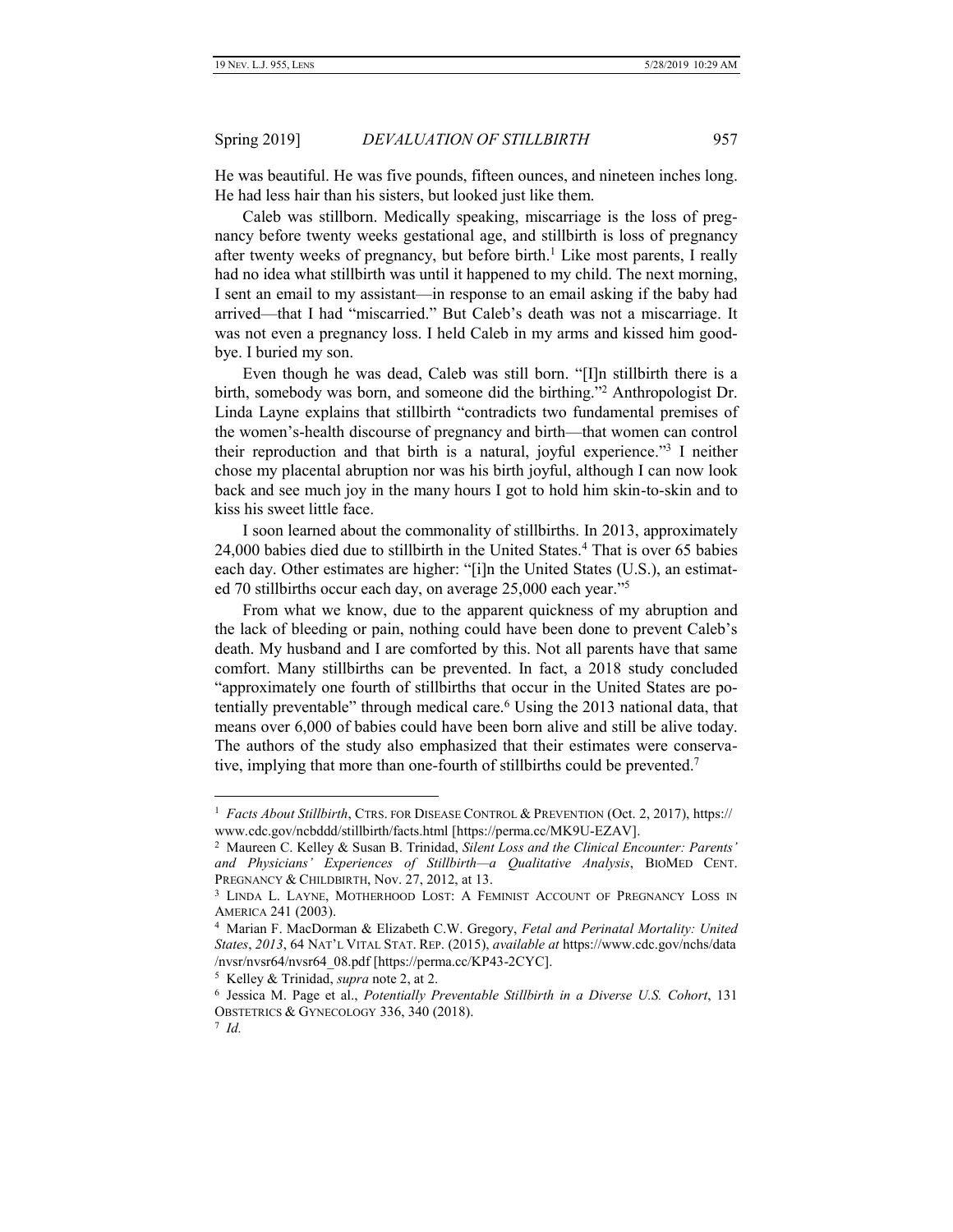After Caleb's death, people often told me that they could not "imagine" our loss. Imaginable or not, it is the exact loss that tort law attempts to compensate when stillbirth is caused by tortious conduct. Examples of such tortious conduct include a doctor giving improper medical care, $\delta$  or a car accident that causes the woman's placenta to detach or causes another complication that kills the child. Whatever the tortious cause, tort law must figure out how to best compensate parents after they unnecessarily lose their unborn child.

<span id="page-3-0"></span>Tort law, however, devalues the injury of stillbirth. "Devaluation is a kind of bias that . . . . affects value judgments, such as those made about the seriousness of certain conduct or the importance of an activity" or an injury.<sup>9</sup> The bias results from an association between the injury and gender, even though the injury itself lacks that gender.<sup>10</sup> Feminist legal scholar Martha Chamallas has persuasively argued that "contemporary tort law devalues or undervalues the lives, activities, and potential of women  $\dots$ ."<sup>11</sup> This Article will use feminist legal theory and empirical research of parents after stillbirth to demonstrate that tort law also devalues stillbirth, mostly due to the association of stillbirth with women.

Tort law has always associated stillbirth with women, specifically with "hysterical" women.<sup>12</sup> The first appearance of stillbirth in tort law was in claims brought by women for emotional distress.<sup>13</sup> Tort law has long recognized a distinction between claims for physical injury and non-physical, emotional injuries, originally not allowing any recovery for emotional injuries.<sup>14</sup> Feminist legal scholars have traced that initial resistance to the fact that most early claims for emotional distress were brought by women, creating a cognitive association.<sup>15</sup> Those same cases often also involved miscarriages and stillbirth—the woman was so frightened that the fetus or unborn baby in her womb died.<sup>16</sup>

Undoubtedly, something physical happens to a woman in stillbirth. The baby in her womb dies, and the woman then still delivers that child just like she

<sup>&</sup>lt;sup>8</sup> See id. at 342 (recommending proper "obstetric surveillance to identify potential placental insufficiency as well as other maternal conditions that can be targeted in efforts to reduce stillbirth . . . .").

<sup>9</sup> Martha Chamallas, *The Architecture of Bias: Deep Structures in Tort Law*, 146 U. PA. L. REV. 463, 470 (1998) [hereinafter Chamallas, *Architecture*].

<sup>&</sup>lt;sup>10</sup> Martha Chamallas, *Deepening the Legal Understanding of Bias: On Devaluation and Biased Prototypes*, 74 S. CAL. L. REV. 747, 772 (2001).

<sup>11</sup> Chamallas, *Architecture*, *supra* note [9,](#page-3-0) at 467. For a criticism of feminist tort theory, see generally Gary T. Schwartz, *Feminist Approaches to Tort Law*, 2 THEORETICAL INQUIRIES L. 175 (2001).

<sup>12</sup> *See* Lucinda M. Finley, *A Break in the Silence: Including Women's Issues in a Torts Course*, 1 YALE J.L. & FEMINISM 41, 65 (1989) ("[H]istorically, women's complaints of pain or injury have often been dismissed as emotional or hysterical complaints.").

<sup>13</sup> *See infra* Section II.A.

<sup>14</sup> *See infra* Section II.A.

<sup>15</sup> *See infra* Section II.A.

<sup>16</sup> *See infra* Section II.A.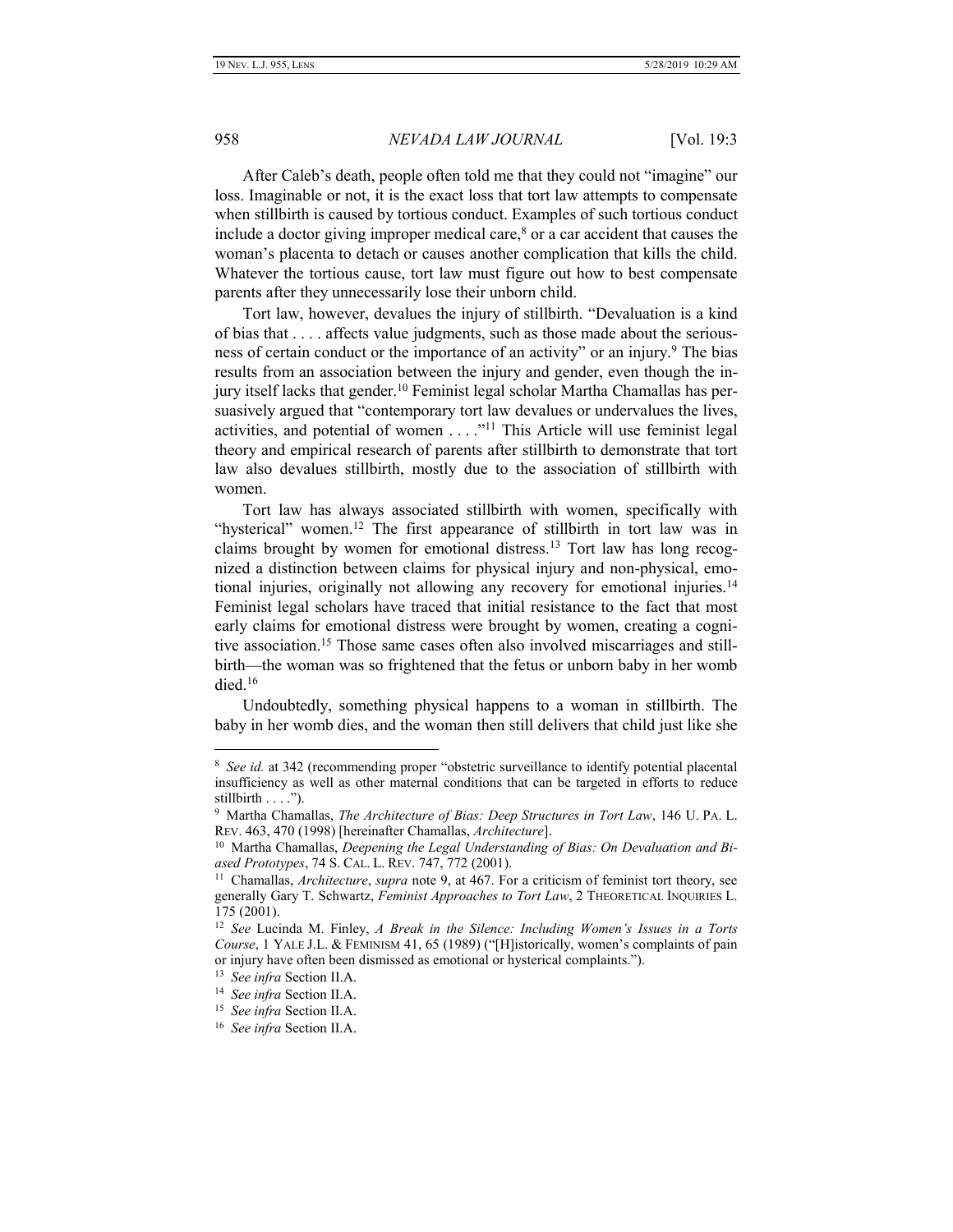would a living baby. But courts chose not to focus on that physical part, instead making stillbirth just a component of a woman's claim for emotional distress.<sup>17</sup> This classification fit well with a rule that courts eventually adopted to limit recovery for emotional distress—that the plaintiff suffer some physical manifestation of that emotional distress. Her child's stillbirth was such a manifestation.<sup>18</sup> Thus, the first major recognition of stillbirth in tort law was not as an injury itself, but as verification that the hysterical woman experienced emotional distress. Even today, some courts still treat stillbirth as a physical manifestation of emotional distress and then struggle to apply tort law's rules that limit recovery in claims for emotional distress, as opposed to physical injury.<sup>19</sup>

Most courts avoid this struggle by recognizing a wrongful death claim for stillbirth, but even this recognition is sometimes devaluing. Specifically, courts still often devalue the parents' loss by treating it as something less than their child's death by focusing on the fact that the baby was still in the mother's womb at the time of death.<sup>20</sup> This leads courts to describe the deceased baby not as the parents' son or daughter, but as a fetus, just a part of the mother's body. The "fetus" characterization of the child that the parent buried devalues the parents' injury.

Not only is stillbirth associated with women, the more general relational injury caused by the death of a child, the lost parent-child relationship, is also associated with women. Both emotional distress and a relational injury will result from, for example, a mother's witnessing of her child's injury or death.<sup>21</sup> Relational injuries, just like emotional distress, were more often claimed by women.<sup>22</sup> Even today, although less so, children are considered to be at the center of the mother's life, but not necessarily the father's life, meaning only women suffer this relational injury.<sup>23</sup> Like it has emotional injuries, tort law has long devalued relational injuries.

Given that tort law is reluctant to recognize relational injuries generally, it is not surprising that tort law would question whether stillbirth even involves a relational injury. How can a relationship be lost in stillbirth when the child never lived outside of the womb? The child was not born alive. A few decades ago, the mother likely never even saw her baby. Today, even if the parents spent time with their baby, they never got to see him open his eyes, hear him cry, or hear him giggle. This reluctance devalues the parents' injury. The parents lost their child, a child who the parents desired and with whom they had already

<sup>17</sup> *See infra* Section II.A.

<sup>18</sup> *See infra* Section II.A.

<sup>19</sup> *See infra* Section II.A.

<sup>20</sup> *See infra* Section II.A.

<sup>21</sup> *See infra* Section II.B.

<sup>22</sup> *See infra* Section II.B.

<sup>23</sup> *See infra* Section II.B.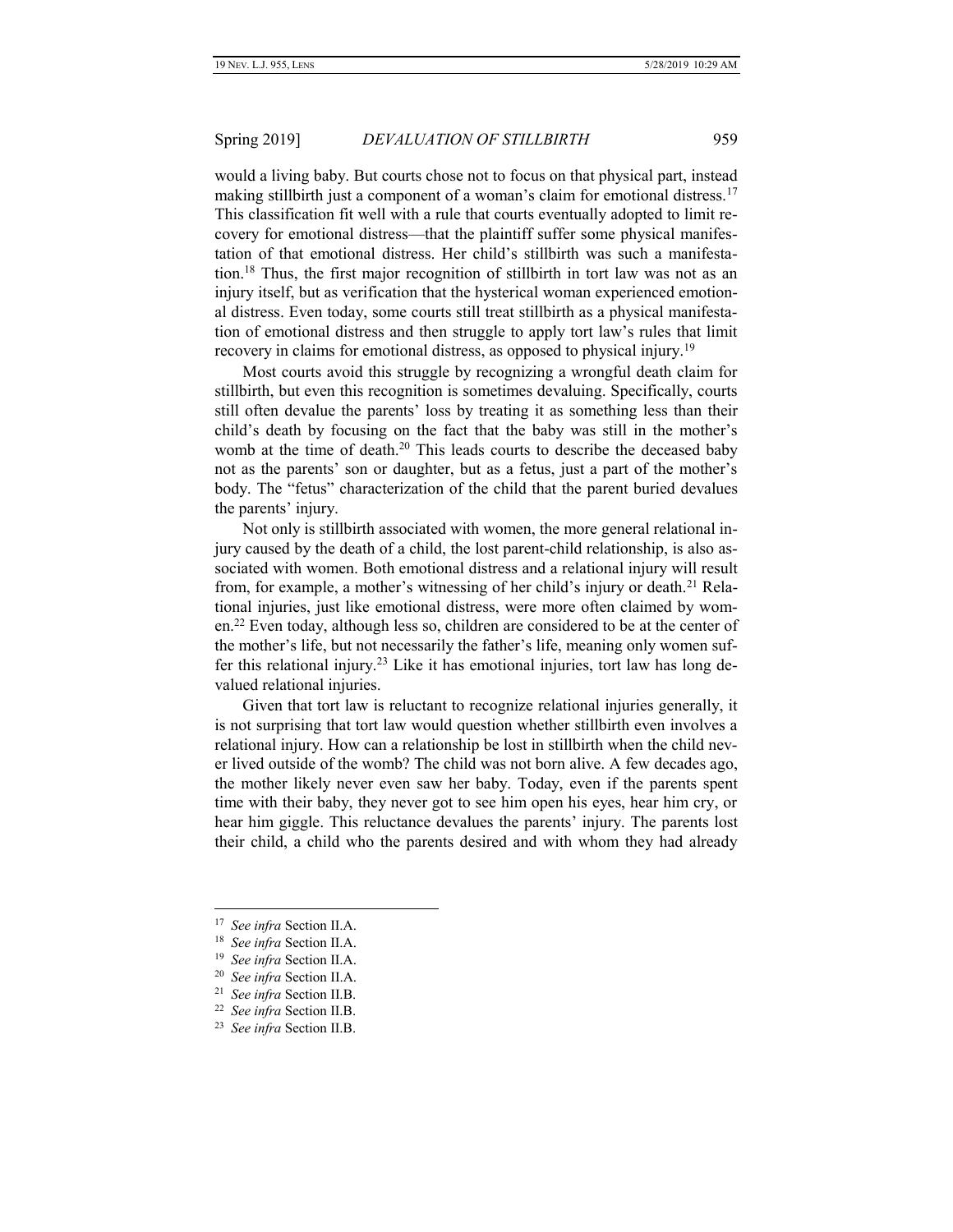bonded—a bond proven true by prenatal attachment theory—despite his dying before birth.<sup>24</sup>

The gendered association of stillbirth and women has not only affected mothers' recovery, it has also has also affected fathers' recovery. In some states, even still today, a father has no legal recourse against the tortfeasor who killed his unborn child.<sup>25</sup> In other states, a claim exists, technically, but tort law's many emotional distress limited recovery rules made recovery difficult.<sup>26</sup> These same hurdles would also apply to non-biological parents. Even if the father can avoid the emotional distress rules through a wrongful death claim, cultural ideas about grief can easily still cause a jury to undervalue the father's loss after stillbirth; empirical research often refers to fathers as the forgotten bereaved. <sup>27</sup>

Assuming a claim exists, the measures of damages after stillbirth are easily susceptible to undervaluation because of dominant cultural views of stillbirth. Parents are retraumatized by the common reactions to stillbirth—"you can have another" or "at least it wasn't your older child." These cultural devaluations encourage juries to award less in damages if parents have another child or have other living children. Tort law currently does little to prevent undervaluation. Juries' valuations of damages are also often undercut by legislative noneconomic damage caps, $28$  the effect of which are especially harsh in cases like stillbirth where the only significant damages are what tort reformers label "noneconomic."

Stillbirth is more than just a terrible loss; it is the death of a baby. Stillbirth does sever a parent-child bond; prenatal attachment is real, and that bond is lost in the baby's death. Stillbirth does not injure only the mother; it injures both parents and even the surviving siblings. Similarly, the things traditionally regarded as making it easy to "get over" stillbirth—a subsequent pregnancy and child, other living children, a young gestational age at the time of death—do not magically lessen the parents' loss. Their child died. There is no magical fix.

To remedy the current devaluation and recognize these realities of stillbirth, a wrongful death claim for the death of a child—not a fetus—must be available for both parents. The wrongful death claim should be available for all stillbirths, meaning all tortious deaths of unborn children after twenty weeks of pregnancy, instead of depending on viability, a concept from abortion law inapplicable to tort recognition of stillbirth. Both damages for mental anguish and the lost parent-child relationship must be available. Tort law must also guard

<sup>24</sup> *See infra* Section II.B.

<sup>25</sup> *See infra* Section II.C.

<sup>26</sup> *See infra* Section II.C.

 $27$  I refer to "fathers" here because the empirical research in Section [C](#page-32-0) is specific to fathers; empirical research of same-sex parents after stillbirth is currently lacking. The arguments in the section, however, easily apply to the non-biological parent in a same sex couple. *See infra* note 241 and accompanying text.

<sup>28</sup> *See infra* Section II.D.3.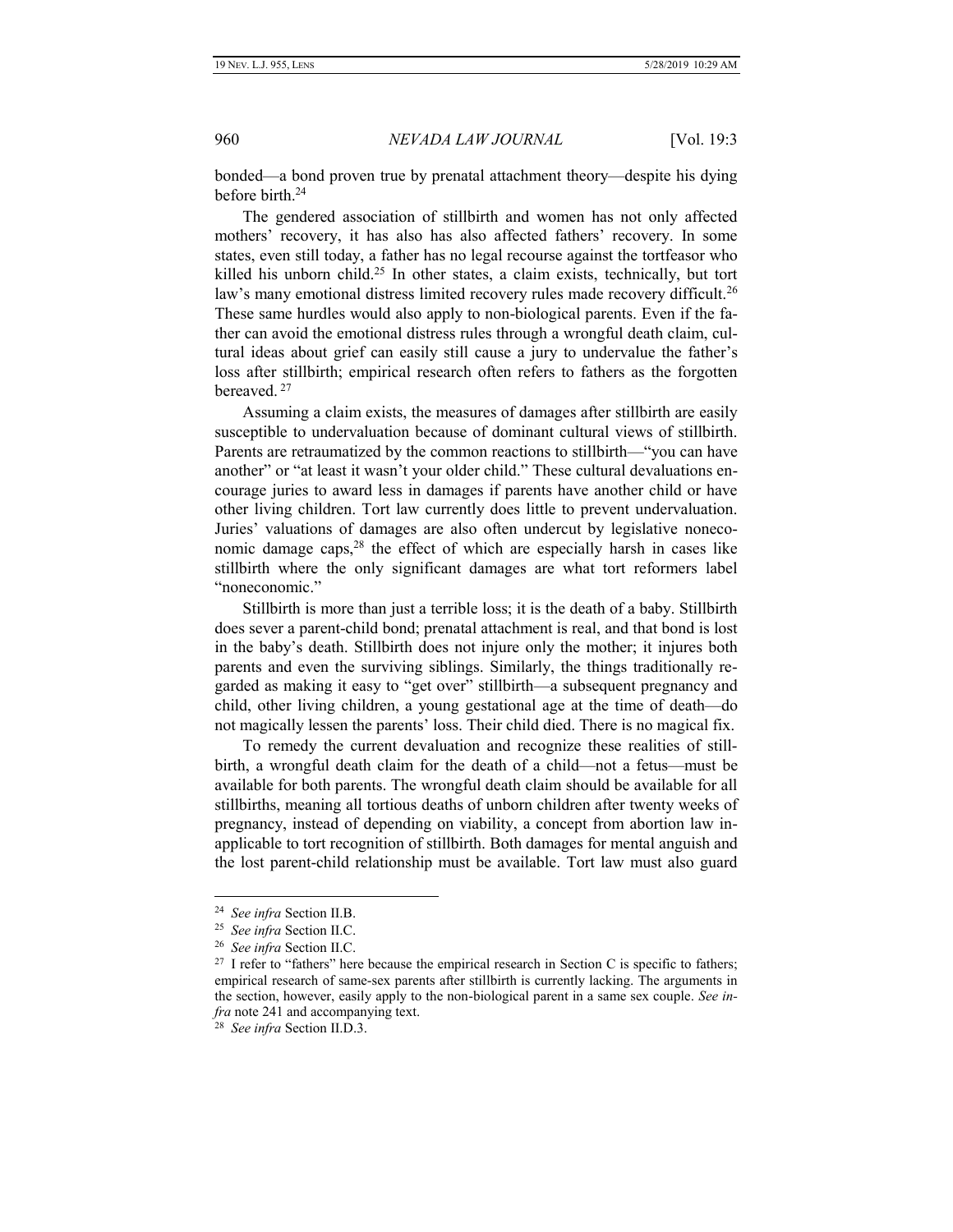against undervaluation of damages due to the possibility or presence of other living children.

The compensation and deterrence purposes of tort law support these reforms. Unless tort law recognizes that parents lost their irreplaceable child, it is impossible to compensate parents as best as possible, consistent with corrective justice tort theory. It is also impossible to properly deter tortfeasors, including doctors, unless tort law recognizes that parents lost their irreplaceable child.

Necessarily, this Article will also address the elephant in the room any time we contemplate allowing recovery for the tortious loss of an unborn baby abortion. The controversy over abortion is so strong it creates concerns that any recognition of the unborn will necessarily infringe on a woman's constitutional right to voluntarily terminate her pregnancy. The reality, however, is that no inconsistency exists between proper compensation for parents that tortiously, and involuntarily, lose their baby, and a woman's right to terminate her pregnancy. The difference in the timing of the two and the long coexistence of legal abortion and criminal laws specific to the (involuntary) death of an unborn child further supports the consistency.<sup>29</sup> Slippery slope concerns cannot be the basis for denying attempts to best compensate parents after stillbirth.

The organization of the Article is as follows. The first Part will provide a primer on stillbirth—its surprising commonality, the evolving treatment of it by parents and doctors, yet the persistent cultural devaluation of it. The second Part of the Article will describe tort law's historical and modern devaluations of stillbirth using feminist legal theory and empirical research of parents after stillbirth. The third Part of this Article will more specifically describe how to remedy tort law's devaluation of stillbirth and explain how that correction is also supported by underlying theories of tort law. The fourth Part will clarify the consistency between tort compensation for stillbirth and the legality of abortion. The last Part briefly concludes.

### I. THE TABOO OF STILLBIRTH

<span id="page-6-0"></span>In 2013, the most recent national data available, approximately 24,000 babies died due to stillbirth in the United States.<sup>30</sup> That is over 65 babies each day. Approximately 2.6 million stillbirths occur in the world annually,<sup>31</sup> half of which occur during labor.<sup>32</sup> The rates of stillbirth differ depending on the race of the mother as the rate "for non-Hispanic black women was more than twice the rate for non-Hispanic white women."33 The United States's stillbirth rate is

<sup>29</sup> *See infra* Part IV.

<sup>30</sup> MacDorman & Gregory, *supra* note 4, at 1.

<sup>31</sup> *Ending Preventable Stillbirths*, LANCET (Jan. 2016), http://www.thelancet.com/pb/assets/r aw/Lancet/stories/series/stillbirths2016-exec-summ.pdf [https://perma.cc/B7D3-AK75].

<sup>32</sup> *Id.*

<sup>33</sup> MacDorman & Gregory, *supra* note 4, at 4.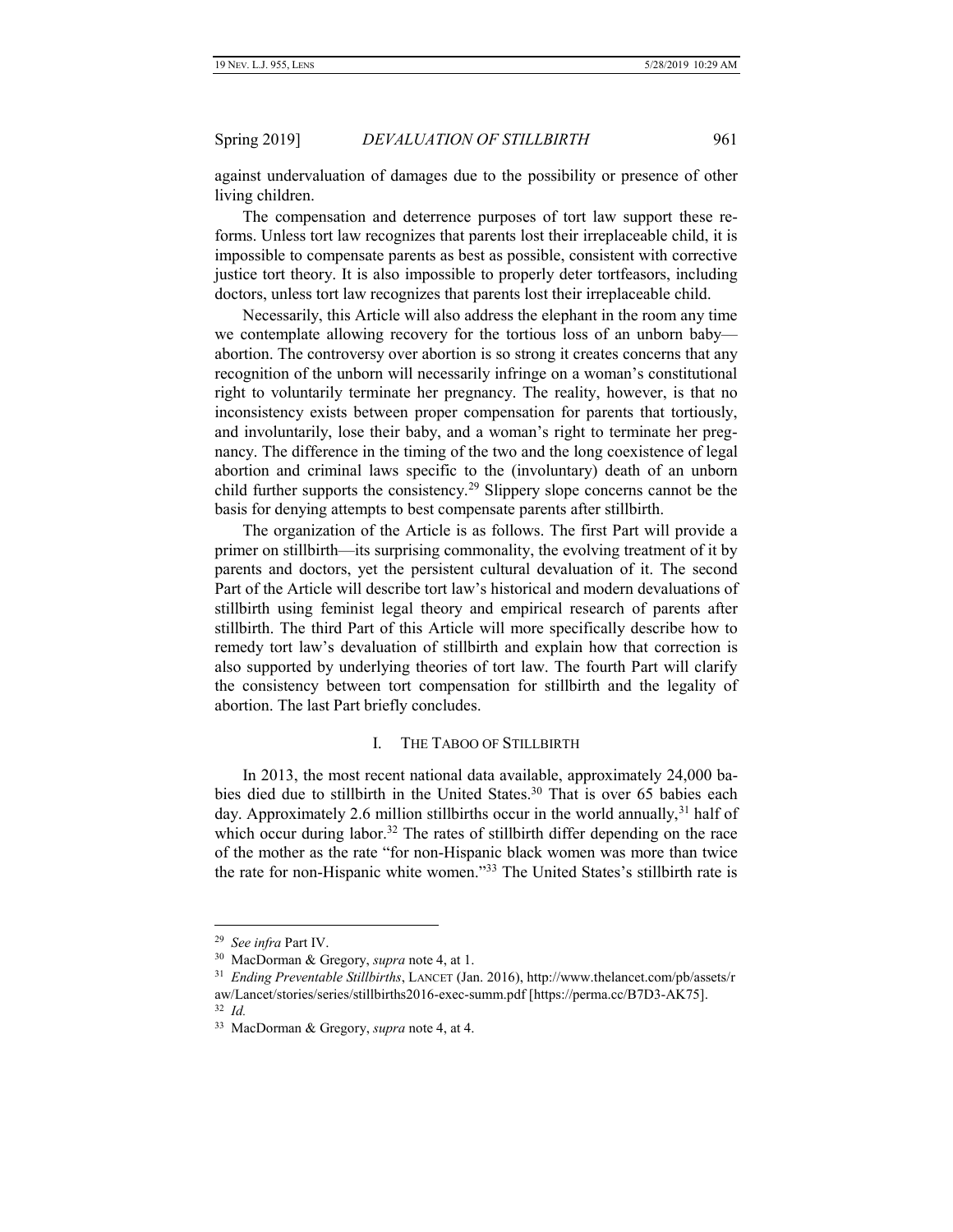higher "than in many other high-income countries, and rates continue to decrease in other high-income countries."<sup>34</sup>

Currently, the United States ranks 25th in the world in third-trimester stillbirths, and many countries have a more than 33 [percent] lower rate. In addition, other high-resource countries have recently reported dramatic decreases in stillbirth. For example, the stillbirth rate in the Netherlands decreased 6.8 percent (1.8/1,000 births) from 2000 to 2015, whereas the U.S. rate declined only 0.4 percent  $(3.0/1,000$  births) during the same period.<sup>35</sup>

Infant mortality has received more attention. The U.S. infant mortality rate decreased 11 percent between 2006 and 2013, but the fetal mortality rate has "remained relatively stable for the past decade."<sup>36</sup> "In many developed countries, while absolute rates have never been lower, late-fetal mortality is now higher than infant mortality."<sup>37</sup>

Despite improved access to prenatal care, sophisticated medical technology, and frequent obstetrical visits during the final weeks of a pregnancy, sudden intrauterine infant death rates over the past 20 years have declined only slightly in the United States, and it is greater than 10 times more likely to occur than Sudden Infant Death Syndrome (SIDS).<sup>38</sup>

Multiple studies state that "[m]ore babies die as a result of stillbirth than of all other causes of infant deaths combined . . . . "39

Some causes of stillbirth are known. A study of the Stillbirth Collaborative Research Network identified these causes, listed from most to least common: pregnancy with multiple babies; pregnancy complications like placental abruption where the placenta, which provides nutrients and oxygen to the baby, separates from the uterus; problems with the placenta like insufficient blood flow; birth defects; infection; problems with the umbilical cord, like it getting knotted, cutting off oxygen to the baby; mother's high blood pressure; and assorted medical complications in the mother, such as diabetes.<sup>40</sup> Of the data studied, covering over two and a half years, about one-fourth of stillbirths had no explained cause. <sup>41</sup> Even if a cause is known, such as a placental abruption, the cause of the abruption may be unknown. It is hard to learn more. Data collec-

 $\overline{a}$ 

41 *See id.*

<sup>34</sup> Page et al., *supra* note 6, at 337.

<sup>35</sup> *Id.* at 341.

<sup>36</sup> *Id.* at 336–37.

<sup>37</sup> Robert Woods, *Long-Term Trends in Fetal Mortality: Implications for Developing Countries*, 86 BULL. WORLD HEALTH ORG. 460, 460 (2008).

<sup>38</sup> Joanne Cacciatore, *Effects of Support Groups on Post Traumatic Stress Responses in Women Experiencing Stillbirth*, 55 OMEGA 71, 72 (2007) [hereinafter Cacciatore, *Support Groups*].

<sup>39</sup> Joanne Cacciatore & Suzanne Bushfield, *Stillbirth: A Sociopolitical Issue*, 23 J. WOMEN & SOC. WORK 378, 380 (2008) [hereinafter Cacciatore, *Sociopolitical*] (internal citations omitted).

<sup>40</sup> *See What Are Possible Causes of Stillbirth?*, U.S. DEP'T HEALTH & HUM. SERVS., https:// www.nichd.nih.gov/health/topics/stillbirth/topicinfo/Pages/causes.aspx [https://perma.cc/8P BE-FXJ4] (last visited Feb. 22, 2019).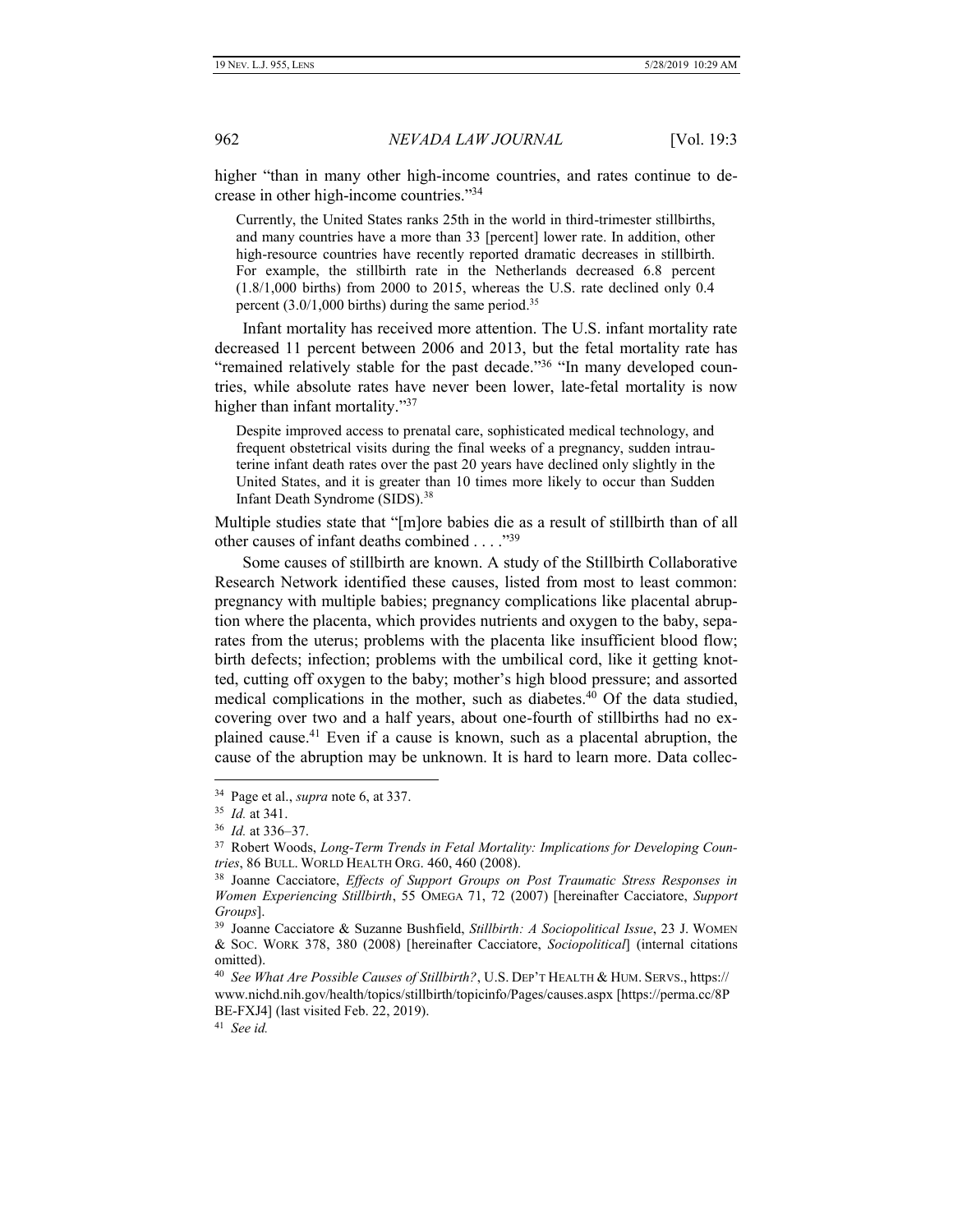<span id="page-8-0"></span>tion is difficult as states define stillbirth differently, sometimes based on age and sometimes based on weight.<sup>42</sup> Plus, only 30–40 percent of stillborn babies undergo an autopsy, as parents rarely wish to spend the additional thousands of dollars for one.<sup>43</sup> It is hard to do research without autopsies.<sup>44</sup>

Yet some research does exist. What we do know is that stillbirth is neither inevitable nor unpreventable despite pervasive myths that stillbirths are "mostly due to non-preventable congenital abnormalities."<sup>45</sup> Only around 7 percent of 2.6 million stillbirths that occur yearly globally (using a 28-week definition of stillbirth) are due to congenital abnormalities, and even some of those abnormalities are actually preventable if the mother takes folic acid.<sup>46</sup> A recent study specific to stillbirths in the United States is also attempting to correct the myth of fatalism surrounding stillbirth. That January 2018 study concluded that "approximately one fourth of stillbirths that occur in the United States are potentially preventable." <sup>47</sup> More specifically, the study identified these reasons for stillbirth as potentially preventable: stillbirths occurring during childbirth, those due to maternal medical conditions, those due to hypertensive disorders during pregnancy, those due to placental insufficiency, and those occurring in pregnancy with multiples.<sup>48</sup> The study also clarified that it used conservative criteria and that "compelling argument[s] [exist] that many of the stillbirths [the study] did not include as potentially preventable were, in fact, preventable."<sup>49</sup> This re-

 $\overline{a}$ 

49 *Id.* at 341.

<sup>42</sup> Sarah Muthler, *Stillbirth Is More Common Than You Think—And We're Doing Little About It*, WASH. POST (May 16, 2016), https://www.washingtonpost.com/posteverything/wp/ 2016/05/16/stillbirth-is-more-common-than-you-think-and-were-doing-little-about-it/?utm\_t erm=.b3f738ac1438 [https://perma.cc/366J-GYMC]; *see also State Definitions and Reporting Requirements for Live Births, Fetal Deaths, and Induced Terminations of Pregnancy*, CTRS. FOR DISEASE CONTROL & PREVENTION (1997), https://www.cdc.gov/nchs/data/misc/ito p97.pdf [https://perma.cc/5RAL-ZJ4P].

<sup>43</sup> Muthler, *supra* note 42.

<sup>44</sup> Colleen Snyder, *The Missing Angels Act: Recognizing the Birth of Stillborn Babies*, 39 MCGEORGE L. REV. 544, 548 (2008) (explaining that the lack of consistent protocols for autopsies after stillbirth and even the recording of stillbirths hurts research efforts regarding the causes of stillbirth).

<sup>45</sup> Joy E. Lawn et al., *Stillbirths: Rates, Risk Factors, and Acceleration Towards 2030*, 387 LANCET 587, 597 (2016).

<sup>46</sup> *Id.*

<sup>47</sup> Page et al., *supra* note 6, at 340. The study specifically used the words "potentially preventable" instead of preventable, and discussed that "[t]here is no generally accepted definition of what constitutes a 'preventable' cause of stillbirth." *Id.* at 337. Assuming that the word "potentially" denotes less than 100 percent preventable, the burden of proof in tort law requires the plaintiff to prove causation only by preponderance of evidence standard. The plaintiff would thus need to show that, more likely than not, the doctor's negligence caused her child's stillbirth. This roughly translates to proving facts by 51 percent, not 100 percent.

<sup>48</sup> *See id.* at 339. Study labeled stillbirths at less than twenty-four weeks of gestation, before the baby is viable, and those due to major fetal abnormalities and genetic conditions as unpreventable. *See id.* at 337.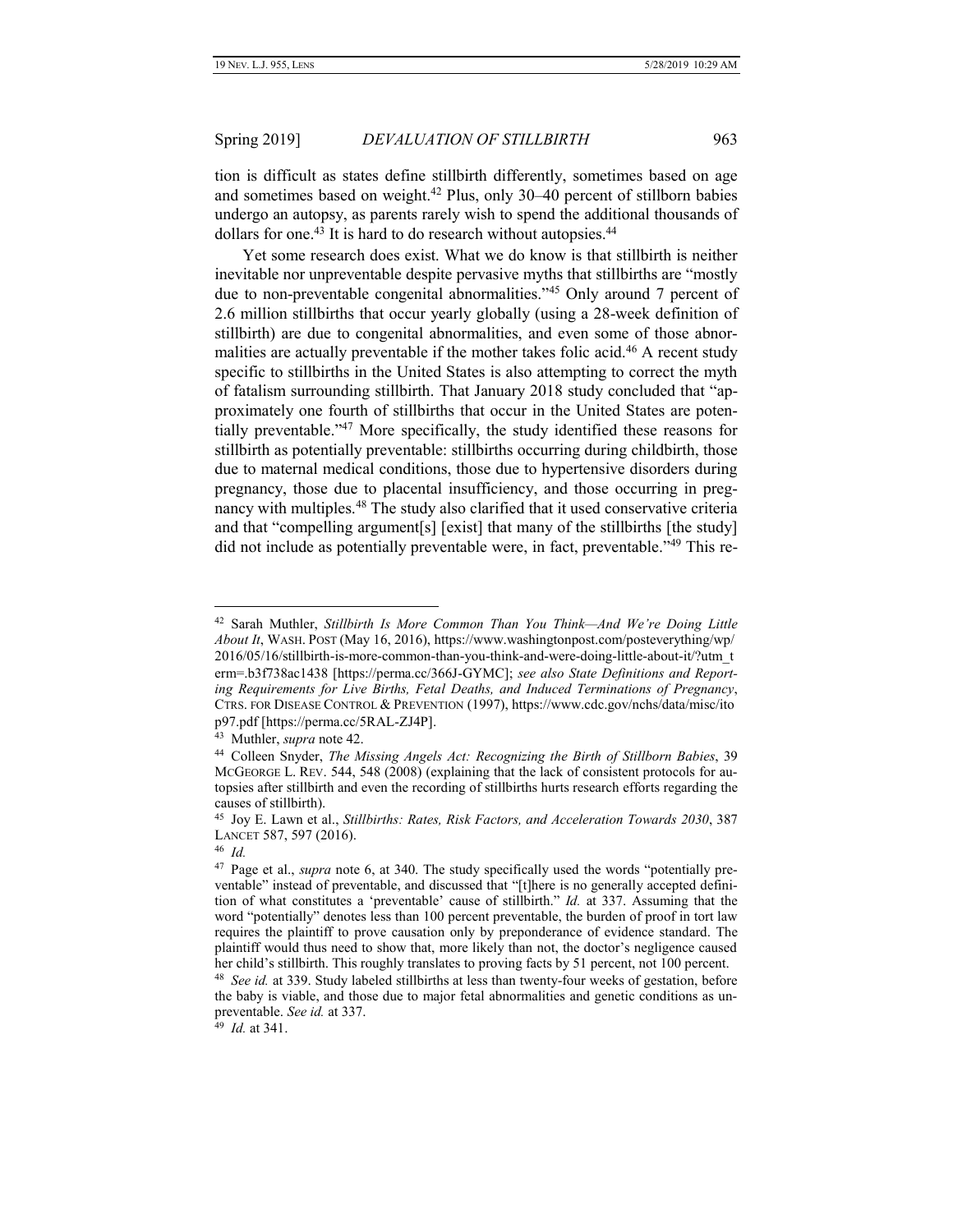search exists, but the myth of the unpreventability of stillbirth has likely stunted medical research and prevention efforts.<sup>50</sup>

A 2015 National Vital Statistics Report that summarized the 2013 United States data characterized stillbirth as "a major but often overlooked public health issue."<sup>51</sup> Parents also overlook this possibility. For the first twenty weeks of the pregnancy, and especially in the first twelve weeks, parents are concerned about miscarriage as research shows that as many as one in four pregnancies ends in miscarriage.<sup>52</sup> After twenty weeks, the worry switches to premature birth—the baby being born before he can survive outside of the womb.<sup>53</sup>

<span id="page-9-0"></span>Few parents, if any, ever worry about stillbirth, the death of the baby while inside the womb after twenty weeks. Most parents do not even know about the chance of stillbirth—until it happens to them. After stillbirth, parents surveyed explain that before it happened to them, they "believed that stillbirth is a very rare event."<sup>54</sup> Most believed that good prenatal care would prevent stillbirth and later learned they were wrong.<sup>55</sup> The same parents also "reported being surprised to learn the actual rates of stillbirth worldwide, or that stillbirth occurs much at all in high-income countries like the U.S." <sup>56</sup> Parents do not know about stillbirth because they have never been informed of it. Admittedly, the chance of stillbirth is low; stillbirth happens in only about 1 in 160 pregnancies.<sup>57</sup> Given the number of pregnancies, however, that low chance still results in over 24,000 stillbirths a year.<sup>58</sup>

Another reason stillbirth is overlooked is the assumption that it was just a problem in the past. It is true that "[u]ntil the late nineteenth century," stillbirth and the deaths of young children were common and "a regular feature of family life."<sup>59</sup> Stillbirth was so common that it was expected to some extent.<sup>60</sup> Regu-

<sup>50</sup> *See* Vicki Flenady et al., *Stillbirths: Recall to Action in High-Income Countries*, 387 LANCET 691, 692 (2016).

<sup>51</sup> MacDorman & Gregory, *supra* note 4, at 1.

<sup>52</sup> *Miscarriage*, AM. PREGNANCY ASS'N, http://americanpregnancy.org/pregnancy-complicati ons/miscarriage/ [https://perma.cc/CV6P-LH6U] (last visited Feb. 23, 2019) [hereinafter *Miscarriage*].

<sup>53</sup> Kelley & Trinidad, *supra* note [2,](#page-2-0) at 3.

<sup>54</sup> *Id.*

<sup>55</sup> *Id.*

<sup>56</sup> *Id.*; *see also* Jo Hartley, *Is Photography Helping to Break the Taboo That Surrounds Stillbirth?*, SBS (Aug. 15, 2016, 2:52 PM), http://www.sbs.com.au/topics/life/family/article/2016 /08/15/photography-helping-break-taboo-surrounds-stillbirth [https://perma.cc/D6X7-ACQ

T] (discussing that the taboo surrounding stillbirth comes from a "lack of awareness of the statistics of stillbirth").

<sup>57</sup> *Stillbirth: Trying to Understand*, AM. PREGNANCY ASS'N, http://americanpregnancy.org/pr egnancy-loss/stillborn-trying-to-understand/ [https://perma.cc/75QJ-Q6Z3] (last visited Feb. 23, 2019).

<sup>58</sup> MacDorman & Gregory, *supra* note 4, at 5.

<sup>59</sup> Carol Sanger, *"The Birth of Death": Stillborn Birth Certificates and the Problem for Law*, 100 CALIF. L. REV. 269, 274 (2012).

<sup>60</sup> *See id.* at 274–75.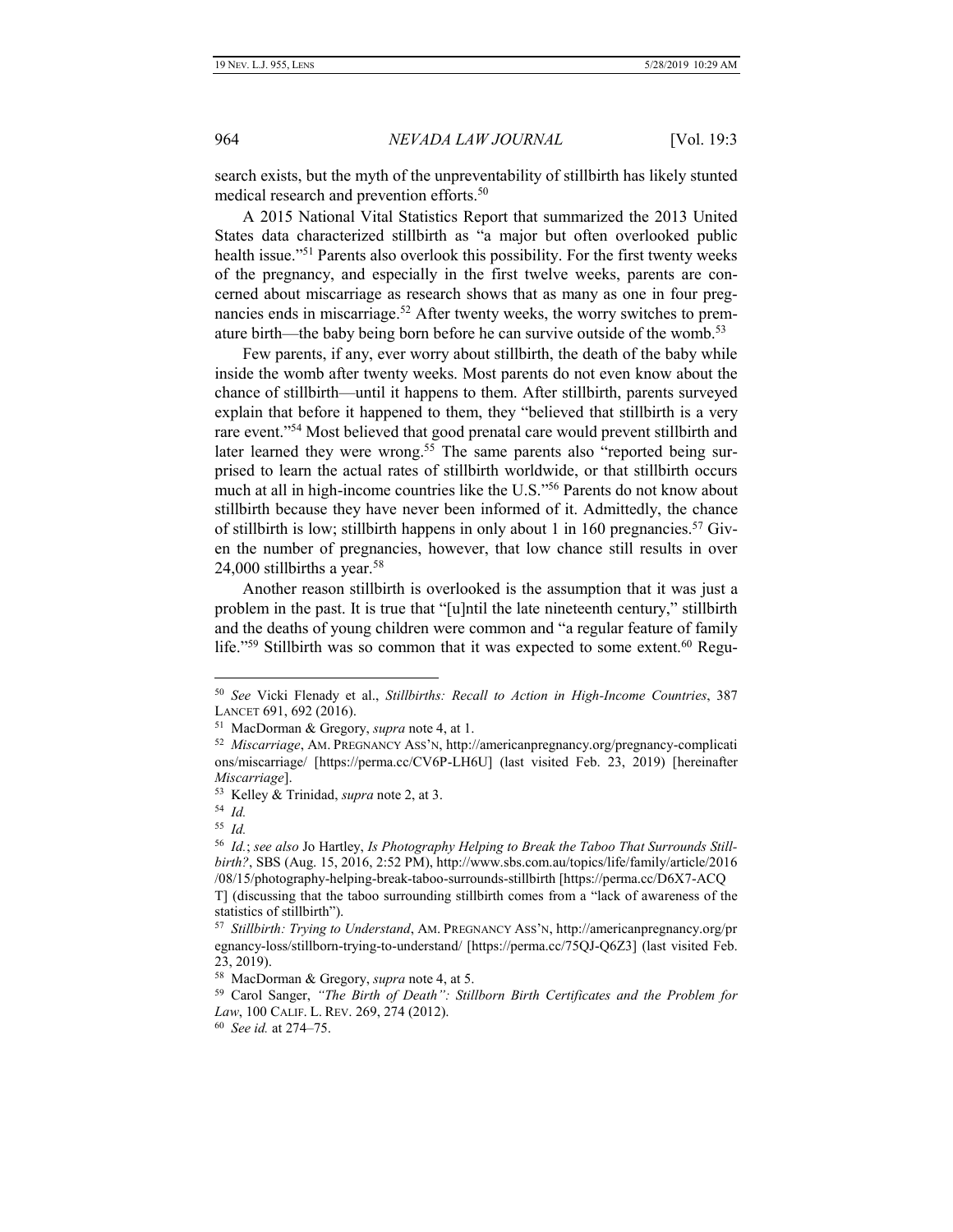larity meant less grieving,  $61$  and a lack of identification of the deceased baby as a part of the family. Parents may have buried stillborn babies, but likely not in a family plot and not with a funeral.<sup>62</sup> Any name chosen for the baby would be re-used for the next living child. $63$ 

Stillbirth is now less regular, and parents' reactions to stillbirth seem to have changed. Now, parents recognize their deceased baby as having lived—as "a participating member of the family for most of the pregnancy, long before its birth."<sup>64</sup> Funerals are also more common.<sup>65</sup> In the past thirty years, aggrieved parents also fought for limited external or public recognition of their stillborn children.<sup>66</sup> It is especially jarring to parents when they receive a death certificate for their child, but no birth certificate.<sup>67</sup> Mothers can attest to the fact that stillborn babies are very much still born, yet no birth certificate. Numerous states have passed a "Missing Angels Act," enabling parents to obtain an official "[C]ertificate of [B]irth [R]esulting in [S]tillbirth" for parents.<sup>68</sup>

Medical treatment for parents after stillbirth has also evolved. The original attitude was that it was best to shield parents from the death of their baby. "Mothers were almost never allowed to see their infants for fear they would be unduly upset, as if they were not already."<sup>69</sup> The "[s]tandards began to change

 $\overline{a}$ 

65 Sanger, *supra* note 59, at 284.

66 *See id.* at 280.

<sup>&</sup>lt;sup>61</sup> I do not mean to imply that individual parents and families did not grieve stillborn babies. But the common practices do not generally reflect grief.

<sup>62</sup> Sanger, *supra* note 59, at 276.

<sup>63</sup> *See* AMY J. CATALANO, A GLOBAL HISTORY OF CHILD DEATH: MORTALITY, BURIAL, AND PARENTAL ATTITUDES 106 (2015).

<sup>64</sup> Sanger, *supra* note 59, at 282. The theory of prenatal attachment validates this view. *See infra* notes 216–23 and accompanying text (discussing prenatal attachment). Many reasons exist for this evolution. Professor Carol Sanger also explained that "social birth" has changed our conception of stillbirth. *See* Sanger, *supra* note 59, at 283. "Within months of conception the fetus not only has a sex, a name, and a face, but he or she now owns things, has prenatal preferences (organic food, Mozart, a smoke-free environment), its own page on Facebook, and a registry at Bloomingdales." *Id.* Another reason the views of stillbirth have changed may be because families do not tend to have as many children as they used to. *See* Joyce E. McConnell, *Relational and Liberal Feminism: The "Ethic of Care," Fetal Personhood and Autonomy*, 99 W. VA. L. REV. 291, 296–97 (1996) (describing that "most parents expected to have smaller families and as a result came to view each child as precious and irreplaceable.").

<sup>67</sup> Cacciatore, *Sociopolitical*, *supra* note 39, at 380–81 ("How can you die if you never were?").

<sup>68</sup> *Id.*; *see, e.g.*, ARK. CODE ANN. § 20-18-410 (2018); DEL. CODE ANN. tit. 16, § 3121A (2019); IND. CODE § 16-37-1-8.5 (2018); IOWA CODE § 144.31A (2018); MD. CODE ANN., HEALTH-GEN. § 4-213.1 (West 2018); Mo. REV. STAT. § 193.255 (2018); N.J. STAT. ANN. § 26:8-37 (West 2019); TEX. HEALTH & SAFETY CODE ANN. § 192.0022 (West 2017); WIS. STAT. § 69.145 (2017).

<sup>69</sup> Elizabeth Kirkley-Best & Kenneth R. Kellner, *The Forgotten Grief: A Review of the Psychology of Stillbirth*, 52 AM. J. ORTHOPSYCHIATRY 420, 425 (1982); *see also* Samantha Murphy & Joanne Cacciatore, *The Psychological, Social, and Economic Impact of Stillbirth on Families*, 22 SEMINARS IN FETAL & NEONATAL MED. 129, 130 (2017) ("Until the 1970s, mothers were not allowed to see or hold a baby who died.").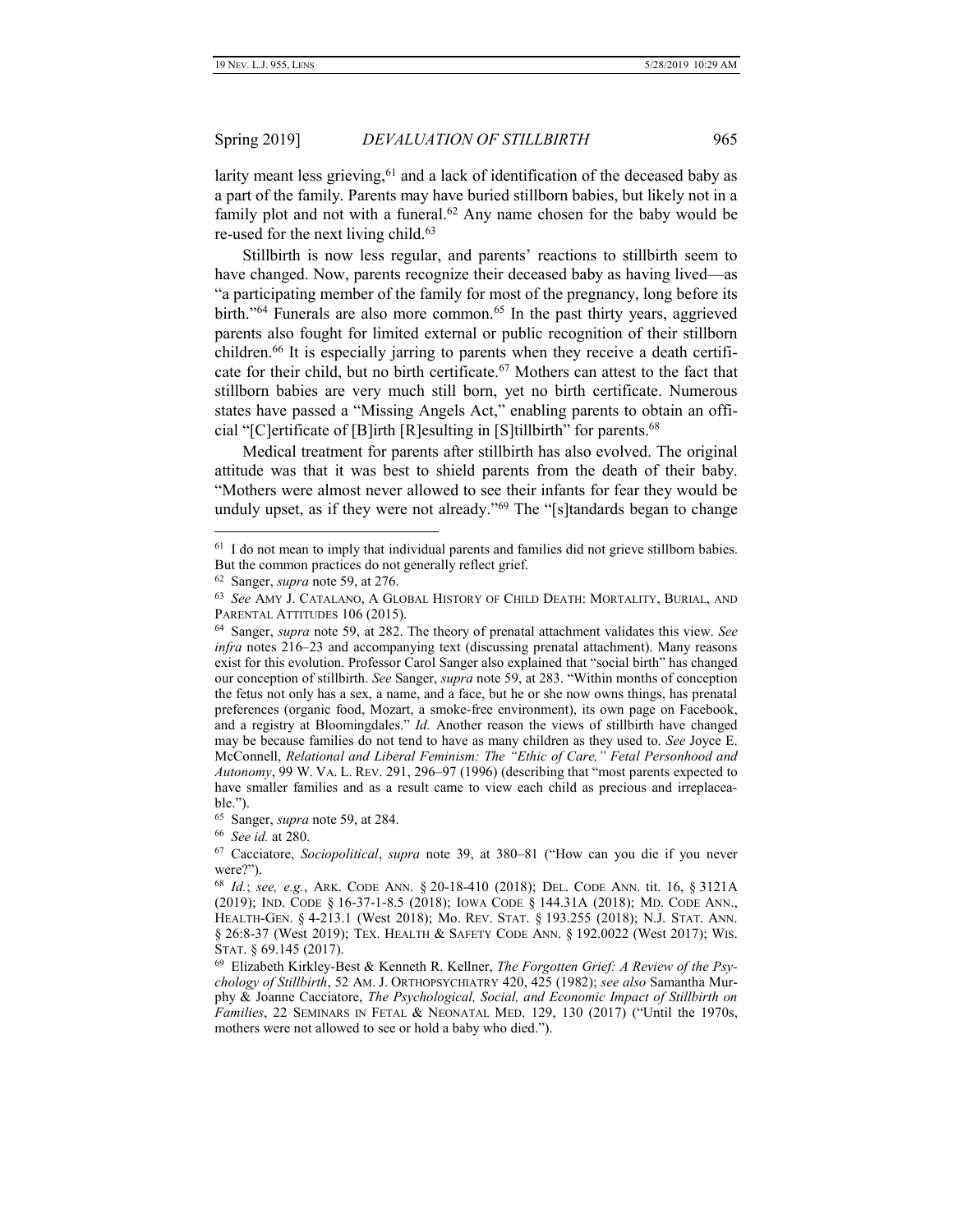### 966 *NEVADA LAW JOURNAL* [Vol. 19:3

in the 1980s with the emergence of parental grassroot support groups demanding access to the child."<sup>70</sup> The emphasis shifted from shielding parents to supporting parents. "[T]he modern standard of care is to offer grieving parents repeated and extended opportunities to have close contact with their baby."<sup>71</sup> Empirical social science research continues to influence medical care, even studying how the baby should be offered to the parents, and how medical care can help the parents to cope with the loss of their child.<sup>72</sup> Today, "[s]ome [hospitals] routinely photograph stillbirths, give parents photographs, the baby's name tag, or a lock of hair." <sup>73</sup> Improved medical care can hopefully prevent the most common regret parents have after stillbirth—not holding their baby at all, or not holding him longer.<sup>74</sup>

Support groups also now exist.<sup>75</sup> In studies, women have emphasized "the value of talking with someone who had gone through this before."<sup>76</sup> Support groups give parents an opportunity to talk about their babies and the ability to use their knowledge of stillbirth to help others. Research has shown that "[w]omen who participated in support groups after the death of their child to stillbirth experienced significantly fewer traumatic stress symptoms than women . . . who did not attend support groups."<sup>77</sup>

<sup>70</sup> Murphy & Cacciatore, *supra* note 69, at 130.

<sup>71</sup> *Position Statement*, PREGNANCY LOSS & INFANT DEATH ALLIANCE 2 (Aug. 2016), *available at* http://www.plida.org/wp-content/uploads/2012/01/PLIDA\_BereavedParentsRighttoSel f-Determination.pdf [https://perma.cc/LHB8-WRCP]; *see also* Joanne Cacciatore, *The Silent Birth: A Feminist Perspective*, 54 SOC. WORK 91, 93 (2009) [hereinafter Cacciatore, *Feminist*] ("Improved standards of compassionate care in hospitals, supportive nurturance from family and friends, and support groups contribute to a lessening of posttraumatic stress responses and chronic, debilitating grief."); Sanger, *supra* note 59, at 283–85 (describing changes in hospitals allowing parents to spend time with the infant and preparing memory boxes for parents).

<sup>72</sup> Murphy & Cacciatore, *supra* note 69, at 130–31; Kirkley-Best & Kellner, *supra* note 69, at 426 (describing that research shows "almost unanimous agreement that seeing and holding the infant is helpful in successful grief resolution").

<sup>73</sup> SALLY CLINE, LIFTING THE TABOO: WOMEN, DEATH AND DYING 171–72 (1996); *see also*  Kelley & Trinidad, *supra* note [2,](#page-2-0) at 11–12 (describing standardized procedure in the UK to offer "photographs and footprints, and strongly encourag[e] parents to hold their stillborn infant" and describing the importance of clinician empathy). In Australia, many hospitals now offer "refrigerated bassinets that allow parents to spend some time with their child." Hagar Cohen & Alex McClintock, *Chloe's Story*, ABC NEWS (Apr. 3, 2017, 6:33 PM), http://www.abc.net.au/news/2016-09-05/chloe-the-story-of-a-stillborn-baby/7805998 [https:/ /perma.cc/4VF5-ZMEZ]. The hospital depicted in the news story allows couples "to spend up to seven days with their baby." *Id.* This practice is unique to Australia. *Id.*

<sup>74</sup> Murphy & Cacciatore, *supra* note 69, at 130; Kirkley-Best & Kellner, *supra* note 69, at 426 (describing that research shows "almost unanimous agreement that seeing and holding the infant is helpful in successful grief resolution").

<sup>75</sup> *See* Cacciatore, *Support Groups*, *supra* note 38, at 73.

<sup>76</sup> Kelley & Trinidad, *supra* note [2,](#page-2-0) at 8.

<sup>77</sup> Cacciatore, *Support Groups*, *supra* note 38, at 83–84.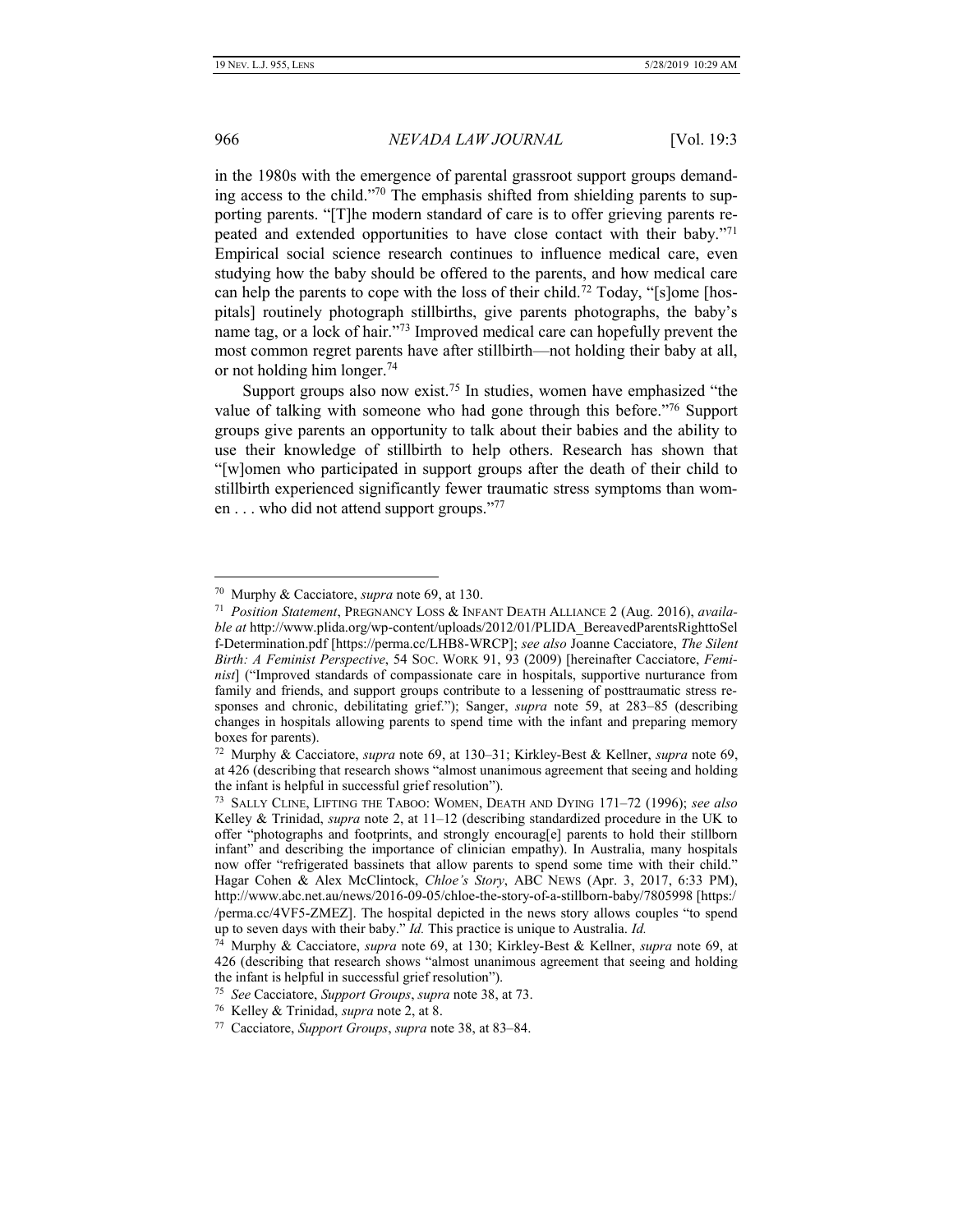<span id="page-12-0"></span>For parents, support groups are "one of the few 'safe places' to talk about their grief" after stillbirth.<sup>78</sup> Any parent who has experienced stillbirth knows firsthand that, outside of a support group, people do not want to talk about it.<sup>79</sup> Many reasons likely exist for the avoidance. Maybe stillbirth makes people uncomfortable.<sup>80</sup> That would not be surprising as stillbirth often involves the death of a baby who could have survived outside of the womb, meaning he was in literally the only place that would kill him. Or maybe people do not talk about stillbirth because they assume the parents do not want to talk about it.<sup>81</sup> Or maybe people do not want to talk about stillbirth because they consciously or unconsciously minimize it. It is "not a lack of sympathy or goodwill that is the problem but the absence of accepted cultural scripts for how to behave in such circumstances."<sup>82</sup> This means that that "[t]he tragedy of stillbirth is a quiet tragedy."<sup>83</sup> Even "[f]amily and friends may . . . act as if the birth and death had simply never happened in the first instance."<sup>84</sup>

The avoidance is surprising because it seems unique to stillbirth. The death of living children is obviously upsetting, but, culturally, we do not avoid it to the same extent. Often, the death of children is highlighted even though adults also died.<sup>85</sup> The child deaths serve as the basis for some action to attempt to prevent further similar child death.<sup>86</sup> A funeral for a deceased child is, of course, appropriate. Similarly, many in society pay great attention to abortions. Many take great actions to attempt to prevent those terminations of pregnancy. Some states even want to mandate proper burial of fetal remains after abortion.<sup>87</sup> But if the death is involuntary and later in pregnancy, little, if any, acknowledgement exists. Culturally, we "do[] not readily embrace practices or rituals to honor the death of a stillborn child."<sup>88</sup>

The deaths of babies in stillbirth are not acknowledged and neither is the resultant grief.<sup>89</sup> Parents have "all the emotions and loss that would attend the death of any child or loved one," but lack "the social space to legitimize it or

<sup>78</sup> *Id.* at 81.

<sup>79</sup> Kelley & Trinidad, *supra* note [2,](#page-2-0) at 13 (explaining that parents want to talk about their children, but that society does not treat stillbirth as equivalent to the death of a baby).

<sup>80</sup> *See* JOHN DEFRAIN ET AL., STILLBORN: THE INVISIBLE DEATH 83 (1986).

<sup>81</sup> *Id.*

<sup>82</sup> LAYNE, *supra* not[e 3,](#page-2-1) at 69.

<sup>83</sup> Kirkley-Best & Kellner, *supra* note 69, at 420.

<sup>84</sup> JANE LITTLEWOOD, ASPECTS OF GRIEF: BEREAVEMENT IN ADULT LIFE 124 (1992).

<sup>85</sup> Sean Hannon Williams, *Dead Children*, 67 ALA. L. REV. 739, 746–47 (2016) (explaining that when the media "singl[es] out child victims in . . . larger tragedies," which it commonly does, it "suggest[s] that child deaths are a special tragedy, over and above the tragedy of mere adult death.").

<sup>86</sup> *See id.* at 747–48 (explaining that legislators often name bills and laws after dead children).

<sup>87</sup> *See, e.g.*, LA. STAT. ANN. § 40:1061.25 (2018).

<sup>88</sup> Kelley & Trinidad, *supra* note [2,](#page-2-0) at 11.

<sup>89</sup> Kirkley-Best & Kellner, *supra* note 69, at 420.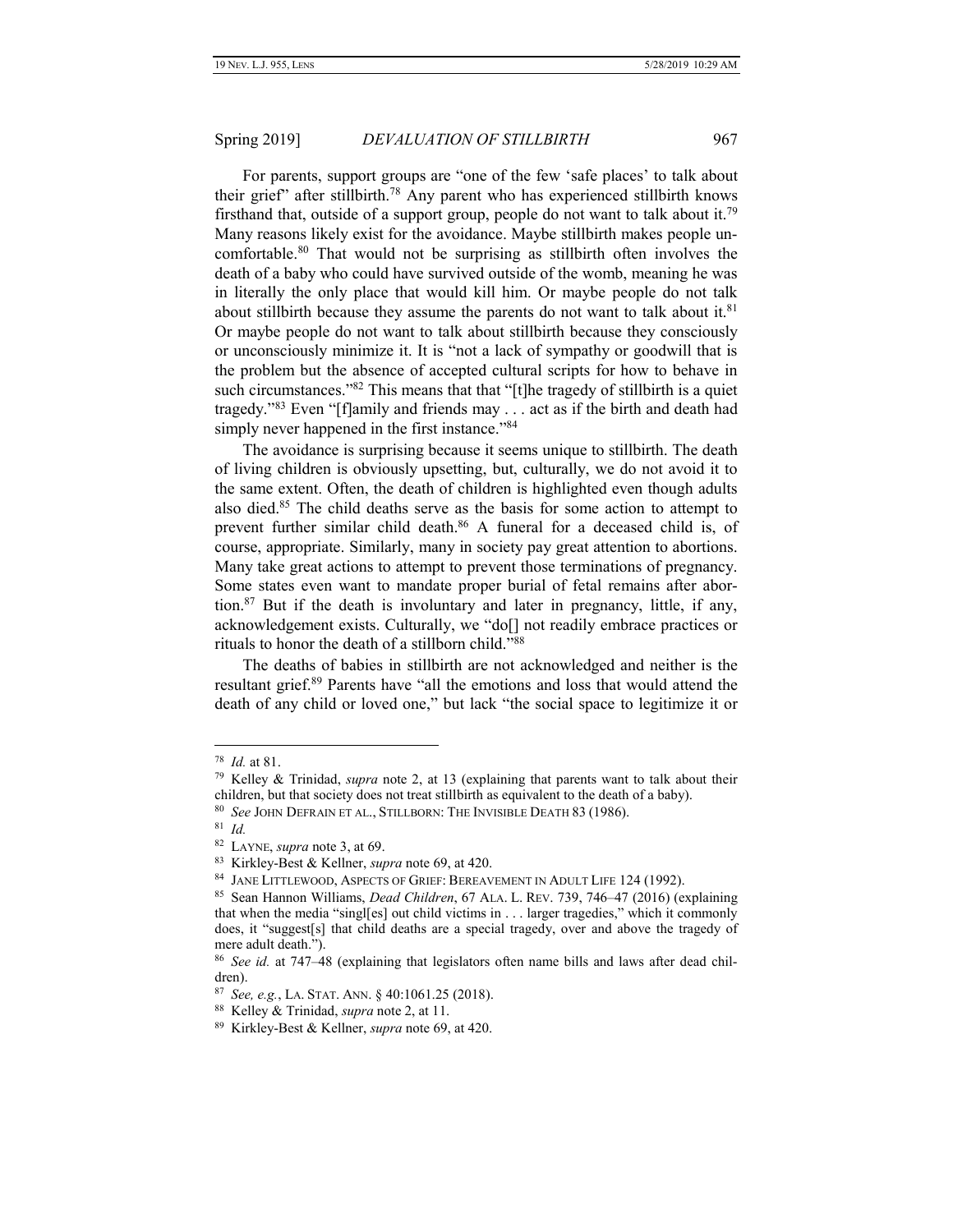<span id="page-13-1"></span>

make space for expressing those emotions."<sup>90</sup> Imagine if your child died, but you were not "able to grieve openly," nor "able to openly celebrate or remember [your] baby's birth and death, long after the experience."<sup>91</sup> Parents feel isolated due to "the awkwardness and discomfort felt by others when parents of a stillborn try to discuss their experience, or when they try to normalize it by mentioning their stillborn child alongside their live children as part of their family."<sup>92</sup> The lack of acknowledgement retraumatizes parents and it devalues the parents' loss.<sup>93</sup>

# II. TORT LAW'S DEVALUATION OF STILLBIRTH

<span id="page-13-0"></span>Some of the at least sixty-five daily stillbirths are due to tort. Maybe the defendant texts while driving, hitting a pregnant woman. That collision could cause her placenta to detach from her uterus, killing her unborn baby possibly within minutes. Or, more commonly, the cause is medical malpractice. Maybe the doctor missed early signs of placental abruption on an ultrasound or warning signs during delivery that an emergency caesarean section was necessary. As mentioned in the Introduction, a 2018 study concluded that one-fourth of stillbirths in the United States are preventable through proper medical care.<sup>94</sup> A lack of proper medical care is medical malpractice, meaning one-fourth of stillbirths are due to medical malpractice. At some point, medicine will hopefully advance and be better able to prevent stillbirth. As medical care improves, and more babies can be saved, medical malpractice means some of those babies will still die. Regardless, some of the sixty-five plus daily stillbirths in the U.S. are due to tort, requiring tort law to attempt to compensate parents for the unnecessary death of their unborn baby.

Not surprisingly, "[c]laims for negligently caused stillbirth have vexed the courts of our nation for many years."<sup>95</sup> Despite the difficulty, most states, either legislatively or judicially, have recognized one or both of two legal claims.<sup>96</sup>

<sup>90</sup> Kelley & Trinidad, *supra* note [2,](#page-2-0) at 9; *see* Joanna Cacciatore et al., *When a Baby Dies: Ambiguity and Stillbirth*, 44 MARRIAGE & FAM. REV. 439, 443 (2008) [hereinafter Cacciatore et al., *Ambiguity*] (discussing how stillborn infants are "often demarcated from other types of child death and [are] rarely legitimized as a real loss.").

<sup>91</sup> Kelley & Trinidad, *supra* note [2,](#page-2-0) at 9.

<sup>92</sup> *Id.*

<sup>93</sup> Murphy & Cacciatore, *supra* note 69, at 131 (explaining that "stillbirth is a loss often unacknowledged and invalidated by society").

<sup>94</sup> *See* Page et al., *supra* note 6, at 342.

<sup>95</sup> Tanner v. Hartog, 696 So. 2d 705, 707 (Fla. 1997); *see also* Presley v. Newport Hosp., 365 A.2d 748, 750 (R.I. 1976) ("The status of the unborn has long been an especially troublesome area of the law.").

<sup>&</sup>lt;sup>96</sup> Some states appear to have not recognized either claim, including Colorado, Montana, and Wyoming. In each of the states, no wrongful death claim appears to exist and I could not find any case law recognizing a malpractice claim. *See generally* Stodghill v. Pelner, No. 07CV522, 2010 WL 9103730 (D. Colo. Dec. 5, 2010) (rejecting a wrongful death claim); Kuhnke v. Fisher, 683 P.2d 916, 919 (Mont. 1984) (rejecting a wrongful death claim); *see also* WYO. STAT. ANN. § 1-38-101 (2018).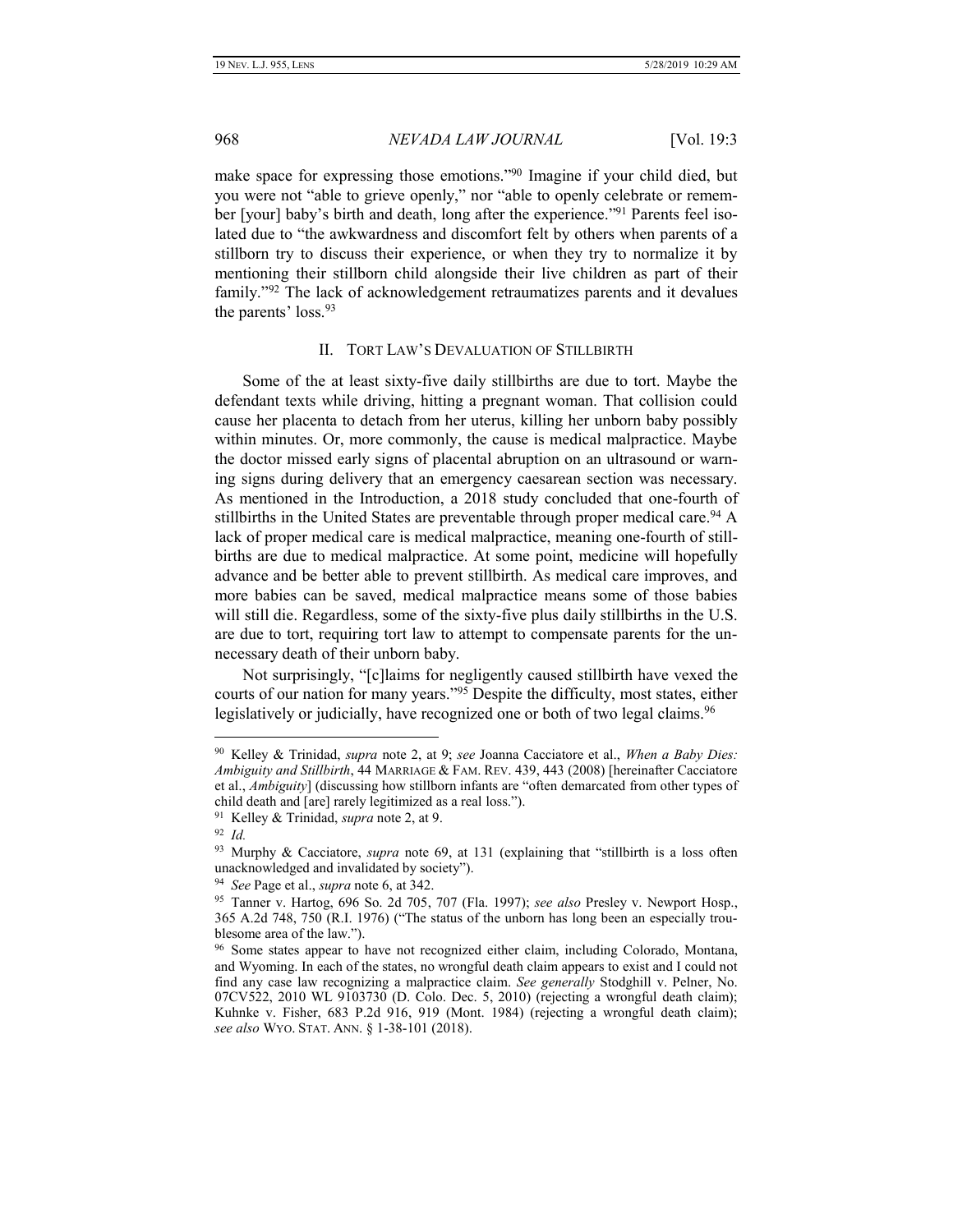#### Spring 2019] *DEVALUATION OF STILLBIRTH* 969

<span id="page-14-0"></span>The majority of states recognize a wrongful death claim for stillbirth.<sup>97</sup> A wrongful death claim is a statutory claim for "certain beneficiaries who suffer from another's death as a result of a tort."<sup>98</sup> The beneficiary will still need to establish that the defendant committed a tort, but to sue for a death, the claim must be brought under the wrongful death statute. A wrongful death claim is the same type of claim that would be available for the tortious death of a living child. Applied to stillbirth, parents are allowed to bring a claim and recover damages, whatever type allowed by the statute, if they can prove the death of their unborn baby was due to tort. The most common types of damages available are general mental anguish damages and loss of consortium damages, which compensate for the lost parent-child relationship.<sup>99</sup> The availability, however, depends on what the statute allows.

The minority of states recognize a different claim. They do not recognize stillbirth as a death, but instead treat the death of the unborn baby as an emotional injury to the mother who was carrying the baby at the time of the baby's death.<sup>100</sup> Thus, the minority of states also recognize a common law tort claim

<sup>98</sup> DAN B. DOBBS ET AL., THE LAW OF TORTS 503 (2d ed. 2011).

99 *See infra* Sectio[n B.](#page-25-0)

<sup>&</sup>lt;sup>97</sup> At least forty states recognize a wrongful death claim for an unborn child. Numerous states have done so by statute. *See e.g.*, ARK. CODE ANN. § 16-62-102 (2018) (Arkansas); 740 ILL. COMP. STAT. 180/2.2 (2018) (Illinois); IND. CODE § 34-23-2-1 (2018) (Indiana); KAN. STAT. ANN. § 60-1901 (2018) (Kansas); LA. CIV. CODE ANN. art. 2315.2 (2018) (Louisiana); MICH. COMP. LAWS § 600.2922a (2018) (Michigan); MISS. CODE. ANN. § 11-7-13 (2019) (Mississippi); NEB. REV. STAT. 30-809(1) (2018) (Nebraska); OKLA. STAT. ANN. tit. 12, § 1053 (West 2018) (Oklahoma); S.D. CODIFIED LAWS § 21-5-1 (2018) (South Dakota); TENN. CODE ANN. § 20-5-106 (2018) (Tennessee); TEX. CIV. PRAC. & REM. CODE ANN. § 71.003 (West 2017) (Texas, but excepting that no wrongful death claim exists for the death of an unborn child due to medical malpractice). Other states have recognized the claim through judicial interpretation of the state's wrongful death act. *See* Mack v. Carmack, 79 So. 3d 597, 611 (Ala. 2011); Summerfield v. Superior Court, 698 P.2d 712, 724 (Ariz. 1985); Hatala v. Markiewicz, 224 A.2d 406 (Conn. Super. Ct. 1966); Worgan v. Greggo & Ferrara, 128 A.2d 557, 558 (Del. Super. Ct. 1956); Greater Se. Cmty. Hosp. v. Williams, 482 A.2d 394, 395 (D.C. 1984); Porter v. Lassiter, 87 S.E.2d 100, 103 (Ga. Ct. App. 1955); Castro v. Melchor, 366 P.3d 1058, 1065–66 (Haw. Ct. App. 2016); Volk v. Baldazo, 651 P.2d 11, 15 (Idaho 1982); Dunn v. Rose Way, Inc., 333 N.W.2d 830, 832–34 (Iowa 1983); Mitchell v. Couch, 285 S.W.2d 901, 906 (Ky. Ct. App. 1955); State v. Sherman, 198 A.2d 71, 73 (Md. 1964); Mone v. Greyhound Lines, Inc., 331 N.E.2d 916, 920 (Mass. 1975); Verkennes v. Corniea, 38 N.W.2d 838, 841 (Minn. 1949); White v. Yup, 458 P.2d 617, 623 (Nev. 1969); Poliquin v. Macdonald, 135 A.2d 249, 251 (N.H. 1957); Salazar v. St. Vincent Hosp., 619 P.2d 826, 830 (N.M. Ct. App. 1980); DiDonato v. Wortman, 358 S.E.2d 489, 490 (N.C. 1987); Hopkins v. McBane, 359 N.W.2d 862, 865 (N.D. 1984); Werling v. Sandy, 476 N.E.2d 1053, 1056 (Ohio 1985); Libbee v. Permanente Clinic, 518 P.2d 636, 639–40 (Or. 1974); Amadio v. Levin, 501 A.2d 1085, 1089 (Pa. 1985); Presley v. Newport Hosp., 365 A.2d 748, 754 (R.I. 1976); Fowler v. Woodward, 138 S.E.2d 42, 45 (S.C. 1964); Nelson v. Peterson, 542 P.2d 1075, 1077 (Utah 1975); Vaillancourt v. Med. Ctr. Hosp. of Vt., Inc., 425 A.2d 92, 94 (Vt. 1980); Moen v. Hanson, 537 P.2d 266, 268 (Wash. 1975); Farley v. Sartin, 466 S.E.2d 522, 535 (W. Va. 1995); Kwaterski v. State Farm Mut. Auto. Ins. Co., 148 N.W.2d 107, 109 (Wisc. 1967).

<sup>100</sup> *See, e.g.*, Justus v. Atchison, 565 P.2d 122, 133 (Cal. 1977); Tanner v. Hartog, 696 So. 2d 705, 708–09 (Fla. 1997); Giardina v. Bennett, 545 A.2d 139 (N.J. 1988); Broadnax v.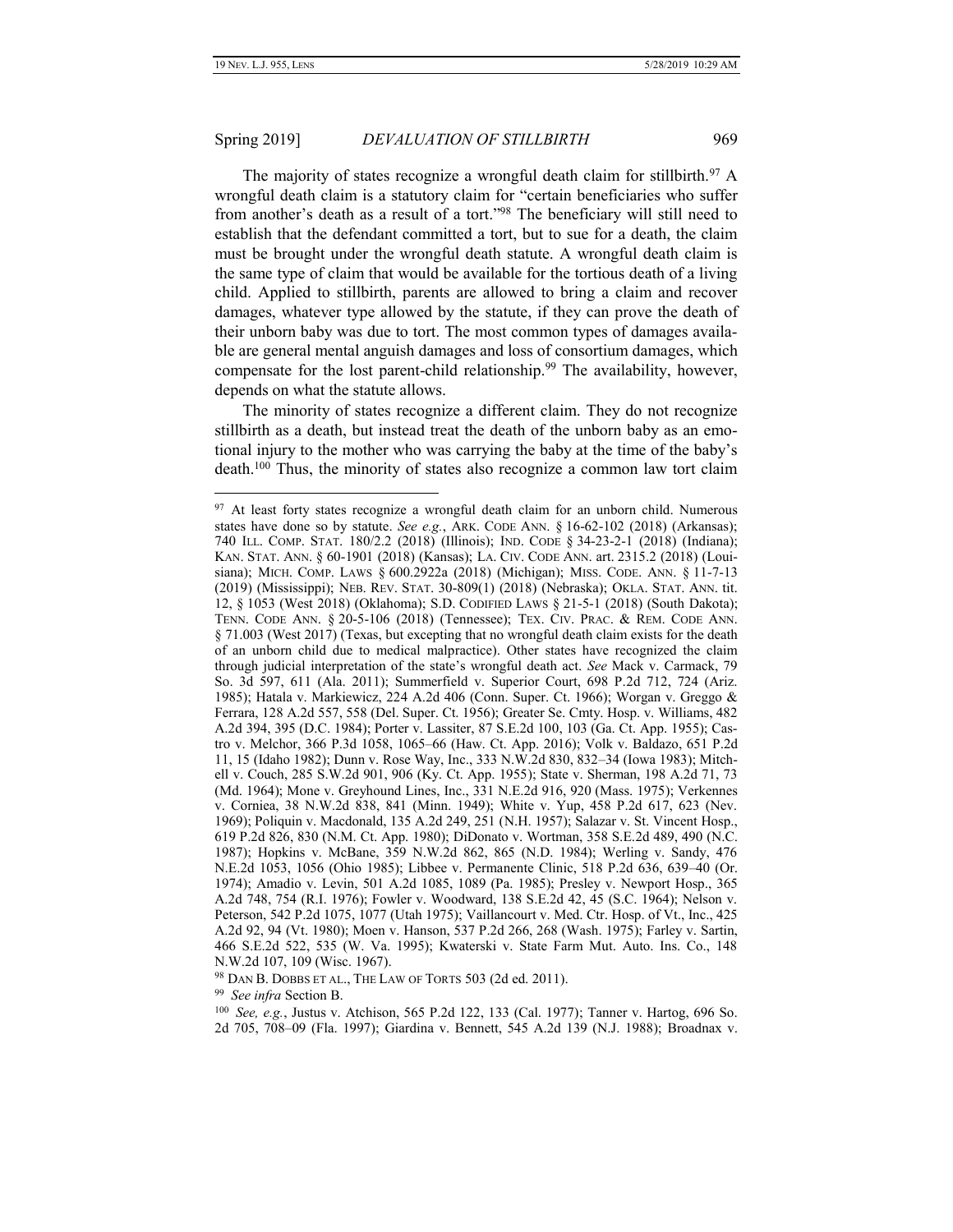970 *NEVADA LAW JOURNAL* [Vol. 19:3

not for the unborn child's death, but for the emotional distress the mother suffered. Damages in a negligence claim are limited to general mental anguish.<sup>101</sup> Loss of consortium damages are generally not available.<sup>102</sup>

Legal claims exist, technically. But tort law still devalues stillbirth. It does so expressly by treating stillbirth as something less than the death of a child and by questioning whether the parents had a relationship with their child before stillbirth. Tort law also does so by denying or minimizing the father's injury after stillbirth. Implicitly, tort law also devalues stillbirth by failing to guard against juries' discounting of parents' damages because of the possibility or presence of living children and by capping parents' recovery of their noneconomic damages.<sup>103</sup>

#### <span id="page-15-0"></span>*A. Something Less Than the Death of Your Child*

"Until well into the twentieth century, the law purported to draw a sharp line between physical injury and property loss on the one hand, and mental distress and relational harm on the other." <sup>104</sup> A legal claim existed for the physical injury and the property loss, but not the mental distress or the relational harm.<sup>105</sup> The main historical reason for the distinction was a fear of fraudulent

Gonzalez, 809 N.E.2d 645, 649 (N.Y. 2004); Milton v. Cary Med. Ctr., 538 A.2d 252, 256 (Me. 1988); Modaber v. Kelley, 348 S.E.2d 233, 237 (Va. 1986). Texas law is more complicated than most. Texas's wrongful death statute has a specific exception for stillbirth due to medical malpractice. *See* TEX. CIV. PRAC. & REM. CODE ANN. § 71.003(c)(4) (West 2017). If the stillbirth is due to a car accident, a wrongful death claim exists. Fort Worth Osteopathic Hosp. Inc., v. Reese, 148 S.W.3d 94, 100 (Tex. 2004). But if it is due to medical malpractice, only a negligence claim exists. *Id.* Notably, the medical malpractice negligence claim is subject to a much smaller damage cap than the medical malpractice wrongful death claim. This may seem like a small amount of states, but the group includes the four most populous states—California, Texas, Florida, and New York. These four states had approximately 34 percent of all live births in 2016. *See infra* notes 246–250 and accompanying text. A larger proportion of pregnancies and births also likely means a larger proportion of stillbirths. 101 *See infra* Sectio[n B.](#page-25-0)

<sup>102</sup> *See infra* Section II.B.

<sup>&</sup>lt;sup>103</sup> This section uses empirical research of parents after stillbirth to help illustrate how tort law devalues stillbirth. This research is about stillbirth generally—unexplained stillbirth, unpreventable stillbirth, and tortiously caused stillbirth. Tortiously caused stillbirth could cause a different sort of grief—maybe having someone to blame worsens or lessens the grief. The fact that tortious conduct caused the stillbirth may also lessen some anxiety involved with a subsequent pregnancy, but maybe not. I specifically did not cite any research concerning the blame mothers place on themselves after stillbirth because, theoretically, mothers would not blame themselves if someone else tortiously caused the stillbirth. Regardless, it is important to note that the studies are not specific to parents after tortiously caused stillbirth.

<sup>104</sup> Chamallas, *Architecture*, *supra* note [9,](#page-3-0) at 491.

<sup>&</sup>lt;sup>105</sup> *Id.* at 491-92, 500. Before briefly reviewing that history, a few clarifications are necessary. First, tort law has never limited the recovery of emotional distress damages if that emotional distress was a result of a physical contact or harm. Thus, if a stillbirth is the result of intentional physical beating, the mother's emotional distress is recoverable in a battery claim. *See* Fisher v. Carrousel Motor Hotel, 424 S.W.2d 627, 630 (Tex. 1967) (affirming the award of damages for embarrassment "without the necessity of showing actual physical inju-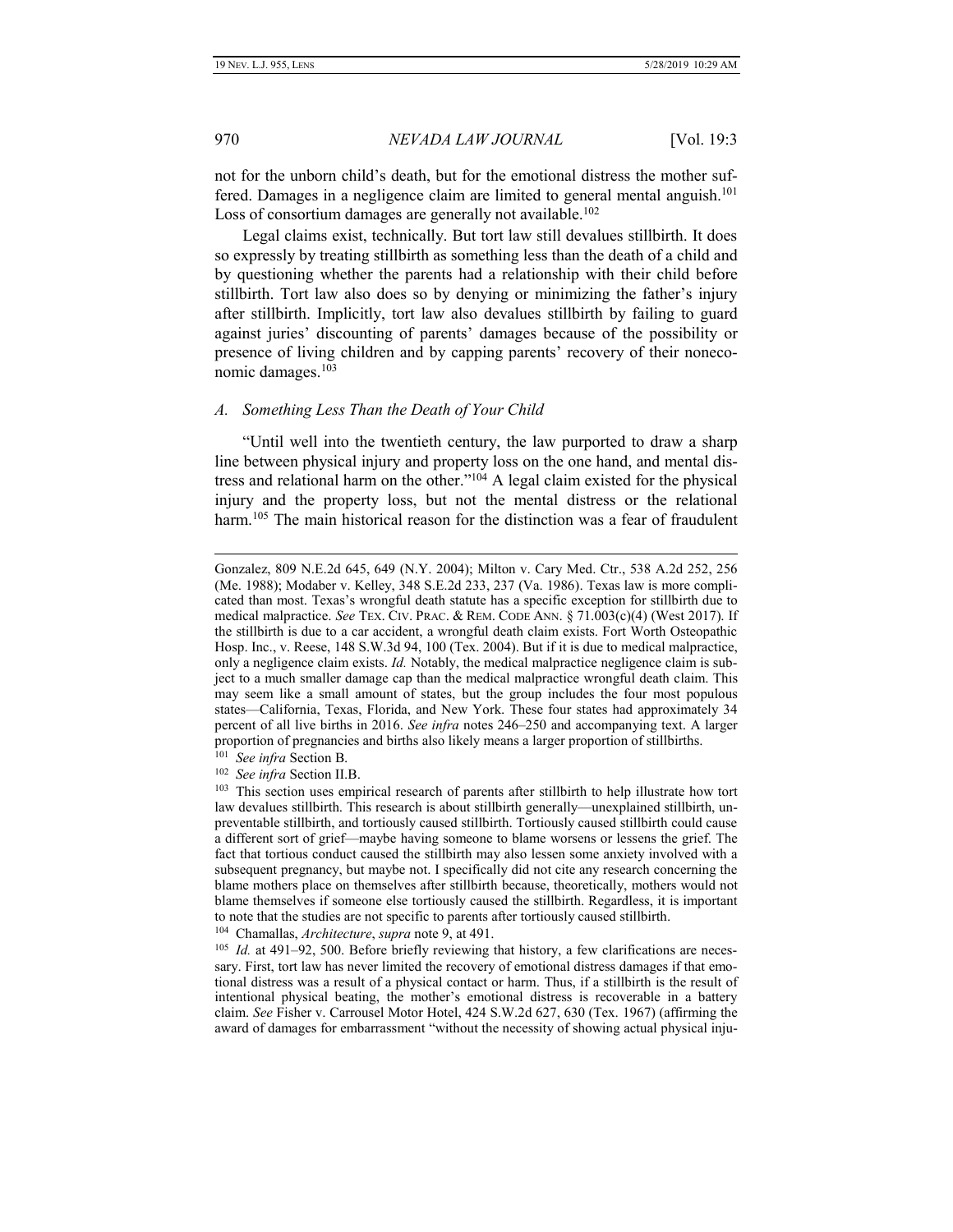claims given the theoretical ease of feigning an emotional injury.<sup>106</sup> Eventually, courts recognized recovery for mental distress, but only in limited circumstances.<sup>107</sup> The modern main reason for the limitation is fear of disproportionate liability.<sup>108</sup> A defendant's tortious conduct may cause many people emotional distress and tort law does not want the defendant to be liable ten times for one conduct. Regardless of the reasons, the physical-mental/-emotional injury distinction remains a part of tort law.

Tort law thus requires classification, but stillbirth is not easily classified.

Many courts have had a particularly difficult time seeing and categorizing the physical and emotional connection between a mother and fetus. The intertwined physical and emotional nature of the response of a women who experiences a . . . stillbirth does not seem to fit neatly into the standard repertoire of injuries suffered by torts plaintiffs.<sup>109</sup>

Still, courts could have easily treated stillbirth as physical. "In a very real sense, these plaintiffs suffered physical injuries."<sup>110</sup> Stillbirth also easily fits within the definition of "bodily harm," required for a battery claim, an intentional tort.<sup>111</sup> Despite stillbirth involving something physical to the mother, courts opted to treat the injury as emotional. The cases were "fixed on fright, the mechanism of the injury, rather than on the ultimate physical consequences of the defendant's actions." 112

Feminist legal scholars suggest the main reason courts opted to treat stillbirth as emotional was because it happened to women.<sup>113</sup> They connected tort law's historical resistance to recognizing emotional injuries to tort law's resistance to recognizing injuries that happen to women. Feminist legal scholars Martha Chamallas and Linda Kerber noted that the connection "was forged in the law of torts from the beginning" "[b]ecause the plaintiffs in each of the prominent early cases were women . . ."<sup>114</sup>

ry"). Similarly, if a stillbirth is the result of a car accident in which the mother was also physically injured, her emotional distress would also be recoverable against the negligent driver.

<sup>106</sup> *See* Chamallas, *Architecture*, *supra* note 9, at 493.

<sup>107</sup> *Id.* at 491–92.

<sup>108</sup> *See id.* at 494.

<sup>&</sup>lt;sup>109</sup> MARTHA CHAMALLAS & JENNIFER B. WRIGGINS, THE MEASURE OF INJURY: RACE, GENDER, AND TORT LAW 103 (2010).

<sup>110</sup> Chamallas, *Architecture*, *supra* note [9,](#page-3-0) at 525.

<sup>&</sup>lt;sup>111</sup> See RESTATEMENT (SECOND) OF TORTS § 15 (AM. LAW INST. 1965) ("There is an impairment of the physical condition of another's body if the structure or function of any part of the other's body is altered to any extent even though the alteration causes no other harm.").

<sup>112</sup> Chamallas, *Architecture*, *supra* note [9,](#page-3-0) at 525.

<sup>113</sup>  *See, e.g.*, Martha Chamallas & Linda K. Kerber, *Women, Mothers, and the Law of Fright: A History*, 88 MICH. L. REV. 814, 824 (1990).

<sup>&</sup>lt;sup>114</sup> *Id.* at 815, 824 ("Historically ... women have tended to bring claims for fright-based injuries far more often than for men."). Scholars have also made a connection between gender and cultural devaluation of stillbirth: "Gender politics is, therefore, at the core of issues related to stillbirth: how society defines stillbirth, the policies related to the acknowledge-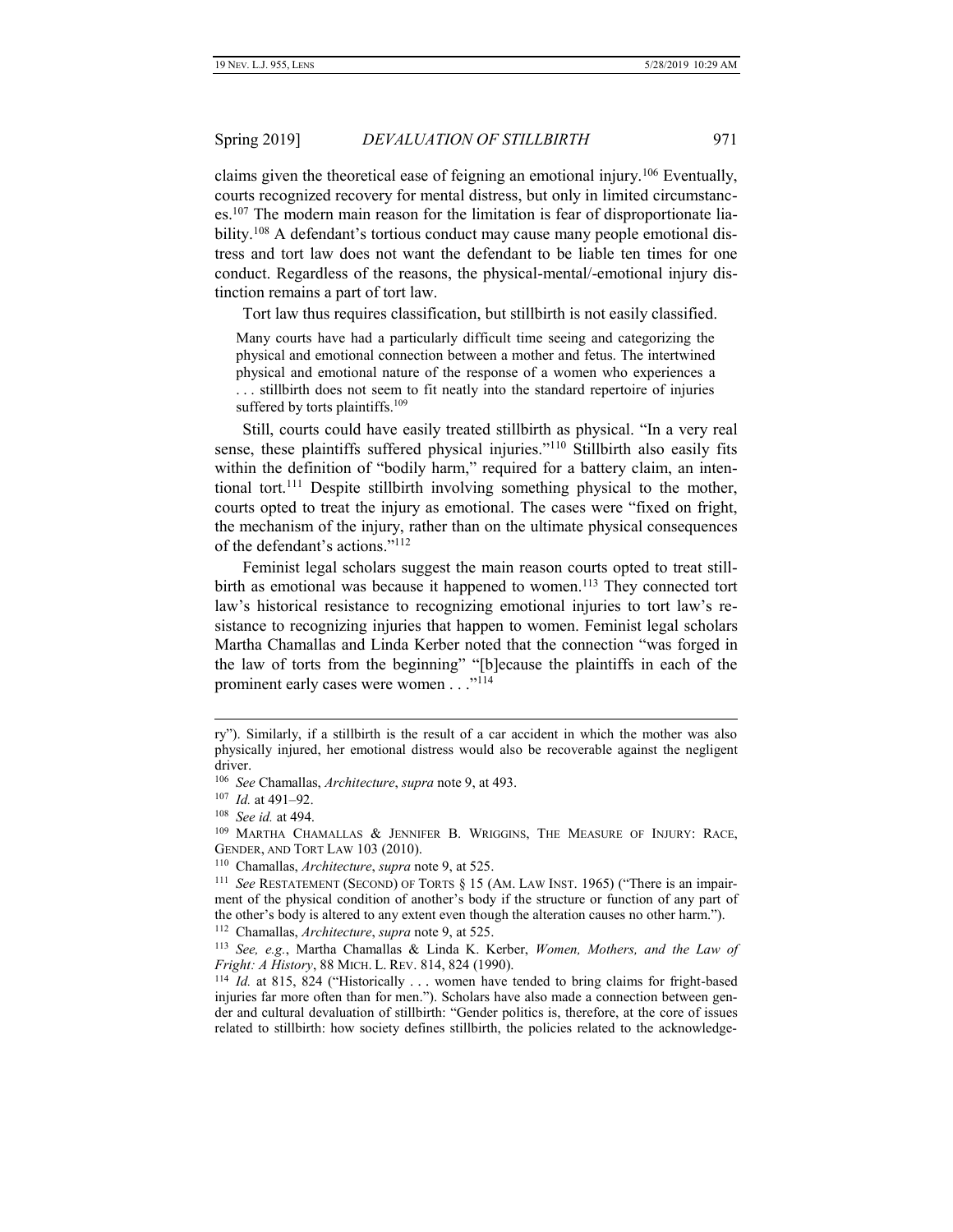Three distinct types of harms are embedded within these early suits for frightbased injuries: (1) physical injuries, including miscarriages, stillbirths, and hysteria-caused disabilities; (2) emotional distress, often necessitating long periods of bed rest; and (3) the relational harm of losing a potential child.<sup>115</sup>

In the early cases, courts' treatment of these cases reveals a devaluing of the injury because of its gendered nature. In 1897, a Massachusetts court denied recovery to a woman because only "a timid or sensitive person" would suffer such an injury.<sup>116</sup> A New York court denied recovery to a woman in 1896 because her fright was not a legally cognizable injury, even though it also allegedly caused her to miscarry.<sup>117</sup>

The earliest rule allowing recovery, the impact rule, allowed a plaintiff to recover for her emotional distress if she was also physically impacted in some way.<sup>118</sup> That physical impact supposedly verified claims for emotional distress.<sup>119</sup> But it did not allow recovery in a near-miss situation—if the train just missed hitting the plaintiff. Later, a majority of states adopted a different "danger zone" rule for those near-miss situations, allowing the plaintiff to recover for her emotional distress resulting from "fear for her own personal safety."<sup>120</sup> Neither the impact nor the zone of danger rule, however, addressed situations where the plaintiff suffered emotional distress due to seeing someone else injured.

The California Supreme Court later created a rule allowing recovery in such a situation. In *Dillon v. Legg*, a mother suffered emotional distress due to witnessing her daughter be negligently killed.<sup>121</sup> The Court adopted a rule enabling recovery for a bystander depending on whether the emotional injury was foreseeable.<sup>122</sup> Foreseeability will depend on the plaintiff's witnessing the direct victim's injury and the closeness of the relationship between the direct victim and the bystander.<sup>123</sup> The *Dillon v. Legg* bystander test is the current major-

118 *See id.* at 819.

ment of the life of the stillborn baby, and the social acceptance of these policies." Cacciatore, *Sociopolitical*, *supra* note 39, at 379.

<sup>115</sup> Chamallas & Kerber, *supra* note 113, at 824. More modern examples of devaluation of a woman's injury associated with pregnancy or childbirth can be found in Elizabeth Kukura, *Obstetric Violence*, 106 GEO. L.J. 721, 753 (2018); Jamie R. Abrams, *The Illusion of Autonomy in Women's Medical Decision-Making*, 42 FLA. ST. U. L. REV. 17, 31 (2014); and Jamie R. Abrams, *Distorted and Diminished Tort Claims for Women*, 34 CARDOZO L. REV. 1955, 1983 (2013).

<sup>116</sup> Chamallas & Kerber, *supra* note 113, at 828–29 (internal quotation marks omitted) (quoting Spade v. Lynn & B.R. Co., 47 N.E. 88, 88 (Mass. 1897)).

<sup>&</sup>lt;sup>117</sup> See id. at 828 (discussing Mitchell v. Rochester Ry., 45 N.E. 35 (N.Y. 1896)).

<sup>119</sup> *Id.* ("The rule allowed courts to indulge in the fiction that an injury traceable to fright was only 'parasitic' to damage stemming from physical impact," and theoretically limited recovery to claims for "material" harms.).

<sup>&</sup>lt;sup>120</sup> *Id.* at 821 (internal quotation marks omitted).

<sup>121</sup> Dillon v. Legg, 441 P.2d 912, 914 (Cal. 1968).

<sup>122</sup> *Id.* at 920.

<sup>123</sup> *Id.*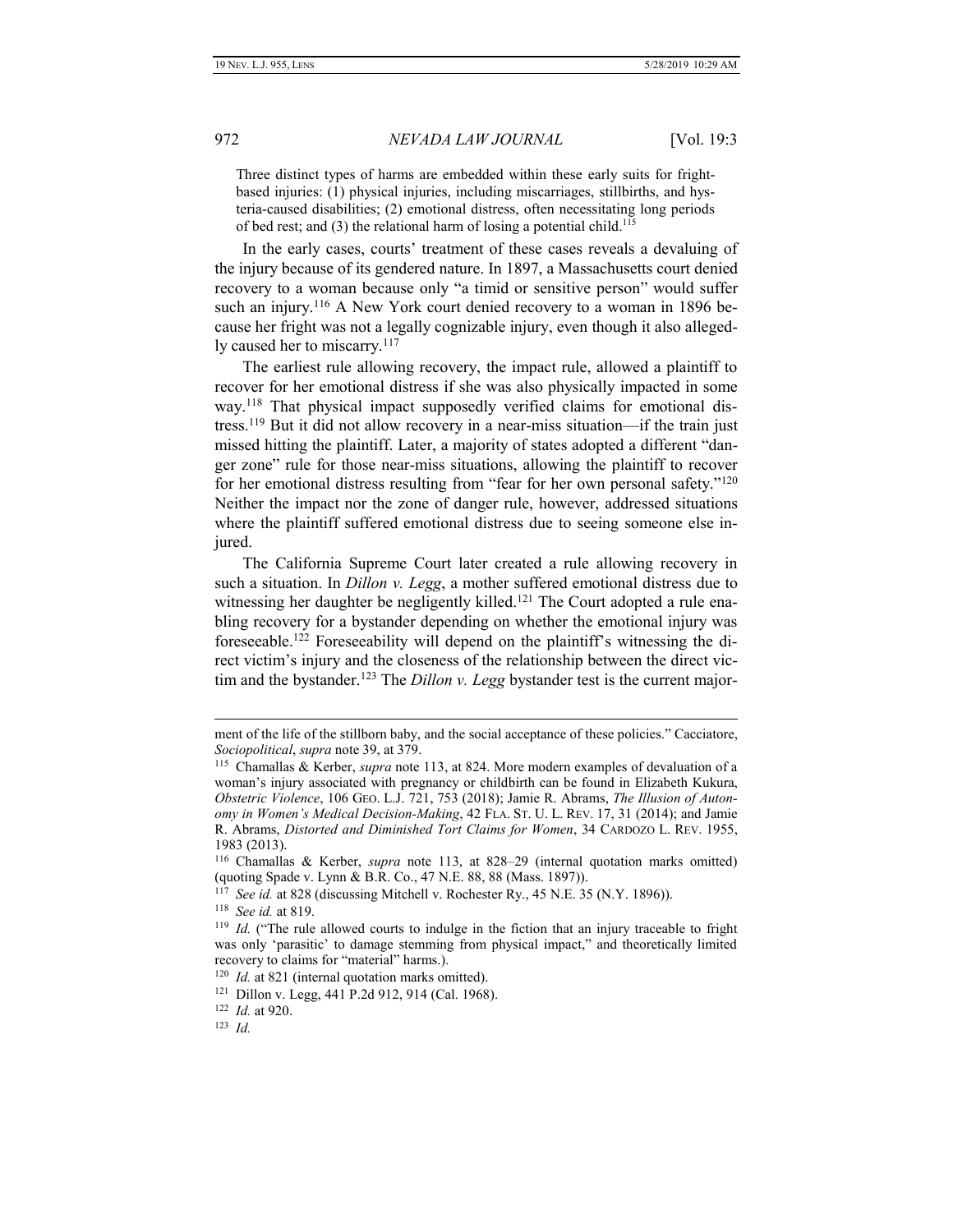ity and theoretically most liberal rule enabling recovery for emotional distress.<sup>124</sup> Feminist legal scholars have argued that *Dillon* "signifies that the law regards a mother's anguish at witnessing the death or injury of her child as a harm that qualifies for legal protection."<sup>125</sup>

Regardless of which test used, many states also required, and still require, that the plaintiff's emotional distress manifest physically.<sup>126</sup> Professors Chamallas and Kerber explain that this requirement "is the modern descendant of the impact rule" and its purposes are to "guard against fraudulent claims, to limit recovery to serious injuries, and to discourage plaintiffs who suffer only transient harm from filing suit."<sup>127</sup> This requirement was not difficult for many female plaintiffs in early cases as women often alleged that their emotional distress caused loss of pregnancy. Pregnancy loss, both miscarriage and stillbirth, was so frequently claimed "that it has come to typify" claims for negligent infliction of emotional distress.<sup>128</sup>

Thus, the first major recognition of stillbirth in tort was as a "physical problem [that] indicates an underlying emotional problem,"<sup>129</sup> a physical symptom verifying the preceding emotional distress. Other physical symptoms that courts have found to sufficiently manifest emotional distress include a rash,  $^{130}$ vomiting,<sup>131</sup> and a loss of bladder control.<sup>132</sup> In no way is stillbirth similar to a rash, vomiting, or loss of bladder control. But tort law treats them all the same—as physical manifestations of the emotional distress plaintiffs allegedly suffer. This strong historical association between pregnancy loss and the physical manifestation rule devalues stillbirth as an injury.

The classification of stillbirth as an emotional injury has led to some awkward applications of the impact, danger zone, and *Dillon* rules to negligently caused stillbirth.<sup>133</sup> Florida adopted an exception to the impact rule to allow a claim for negligent causation of stillbirth.<sup>134</sup> Pennsylvania follows the danger zone rule; because of its difficult application to stillbirth, the Pennsylvania Su-

<sup>124</sup> *See* Chamallas & Kerber, *supra* note 113, at 821–22.

<sup>125</sup> *Id.* at 860.

<sup>126</sup> *See id.* at 820–21 ("Most jurisdictions have retained the requirement; only a minority of states, most notably California, have eliminated it. These more liberal states allow recovery for negligent infliction of serious mental distress, even if unaccompanied by physical manifestations or illness.").

<sup>127</sup> *Id.* at 820.

<sup>128</sup> *See* W. PAGE KEETON ET AL., PROSSER AND KEETON ON THE LAW OF TORTS 363 (W. Page Keeton ed., 5th ed. 1984); see *also* DOBBS, *supra* note 98, at 837 (using miscarriage as an example of a "subsequent physical harm . . . resulting from the emotional distress . . .").

<sup>129</sup> Lopez v. Geico Ins. Co., No. CIV 11-633 GBW/RHS, 2012 WL 12840821, at \*4 (D.N.M. June 5, 2012).

<sup>&</sup>lt;sup>130</sup> Id. (explaining that a "rash could be said to indicate the reality of the emotional distress.").

<sup>131</sup> *See* Marchica v. Long Island R.R. Co., 31 F.3d 1197, 1203 (2d Cir. 1994).

<sup>132</sup> DOBBS, *supra* note 98, at 838.

<sup>133</sup> The application is even more awkward for the father's claim. *See infra* Sectio[n C.](#page-32-0)

<sup>134</sup> *See* Tanner v. Hartog, 696 So. 2d 705, 708 (Fla. 1997).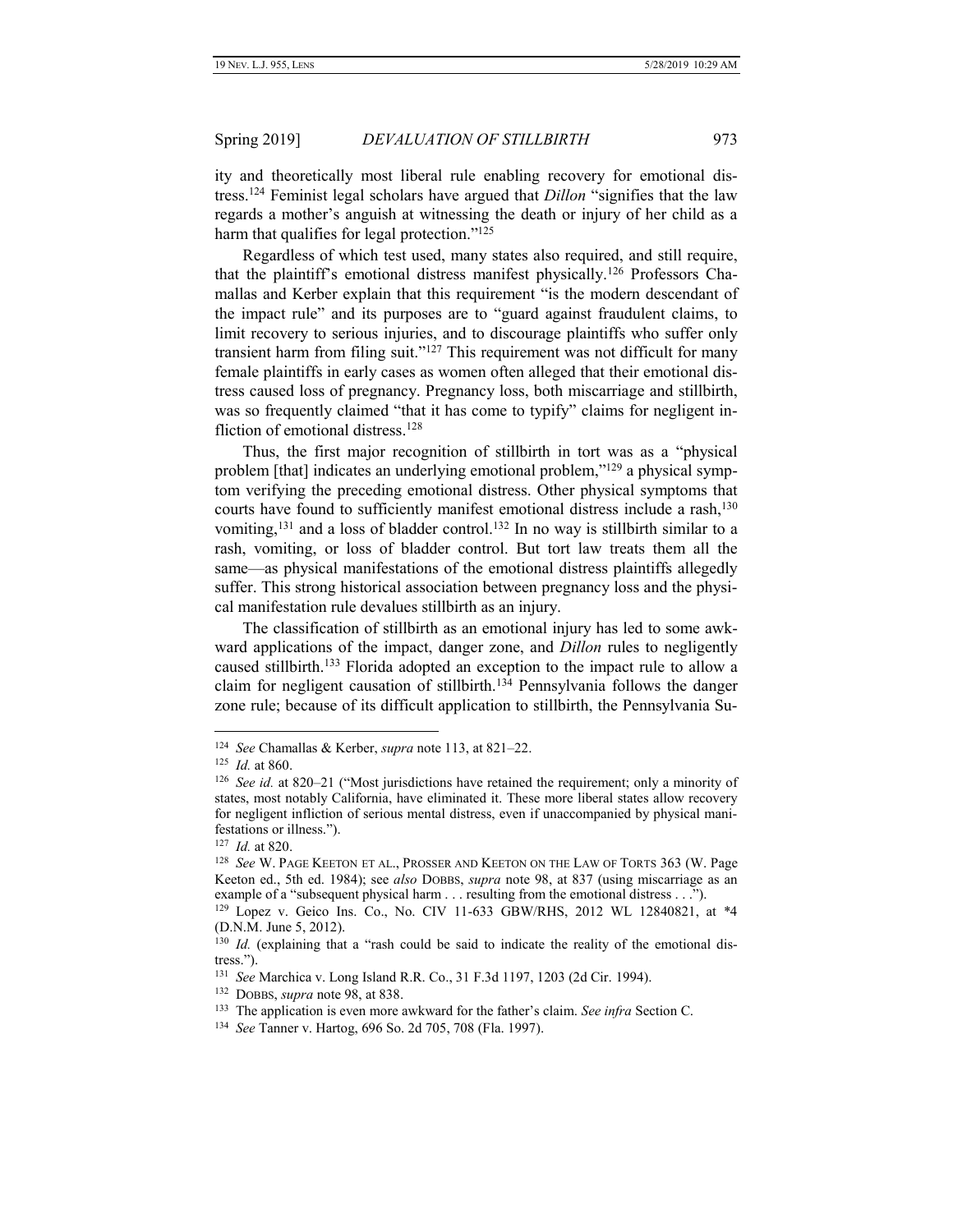preme Court opted to recognize a wrongful death claim.<sup>135</sup> Applying *Dillon* to stillbirth is the least awkward, but it does result in characterizing the mother as a "bystander" to the negligent conduct, even though it happened to her, as the Nebraska Supreme Court did.<sup>136</sup>

Some courts have more recently treated stillbirth as physical injury. The likely motivation is the difficulty of applying the three emotional distress rules to cases involving stillbirth. Texas law treats stillbirth just like any other "personal injury action<sup>[]</sup>," as personal physical injury includes "the loss of [her] fetus." <sup>137</sup> Florida law classifies a "fetus" as "living tissue of the body," providing the "mother . . . a legal cause of action the same as she has for a wrongful injury to any other part of her body."<sup>138</sup> These explanations show that the courts did not suddenly grasp the gravity of stillbirth. To the contrary, the holdings make the death of an unborn baby commensurate with injury to the leg, just a different version of devaluation.

Other modern courts still struggle with the physical versus emotional classification of stillbirth. Until 2004, New York law required a plaintiff mother to demonstrate a physical injury to herself "distinct from that suffered by the fetus and not a normal incident to childbirth" before she could recover damages for her emotional distress.<sup>139</sup> New York also did not and still does not recognize a wrongful death claim,<sup>140</sup> meaning a mother had no legal recourse if her doctor negligently caused a stillbirth. Finally—in 2004, less than fifteen years ago the highest New York court recognized recovery after stillbirth "even in the absence of an independent injury . . ."<sup>141</sup>

Even if allowed to pursue a claim for the death of their unborn babies, courts still manage to devalue the mother's injury in their characterizations of unborn babies—as fetuses. A New York court described the parents' lost child

<sup>135</sup> *See* Amadio v. Levin, 501 A.2d 1085, 1092 (Pa. 1985) (Zappala, J., concurring) (explaining that it is "hard to conceive how either of these parents, especially the father, could bring himself within even the most expansive rule allowing recovery for negligent infliction of emotional distress").

<sup>136</sup> *See* Andreasen v. Gomes, N.W.2d 539, 542 (Neb. 1993). *But see* Sesma v. Cueto, 129 Cal. App. 3d 108, 115, n.2 (Cal. Ct. App. 1982) ("It is unreasonable to label a woman in labor a 'bystander' as to any injury suffered by her fetus, considering the intimate physical and psychic connection between them.").

<sup>137</sup> *See* Krishnan v. Sepulveda, 916 S.W.2d 478, 481–82 (Tex. 1995). *But see id.* at 483 (Gonzalez, J., dissenting) (noting that the plaintiff mother did not allege any physical injury). 138 Singleton v. Ranz, 534 So. 2d 847, 848 (Fla. Ct. App. 1988). In the same opinion, the Court showed confusion in trying to classify the baby: "An unborn fetus is either a new and separate human being or 'person,' temporarily residing within the womb of the host mother, *OR* it is a part of the mother's body, *OR* both." *Id.* at 847.

<sup>139</sup> CHAMALLAS & WRIGGINS, *supra* note 109, at 103. *See, e.g.*, Amadio v. Levin, 501 A.2d 1085, 1088 (Pa. 1985) (explaining that "[t]he parents' pain and suffering caused by their child's negligent death has never been recoverable unless the pain and suffering was accompanied by or a result of a physical injury to the parent" but separately recognizing a wrongful death claim).

<sup>140</sup> *See* Broadnax v. Gonzalez, 809 N.E.2d 645, 648 (N.Y. 2004).

<sup>141</sup> *Id.* at 649.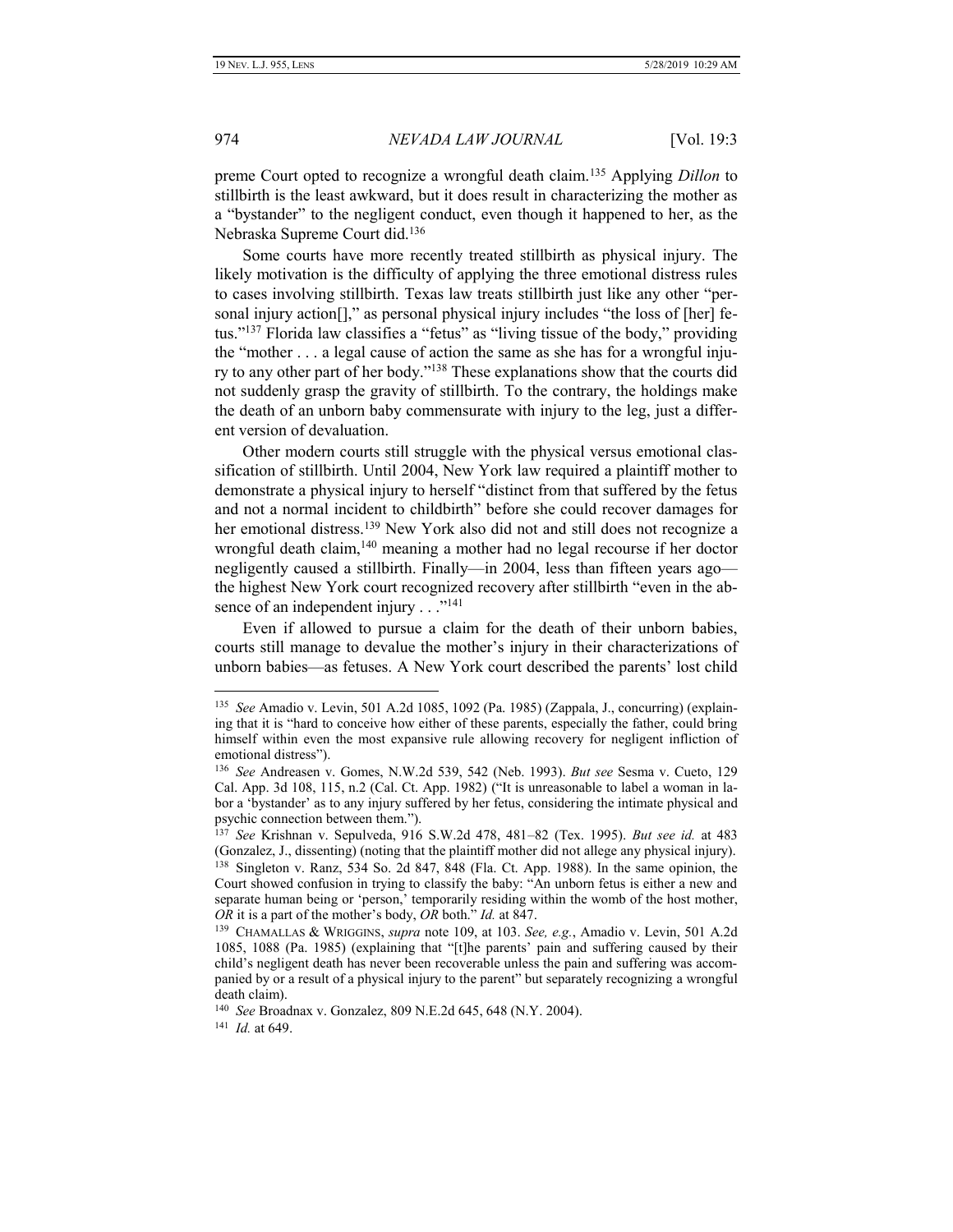as "stillborn full-term fetus."<sup>142</sup> A California court described that the mother "does not recall whether she heard or saw the fetus."<sup>143</sup> Courts also frequently use phrases like "*the* fetus" and "it" despite the gender of the baby assuredly being known.<sup>144</sup> In a Florida case, the doctor objected to the parents' references to their baby as "their son," "their child," or by his name, George, Jr.<sup>145</sup> The appellate court correctly found no error in these references because they demonstrated the parents' mental distress.<sup>146</sup> Still, the appellate court did find error in the inclusion of "George Hurley, Jr." on the verdict form and in the jury instructions.<sup>147</sup> The appellate court also suggested that "fetus" would have been a more "*precise*" description of the plaintiffs' son.<sup>148</sup>

The same devaluing characterizations are also found in wrongful death claims. As this Article argues, a wrongful death claim is the proper claim to use for stillbirth because it recognizes that stillbirth is no different than the death of a living child; tort law provides a wrongful death for the tortious death of a living child and should provide the same claim for tortiously caused stillbirth. But the recognition is superficial as courts often still use language that devalues stillbirth as just the death of a fetus. As an example, in the same case in which it recognized a wrongful death claim, the Montana Supreme Court described the full-term unborn baby—who was actually over 40 weeks gestational age as a fetus.<sup>149</sup> Other examples include Hawaii and Idaho courts that have applied their states' wrongful death claims to the deaths of "twin fetuses" and a "viable unborn fetus."<sup>150</sup>

 $\overline{a}$ 

149 *See* Strzelczyk v. Jett, 870 P.2d 730, 733 (Mont. 1994).

<sup>142</sup> Scott v. Capital Area Cmty. Health Plan, Inc., 191 A.D.2d 772 (N.Y. App. Div. 1993) ("stillborn full-term fetus").

<sup>143</sup> Sesma v. Cueto, 129 Cal. App. 3d 108, 112 (Cal. Ct. App. 1982) (describing that the mother "does not recall whether she heard or saw the fetus").

<sup>144</sup> *See, e.g.*, Tanner v. Hartog, 696 So. 2d 705, 706–708 (Fla. 1997) (describing a claim for negligent stillbirth as "directed toward the death of a fetus" as opposed to the death of a living person); De Jesus v. Mishra, 93 A.D.3d 135, 139 (N.Y. App. Div. 2012) (noting descriptions including that "the fetus's heart had conclusively ceased beating" and "that the fetus had irretrievably expired at that time"); Rupp v. Brown, 31 S.W.3d 803, 807 (Tex. Ct. App. 2000) (explaining that mother alleged she suffered "mental anguish over the loss of the fetus" and when "scheduling problems caused her to carry a dead fetus in her womb for two days").

<sup>145</sup> *See* Kammer v. Hurley, 765 So. 2d 975, 978 (Fla. Dist. Ct. App. 2000). The appellate court found no error in the trial court's allowing these references. *Id.*

<sup>146</sup> *Id.* 147 *Id.* at 979.

<sup>&</sup>lt;sup>148</sup> *Id.* at 978 (emphasis added).

<sup>150</sup> *See* Wade v. United States, 745 F. Supp. 1573, 1576 (D. Haw. 1990) (interpreting Hawaii's wrongful death statute to include a claim for a deceased "fetus" and referring to the deceased twin babies as "twin fetuses"); Volk v. Baldazo, 651 P.2d 11, 15 (Idaho 1982) (recognizing wrongful death claim for the tortious death of a "viable unborn fetus" and not once using the word baby); *see also, e.g.*, MICH. COMP. LAWS § 600.2922a (2018) (providing a wrongful death or negligence claim for "physical injury to or the death of the embryo or fetus"); Summerfield v. Superior Court, 698 P.2d 712, 724 (Ariz. 1985) (recognizing a wrongful death claim for the death of an unborn baby and referring to that baby as a fetus);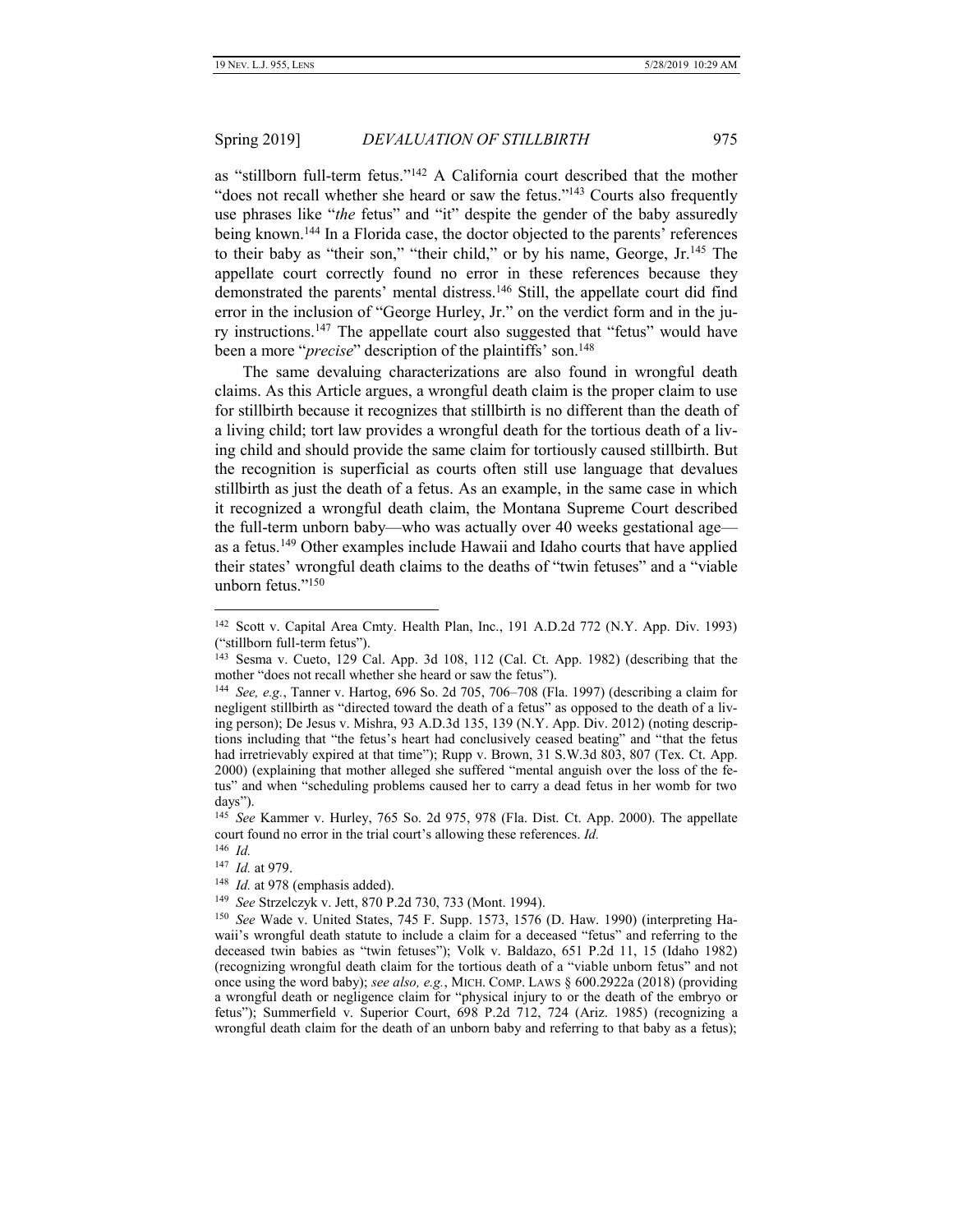### 976 *NEVADA LAW JOURNAL* [Vol. 19:3

<span id="page-21-0"></span>

Another devaluing description of stillbirth is found in a common limitation on damages recoverable in negligence claims, allowing damages for the "mental anguish . . . resulting from negligent treatment that causes the loss of a fetus as part of the women's body," but refusing damages for "the loss of a fetus as an individual."<sup>151</sup> The distinction attempts to distinguish between the loss of a baby as a part of the woman's body versus just as a baby. What exactly is the difference?<sup>152</sup> The baby was both part of the woman's body and yet an individual, precluding a distinction. Consider the additional anguish that will result when the mother's body starts to produce milk a few days after birth. This hormonal process is yet another cruel reminder that her baby died, as her breasts fill up with milk with no baby to breastfeed. It is anguishing.<sup>153</sup> But is it part of losing the "fetus" as a part of the mother's body, or as a separated baby? It is a hormonal response to the departure of the "fetus" from the mother's body, but the purpose of that hormonal response is to feed a living baby. Instead of just focusing on compensating the mother for her obvious injury, these forced distinctions make no attempt to understand the injury that is stillbirth.<sup>154</sup>

Devaluation can also be nonverbal. That occurs when courts exclude pictures of stillborn babies at trial. Naturally, a picture of a stillborn child is a picture of a dead child. In the nineteenth century, post-mortem photography was

Castro v. Melchor, 366 P.3d 1058, 1067 (Haw. Ct. App. 2016); Salazar v. St. Vincent Hosp., 619 P.2d 826, 830 (N.M. 1980); DiDonato v. Wortman, 358 S.E.2d 489, 495 (N.C. 1987). *But see* ARK. CODE ANN. § 16-62-102 (2018) (recognizing wrongful death claim for "the death of a person or an unborn child").

<sup>151</sup> Krishnan v. Ramirez, 42 S.W.3d 205, 215 (Tex. Ct. App. 2001); *see also* Burgess v. Superior Court, 831 P.2d 1197, 1084–85 (Cal. 1992); Smith v. Borello, 804 A.2d 1151, 1163 (Md. 2002); Modaber v. Kelley, 348 S.E.2d 233, 235–37 (Va. 1986).

<sup>152</sup> Krishnan v. Sepulveda, 916 S.W.2d 478, 489 (Tex. 1995) (Gonzalez, J., dissenting) ("[T]he Court is asking the trier of fact to do the impossible: ascertain damages for mental anguish to the mother 'as a result of the occurrence in question' yet unrelated to the baby's death."). "It will not be surprising if the foregoing instructions and definitions profoundly confuses juries, attorneys, and trial and appellate courts." *Id.*

<sup>153</sup> *See Position Statement*, PREGNANCY LOSS & INFANT DEATH ALLIANCE 2 (Aug. 2016), *available at* http://www.plida.org/wp-content/uploads/2012/01/PLIDA\_PositionStatement\_L actationIssuesFollowingLoss.pdf [https://perma.cc/7TZG-EXXY] ("Whether or not lactation is expected, the grief experienced by a mother who is not able to breastfeed or offer breast milk to her baby is profound."); *see also* Joanne Cacciatore, *The Unique Experiences of Women and Their Families After the Death of a Baby*, 49 SOC. WORK HEALTH CARE 134, 142 (2010) [hereinafter Cacciatore, *Unique*] ("There is often a powerful, evolutionary impetus to nurture the baby who died. The emotional state derived from maternal hormones is incongruent with her reality as she cannot physically bond with her baby.").

<sup>&</sup>lt;sup>154</sup> Another difficult scenario would be the surrogacy context. Presumably, only the pregnant woman would be able to recover damages because the fetus was part of her body, but not the actual parents. That does not make sense though as the expectant parents would likely be more apt to suffer injury than the pregnant woman. And what if the baby in the pregnant surrogate was made from the parents' egg and sperm? Would then the fetus actually be a part of the expectant mother's body even though the fetus is not literally inside that expectant mother?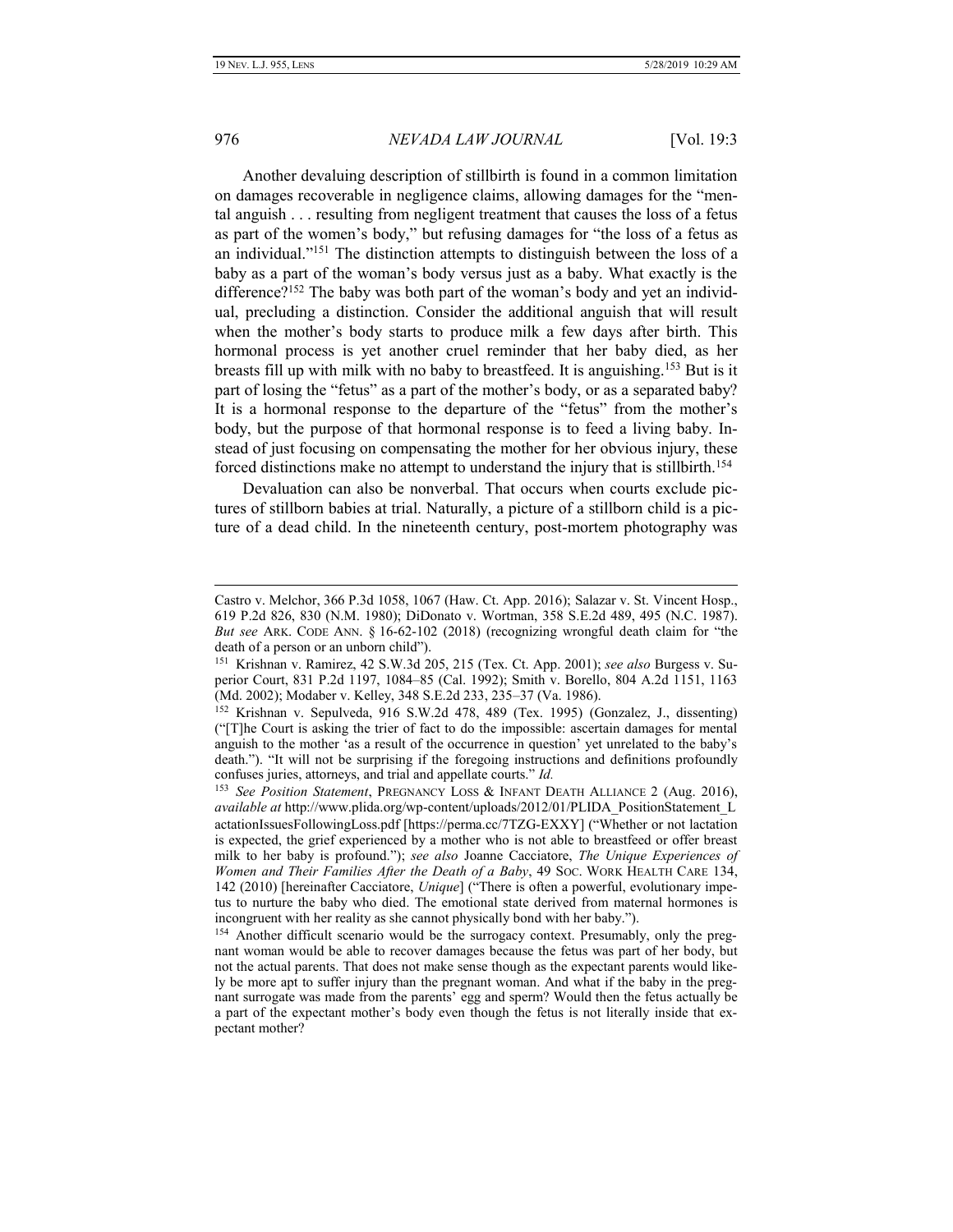<span id="page-22-0"></span>common, and pictures of deceased children were comforting to parents.<sup>155</sup> The "photographs of children brought the living child's face and form back to their parents."<sup>156</sup> But then cameras became more common and parents could be comforted by pictures of their child when still alive—"taking and displaying pictures of the dead was [then] seen as unseemly rather than respectful."<sup>157</sup> This sentiment feeds well into the legal standards courts use in determining whether to admit photographs—how "gruesome" photographs could unfairly prejudice the jury.<sup>158</sup> A photo of a stillborn baby has an inherent "gruesomeness" to it; it is a picture of a dead baby. Not surprisingly, numerous courts have excluded pictures of stillborn babies.<sup>159</sup>

Professor Carol Sanger hinted at this inherent gruesomeness in her description of postmortem photography of stillborn babies, describing that the photos are "[c]arefully lit portraits sensitive to the baby's *often distressed* physical condition  $\ldots$ ."<sup>160</sup> This assumption of distress is likely due to the inaccurate assumption that stillbirth is unpreventable, possibly due to some sort of abnormality.<sup>161</sup> Stillborn babies are unlikely to look any more distressed than living ones, however. Both are cleaned before given to the mother. Especially if fullterm, stillborn babies just look like sleeping babies.<sup>162</sup> And even if not fullterm, a stillborn baby at only twenty-five weeks will look like a living, sleeping, premature baby of the same gestational age, a picture of which would not be seen as gruesome.

The picture is one of the only things parents have to prove the baby's existence.<sup>163</sup> The photo provides a "record of social identity for parent and for

<sup>155</sup> *See* CAROL SANGER, ABOUT ABORTION: TERMINATING PREGNANCY IN THE TWENTY-FIRST CENTURY 140 (2017).

<sup>156</sup> *Id.* at 136.

<sup>157</sup> Sanger, *supra* note 59, at 285.

<sup>158</sup> *See* Heimlicher v. Steele, 615 F. Supp. 2d 884, 927 (N.D. Iowa 2009) (discussing Rule 403's admissibility test of weighing probative value versus prejudicial effect and that gruesomeness of photos does not automatically make them inadmissible).

<sup>159</sup> *See, e.g.*, Navarro de Cosme v. Hosp. Pavia, 922 F.2d 926, 930–31 (1st Cir. 1991) (affirming discretionary exclusion from evidence of "inflammatory," "gruesome" photographs of stillborn fetus in medical malpractice action against doctor and hospital); Steele v. Atlanta Maternal-Fetal Med., P.C., 610 S.E.2d 546, 553–54 (Ga. Ct. App. 2005) (affirming discretionary exclusion of "emotionally provocative" and "inflammatory" photographs of stillborn fetus on grounds that their "slight probative value was substantially outweighed by the danger of unfair prejudice."); Kelly v. Al-Qulali, 728 N.W.2d 852 (Iowa Ct. App. 2007) (affirming discretionary exclusion from evidence of photographs of stillborn fetus offered as evidence on loss of consortium claim).

<sup>&</sup>lt;sup>160</sup> SANGER, *supra* not[e 155,](#page-22-0) at 136 (emphasis added).

<sup>161</sup> *See supra* notes 45–50 and accompanying text (describing and dispelling the myth that stillbirth is unpreventable).

<sup>162</sup> *See* Heimlicher v. Steele, 615 F. Supp. 2d 884, 927 (N.D. Iowa 2009) (describing the photographs as "show[ing] what appears to be a sleeping, fully-clothed or covered, newborn infant.").

<sup>163</sup> LAYNE, *supra* note [3,](#page-2-1) at 99 (explaining that pictures of stillborn babies "play a critical role in establishing the reality of the baby."); *see id.* at 127 (explaining the importance of the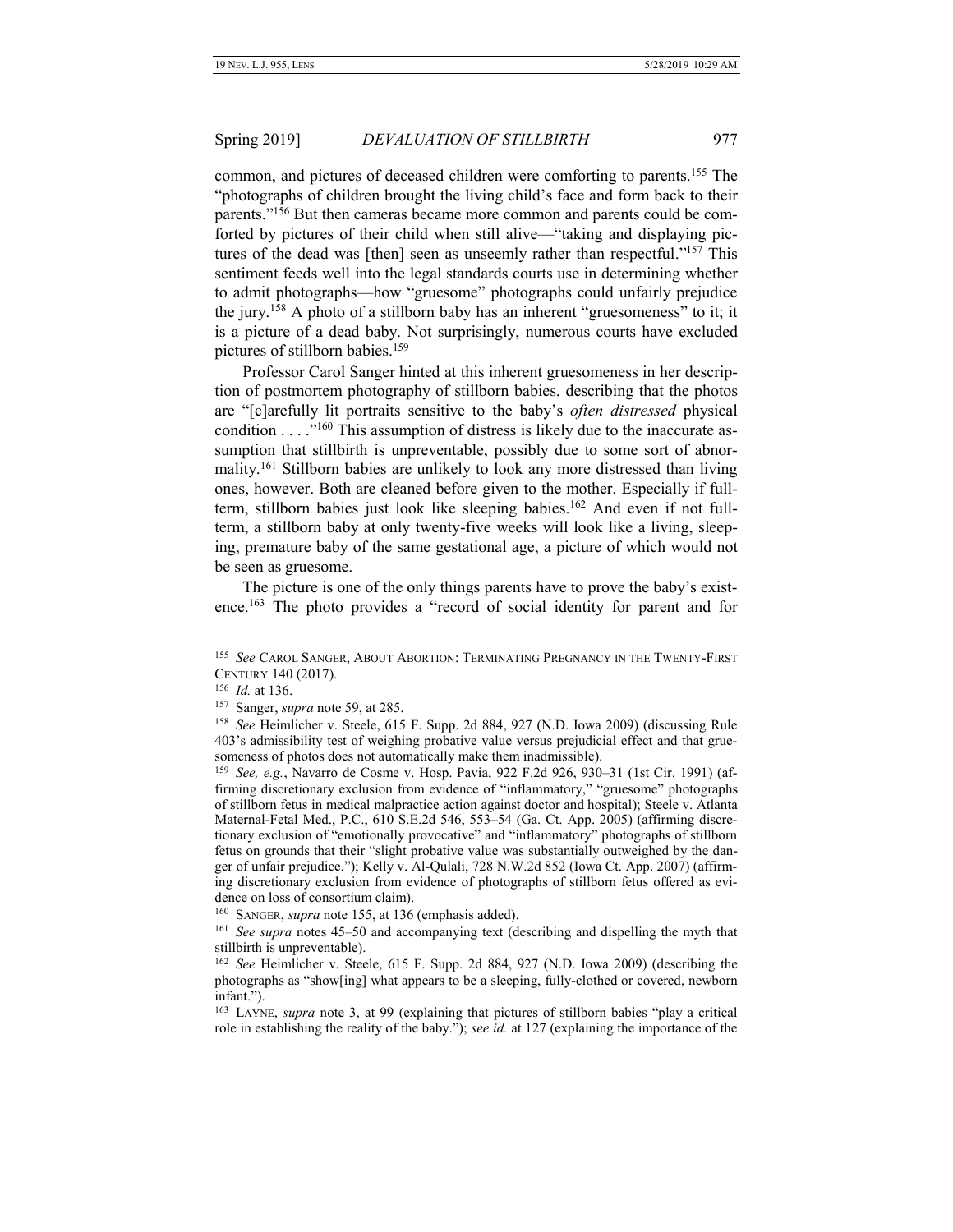child." <sup>164</sup> The picture also proves that the baby was in fact a baby—not just a fetus, a distinction relevant to the extent of the parents' loss and jury's determination of damages. "Unduly sterilizing a party's trial presentation can unfairly hamper her ability to shape a compelling and coherent exposition of the facts."<sup>165</sup> Parents can testify about their loss, but, especially due to misconceptions about stillbirth, only the picture can really communicate their loss.<sup>166</sup> Even if the baby is distressed physically, only the picture can show the jury that even a stillborn baby is a baby.

That tort law treats stillbirth as less than the death of a child is not surprising given that the dominant cultural view is the same. Stillbirth is "a terrible loss," but not the same as losing a child.<sup>167</sup> Even physicians, in one study, explained stillbirth as "*like* . . . losing a family member," as opposed to actually losing a family member.<sup>168</sup> If the baby had survived birth and later died, that was a loss of a family member. But if the baby did not survive birth, the death was not of a family member. The deaths are not "equivalent."<sup>169</sup> "While most infant and child deaths are socially recognized as traumatic and worthy of mourning, stillbirth is generally treated as a non-event that is not as weighty as the death of a live-born child."<sup>170</sup>

The deaths are different because the stillborn baby never took a breath outside of the womb. "The metaphor of taking that first breath in the world carries strong moral significance for many people  $\ldots$ ."<sup>171</sup> A baby born premature at 25 weeks who later dies was a member of the family, but a full-term stillborn baby who never takes that first breath is not. In reality, "at the end of gestational development," the cutoff of a first breath "makes little sense medically and is essentially arbitrary."<sup>172</sup> But still, that first breath is paramount. Parents' "mourning experience" after the death of an infant, even a premature infant, is validated, but grieving after stillbirth "is generally decried by society in general."<sup>173</sup>

baby's footprints because they represent "not only generic humanness but the idea of the unique individuality of each person.").

<sup>164</sup> SANGER, *supra* note 155, at 140.

<sup>165</sup> *In re* Diet Drugs Prods. Liab. Litig., 369 F.3d 293, 314 (3d Cir. 2004).

<sup>166</sup> *See* Lisa Kern Griffin, *Narrative, Truth, and Trial*, 101 GEO. L.J. 281, 295 (2013) (discussing the emphasis in evidence law on "the importance of narrative richness and each side's opportunity to shape the moral force of its case," partially necessary because "jurors have preexisting conceptions about stories that affect how they process evidence . . .").

<sup>167</sup> Kelley & Trinidad, *supra* note [2,](#page-2-0) at 12.

<sup>168</sup> *Id.* at 13; *see also* Cacciatore et al., *Ambiguity*, *supra* note [90,](#page-13-1) at 444 (explaining that "people will not acknowledge the child who died at birth as a member of the family.").

<sup>169</sup> Kelley & Trinidad, *supra* note [2,](#page-2-0) at 10.

<sup>170</sup> Joanne Cacciatore et al., *Condemning Self, Condemning Other: Blame and Mental Health in Women Suffering Stillbirth*, 35 J. MENTAL HEALTH COUNSELING 342, 343 (2013) (internal citations omitted).

<sup>171</sup> Kelley & Trinidad, *supra* note 2, at 13.

<sup>172</sup> *Id.*

<sup>173</sup> Cacciatore, *Feminist*, *supra* note 71, at 91.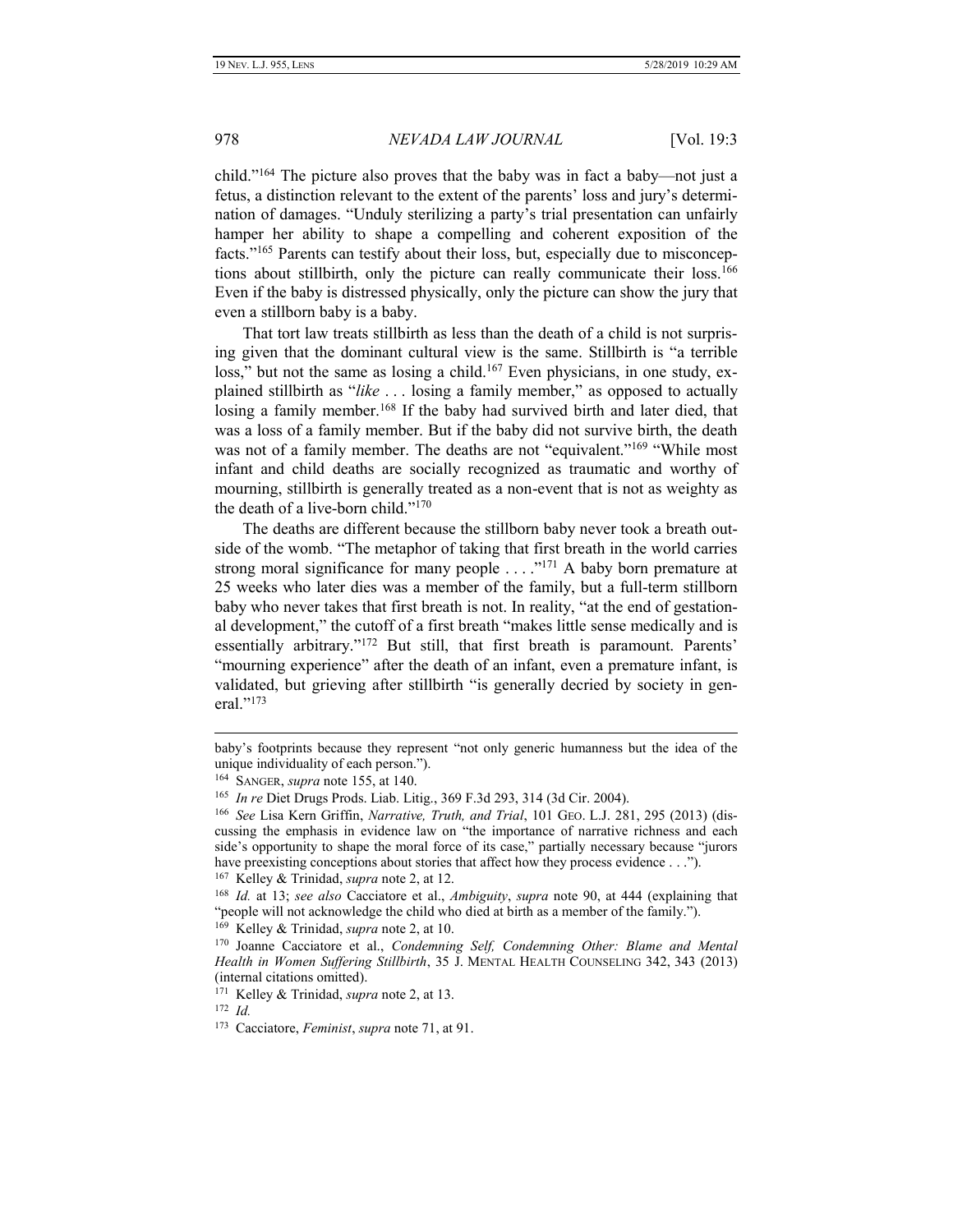But to parents, stillbirth is no different than infant death. "[P]arents describe the grief of stillbirth as being just as deep, painful, and significant as it would be to lose an infant who is born and survives a few weeks in intensive care."<sup>174</sup> When asked what "they most wanted the general public to know about stillbirth and how it affects families," parents overwhelmingly answered that "*a stillbirth is a death in the family.*" <sup>175</sup> Plainly, stillbirth is the death of your child.<sup>176</sup> Whether the child—who has a name,<sup>177</sup> who "is real and will always be remembered as part of the<sup>[]</sup> family"<sup>178</sup>—took a breath outside of the womb is irrelevant to the extent of the parents' loss.<sup>179</sup>

And it is the parents' loss that tort law is attempting to compensate. The best way for tort law to do so is to recognize a wrongful death claim, allowing parents the same recourse they already have if their living child dies due to tort. Appropriate damages may very differ depending on if the child is unborn or twelve years old, but a wrongful death claim should be available for both unnecessary deaths.

Importantly, within that wrongful death claim, tort law must be careful to not minimize the parents' loss, which is exactly what happens when the court describes the unborn baby as a fetus.<sup>180</sup> True, medically speaking, an unborn baby is a "fetus" until birth. But doctors and nurses rarely use the term "fetus" in a desired pregnancy. "[M]edical professionals are more likely to socially support the attribution of 'baby' or 'child' status to the fetus;"<sup>181</sup> at the ultrasound, the doctor points out the baby's foot, not the fetus's foot. It is only if "something goes wrong," like a stillbirth, that "the medical terminology is quickly redeployed"<sup>182</sup> and the baby is only a fetus.

But even if doctors were actually consistent in their use of "fetus," "[m]edical terminology provides definitions and benchmarks for biological stages of prenatal development, but it does not tell us what the word 'fetus' means in other contexts,"<sup>183</sup> or whether the word "fetus" is even applicable in other contexts. Stillbirth is a different context. No legal reason exists requiring

<sup>174</sup> Kelley & Trinidad, *supra* note [2,](#page-2-0) at 10.

<sup>175</sup> DEFRAIN ET AL., *supra* note [80,](#page-12-0) at 127–28.

<sup>176</sup> Joanne Cacciatore & Jill Wieber Lens, *The Ultimate in Women's Labor: Rethinking Feminism Around Pregnancy, Birthing, and Grieving a Dead Baby*, *in* ROUTLEDGE INTERNATIONAL HANDBOOK OF WOMEN'S SEXUAL & REPRODUCTIVE HEALTH (Jane M. Ussher, Joan C. Chrisler, Janette Perz, eds., forthcoming 2019) (describing stillbirth as the death of a child).

<sup>&</sup>lt;sup>177</sup> DEFRAIN ET AL., *supra* note [80,](#page-12-0) at 61 ("The overwhelming majority of parents (nearly 90) percent) considered the baby a part of the family and named the baby.").

<sup>178</sup> Kelley & Trinidad, *supra* note [2,](#page-2-0) at 10, 12.

<sup>179</sup> *Id.* at 13.

<sup>180</sup> *See id.*

<sup>181</sup> Victoria Browne, *Feminist Philosophy and Prenatal Death: Relationality and the Ethics of Intimacy*, 41 SIGNS: J. WOMEN CULTURE & SOC'Y 385, 402 (2016).

<sup>182</sup> *Id.*

<sup>183</sup> SANGER, *supra* note 155, at 73.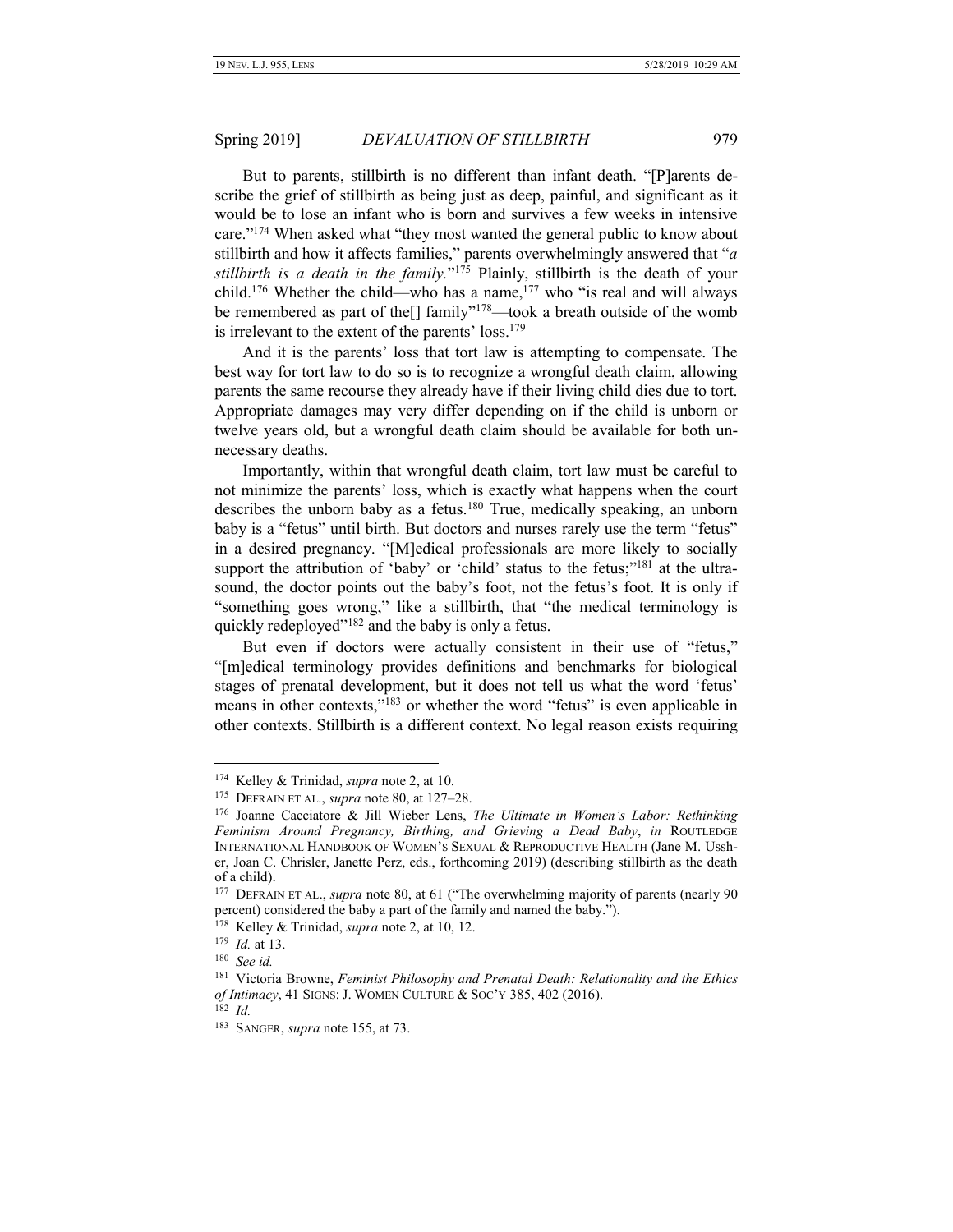courts to devalue stillbirth by calling the unborn baby a fetus or requiring courts to exclude pictures, the one piece of evidence that the baby was more than a fetus. "Most [parents] refer to the loss as a baby," <sup>184</sup> who has a name, and many parents of stillbirth just want to hear that name said out loud.<sup>185</sup> Courts should similarly use the name that the parents chose, like the Wisconsin Supreme Court did by calling the baby Brianna,<sup>186</sup> or the Alabama Supreme Court recently did by calling the unborn baby Tristian.<sup>187</sup>

#### <span id="page-25-0"></span>*B. No Lost Parent-Child Relationship*

Relational injuries can be based either on the changing of the relationship or the ending of it. For instance, a relationship is necessarily changed if a spouse or child is severely injured. Second, a relationship is completely lost if the family member dies. Tort law treats these two extents of relational injuries differently.<sup>188</sup> The potential relational injury in stillbirth is the relationship lost to death, the lost parent-child relationship.

A relational injury is different than general emotional distress or mental anguish. Professor Joellen Lind eloquently explained this distinction in the context of a wrongful death of a child. The lost relationship includes the lost opportunities—the parent missing out on "read[ing] books to her, or teach[ing] her to ride a bicycle."<sup>189</sup> "[T]hese activities would have generated ongoing, occurrent emotions, ideas, perceptions, and other experiences for both parties."<sup>190</sup> But the loss is deeper than just opportunities. The parent-child relationship "as a totality would have affected the [parent's] personality formation and development, goals, and life course, and would have had other transfiguring consequences."<sup>191</sup> Being a parent is one "of the most important roles we play in life," a "role[] that can define in large part who we are."<sup>192</sup>

<sup>184</sup> *Position Statement*, PREGNANCY LOSS & INFANT DEATH ALLIANCE 4 (Aug. 2016), *available at* http://www.plida.org/wp-content/uploads/2012/01/PLIDA\_BereavedParentsRighttoS elf-Determination.pdf [https://perma.cc/LHB8-WRCP].

<sup>185</sup> Kelley & Trinidad, *supra* note [2,](#page-2-0) at 9, 13 (explaining that the parents in the study "were emphatic that they wanted to talk about their children.").

<sup>186</sup> Pierce v. Physicians Ins. Co. of Wis., 692 N.W.2d 558, 567 (Wis. 2005); *see also* Shattuck v. Gulliver, 481 A.2d 1110 (Conn. Super. Ct. 1984) (describing the stillborn baby as the parents' "son"); Spangler v. Bechtel, 958 N.E.2d 458, 460 (Ind. 2011) (describing the death of the parents' "full-term baby daughter" and as the parents' "child").

<sup>187</sup> *See generally* Hamilton v. Scott, No. 1150377, 2018 WL 1224234, at \*14 (Ala. Mar. 9, 2018).

<sup>188</sup> DOBBS, *supra* note 98, at 812 (explaining that the availability of loss of consortium damages for wrongful death depends on the state statute); *id.* at 842 (explaining the common law availability of loss of consortium damages for the injury of a family member, and that the availability of a claim for parents after a child's injury is limited).

<sup>189</sup> Joellen Lind, *Valuing Relationships: The Role of Damages for Loss of Society*, 35 N.M. L. REV. 301, 305 (2005).

<sup>190</sup> *Id.*

<sup>191</sup> *Id.* at 306.

<sup>192</sup> *Id.*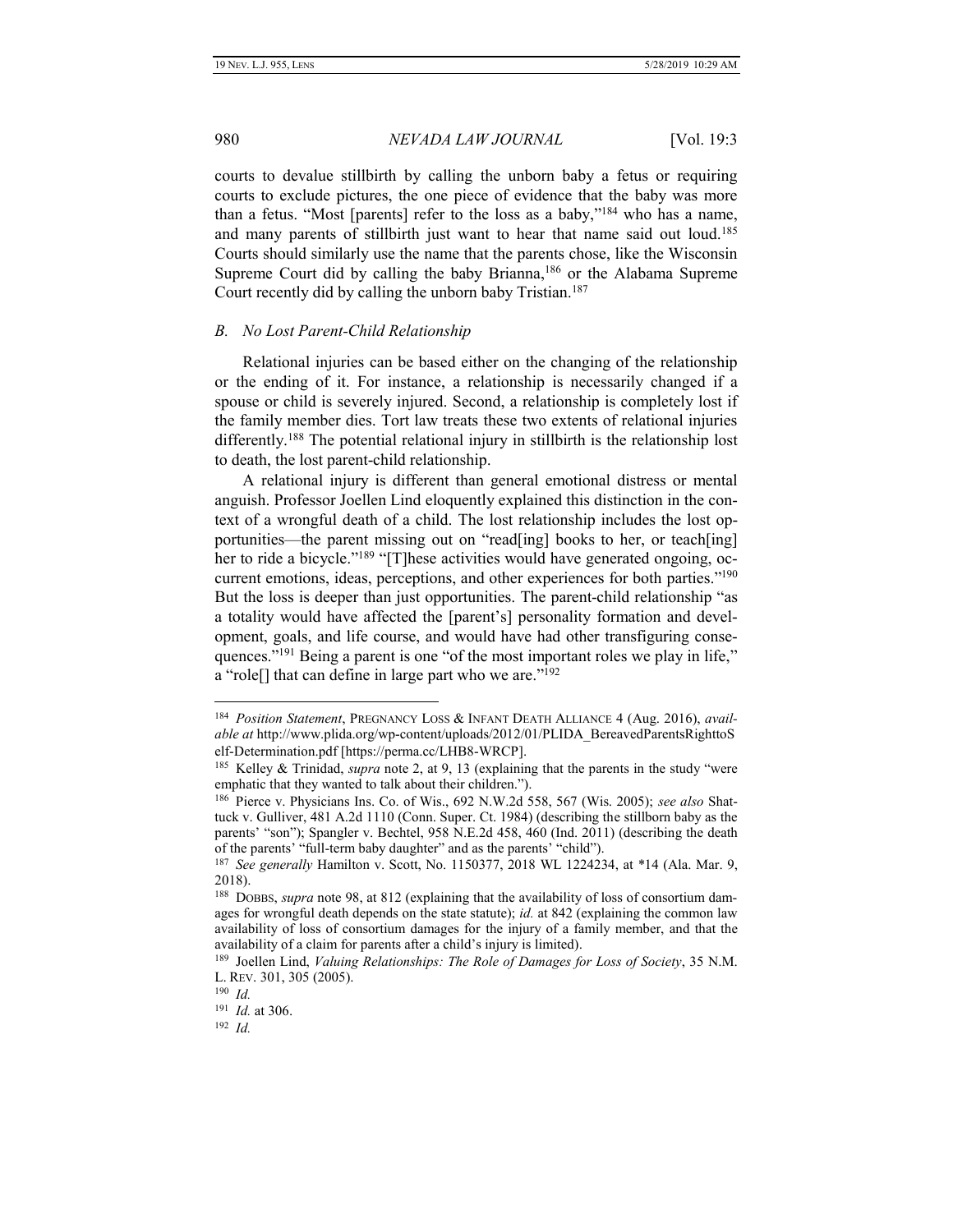Tort law, however, just as it devalues emotional distress, also devalues relational injuries. "Like emotional harms, relational injuries continue to rank at the bottom of the legal hierarchy of injuries. At different historical periods, certain relational claims have gained visibility, but there has never been widespread legal protection for this type of injury."<sup>193</sup> The common law did not recognize relational injuries; it did not provide any claim for the relational injury that occurs when a family member dies due to tort.<sup>194</sup> In the mid 1850's, legislatures began creating wrongful death statutes, but still damages for the lost relationship were not available because damages were statutorily limited to "pecuniary" losses.<sup>195</sup> Many thought it proper to limit damages to lost economic contributions because it was "consider[ed] . . . degrading and perhaps even immoral to evaluate human life and human relationships according to commercial measures."<sup>196</sup>

A pecuniary measurement, however, automatically limits recovery for the deaths of certain groups of people. Essentially, "the death of someone not earning money—a child, an older person, a homemaker—resulted in little or no recovery." <sup>197</sup> In fact, economically, losing a child actually saved parents money. Many may have hesitated to "commodify the parent-child relationship by placing a monetary value on children's lives," <sup>198</sup> but a pecuniary-only measure devalues that same relationship.

Gradually, legislatures and courts expanded recovery for wrongful death to include damages for loss of society and companionship, more simply put as the loss of the relationship.<sup>199</sup> The damages are called loss of consortium damages. A parent's damages after a child's wrongful death are called loss of filial consortium damages.<sup>200</sup> Even today, however, loss of consortium damages are not guaranteed. Loss of spousal consortium damages are uncontroversial, but states still pause at whether to award loss of parental or filial consortium damages.<sup>201</sup> If the state recognizes only a negligence claim after stillbirth, the mother's recovery is limited to mental anguish damages; loss of filial consortium damages are not available.

Just as they did for emotional injuries, feminist legal scholars suggest a main reason courts historically and still today devalue the injury of lost rela-

<sup>193</sup> Chamallas, *Architecture*, *supra* note [9,](#page-3-0) at 500.

<sup>&</sup>lt;sup>194</sup> STUART M. SPEISER, 1 RECOVERY FOR WRONGFUL DEATH 28 (2d ed. 1975).

<sup>195</sup> DOBBS, *supra* note 98, at 808.

<sup>196</sup> Chamallas, *Architecture*, *supra* note [9,](#page-3-0) at 497.

<sup>&</sup>lt;sup>197</sup> DAN B. DOBBS, LAW OF REMEDIES: DAMAGES-EQUITY-RESTITUTION 674 (2d ed. 1993).

<sup>198</sup> Chamallas, *Architecture*, *supra* note [9,](#page-3-0) at 497.

<sup>199</sup> *See* DOBBS, *supra* note [98,](#page-14-0) at 812.

<sup>200</sup> *See, e.g.*, Hancock v. Chattanooga-Hamilton Cty. Hosp. Auth., 54 S.W.3d 234, 237 (Tenn. 2001) (allowing recovery of loss of filial consortium damages in wrongful death claim).

<sup>201</sup> *See id.* at 237 n.2 (noting that thirty-two states allow recovery of filial consortium damages in a wrongful death claim).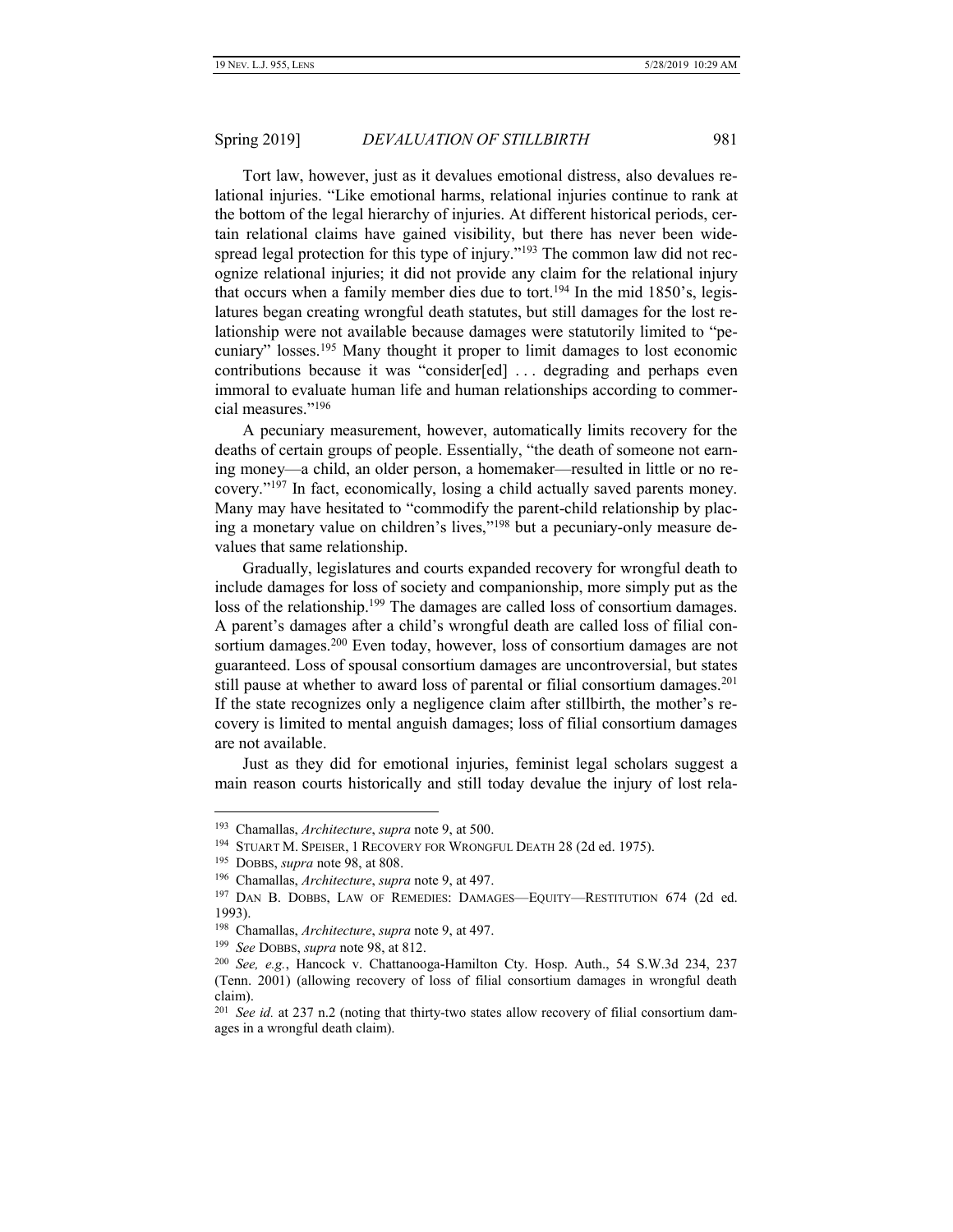tionship, especially the lost child-parent relationship, is because of the association of that injury with women. Professors Chamallas and Wriggins specifically describe that "an important relational element [existed for] the bystander claim that flowed from the fact that it was often the injured party's family member who was on hand to witness the injury and suffer distress as a result."<sup>202</sup> Really, the claim was "primarily a way to vindicate damage to a relationship . . . most prominently, maternal ties to children—than with compensating for nervous shock and trauma." 203

This association between mothers and relational injuries, then, according to feminist legal theory, explains why "[a]t different historical periods, certain relational claims have gained visibility, but there has never been widespread legal protection for this type of injury."<sup>204</sup> And still today, "[c]onsistent protection for loss of consortium of children, parents, grandparents, and siblings is notably lacking."<sup>205</sup>

Tort law is already reluctant to recognize the parent's relational injury when a living child dies. It is no surprise that tort law then tends to devalue the relational injury after stillbirth, when the association to women is even stronger because the child was still in the mother's womb. The California Supreme Court explained that:

The parents of a stillborn fetus have never known more than a mysterious presence dimly sensed by random movements in the womb; but the mother and father of a child born alive have seen, touched, and heard their baby, have witnessed his developing personality, and have started the lifelong process of communicating and interacting with him.<sup>206</sup>

Said another way, the "rich experiences upon which a meaningful parentchild relationship is built . . . do not begin until the moment of birth."<sup>207</sup> An Illinois appellate court similarly explained that "[i]n the death of an unborn fetus, no guidance, love, affection or security has been exchanged. While parents may love and have affection for an unborn child, the child cannot be said to have returned such affection."<sup>208</sup> The court acknowledged that little difference exists between stillbirth and the death of a child moments after birth, but believed

the initial bonding which takes place at birth cannot be dismissed so easily. The length, intensity and quality of the parent-child relationship are determinative of the loss experienced by the parent. Certainly, birth is a proper point at which to begin to measure the loss of a child's society.<sup>209</sup>

<sup>202</sup> CHAMALLAS & WRIGGINS, *supra* note 109, at 113.

<sup>203</sup> *Id.* at 116.

<sup>204</sup> Chamallas, *Architecture*, *supra* note [9,](#page-3-0) at 500.

<sup>205</sup> *Id.* at 502.

<sup>206</sup> Justus v. Atchison, 565 P.2d 122, 133 (Cal. 1977).

<sup>207</sup> *Id.*

<sup>208</sup> Hunt v. Chettri, 510 N.E.2d 1324, 1326 (Ill. App. Ct. 1987).

<sup>209</sup> *Id.*; *see also* Denham v. Burlington N. R.R. Co., 699 F. Supp. 1253, 1256 (N.D. Ill.

<sup>1988</sup>) ("Unborn Baby Hughes had not been born at the time of his death. Therefore, his fa-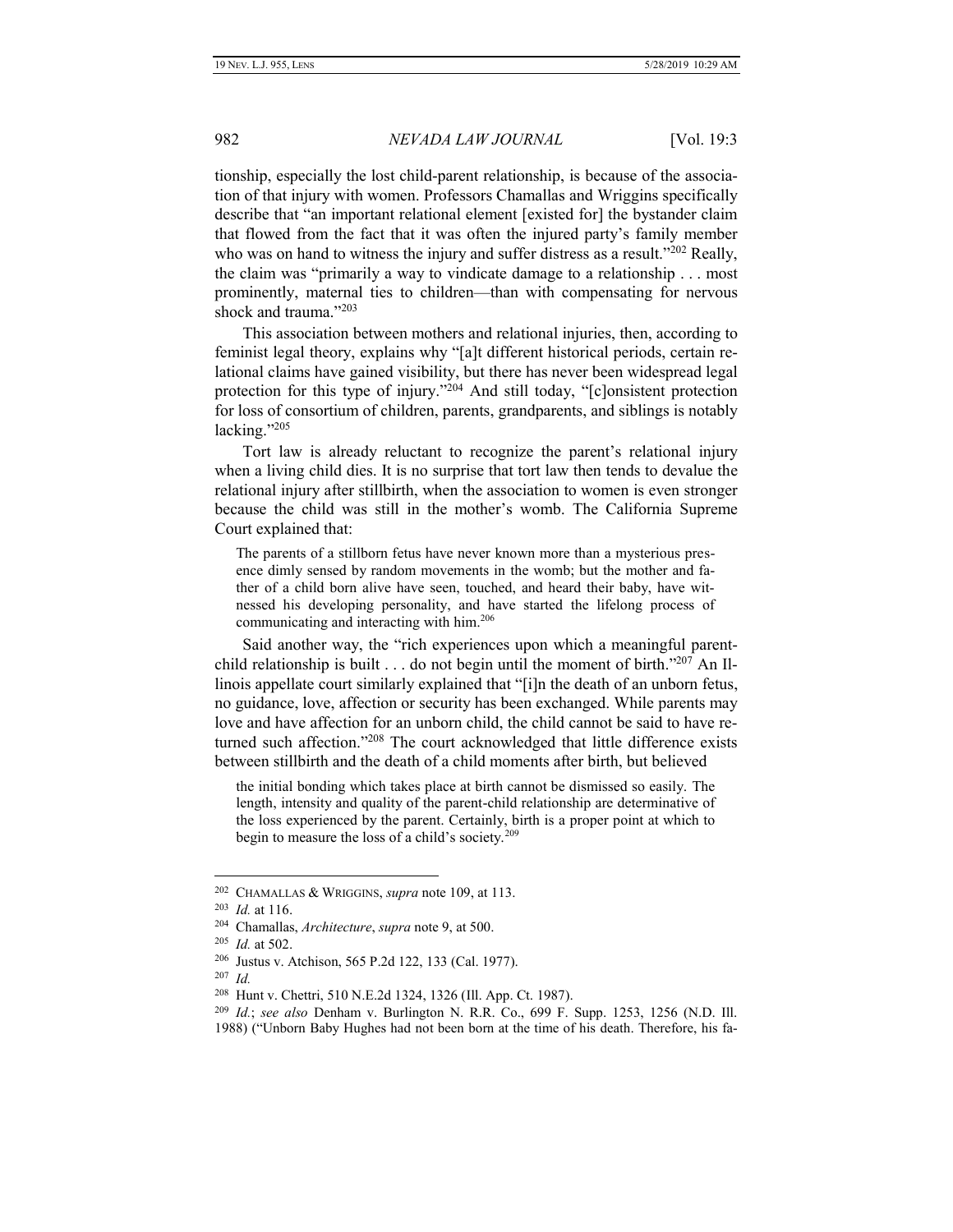Professor Steven Smith also once noted a similar distinction between a relationship that existed with a living child and a relationship that could have existed with a child never born. "[I]t is far easier to visualize what was at stake when the concrete particulars—the first steps and the birthday parties and the heart-to-heart talks—are actual memories and not just conceptual possibilities." <sup>210</sup> Any lost anticipatory joys—"seeing a child grow, taking care of her, teaching her, playing with her"—"will have a hazy, impersonal aspect; there is no actual child with a particular giggle, with dimples and unruly hair and a homely toothless grin, for the couple's reflections to distill around."<sup>211</sup>

Tort law's devaluation of the lost unborn child-parent relationship is consistent with the dominant cultural view that stillbirth is not really that devastating because the parents had not yet bonded with the child. "Some view [stillbirth] as a reproductive loss and not the death of a child—they may feel that since the parents did not experience the child outside the mother's body, there was minimal attachment or love."<sup>212</sup> This view is apparent in another odd reaction to stillbirth—that the parents should be thankful it was not an older child that died, or thankful that the death happened before the parents brought the baby home and got a chance to bond with him.<sup>213</sup> It is why "parents' grief and mourning are often felt to be 'abnormal,' since others cannot readily see the attachment that existed between parent and child before birth."<sup>214</sup>

But even if the pre-birth parent-child relationship "is not appreciated" "socially [or] even medically," it exists.<sup>215</sup> "[M]ost women and many parents do in

ther and brother cannot recover for the 'loss of society' of Unborn Baby Hughes."); DiDonato v. Wortman, 358 S.E.2d 489, 494 (N.C. 1987) ("When a child is stillborn we simply cannot know anything about its personality and other traits relevant to what kind of companion it might have been and what kind of services it might have provided. An award of damages covering these kinds of losses would necessarily be based on speculation rather than reason").

<sup>210</sup> Stephen D. Smith, *Missing Persons*, 2 NEV. L.J. 590, 603 (2002); *see* Malinda L. Seymore, *Grasping Fatherhood in Abortion and Adoption*, 68 HASTINGS L.J. 817, 853 (2017) (discussing that "[a]doption law does not allow mothers to relinquish parental rights prior to the birth of the child" because the "law recognizes that the baby may not seem real to the mother until after the child is born . . ."); *see also* John Roger Mann, Note, *The Fetus as a Person in Wrongful Death Actions*, 57 U. COLO. L. REV. 895, 903 (1986) ("Those interests protected by wrongful death statutes—earning ability, consortium, comfort, society, guidance, and companionship—are the existing qualities of actual persons. The fetus, as a potential person, has no existing 'personal' qualities for which survivors can be compensated, only the possibility of developing such protectable interests after birth."); Note, *The Impact of Medical Knowledge on the Law Relating to Prenatal Injuries*, 110 U. PA. L. REV. 554, 557 n.18 (1962) (advocating for wrongful death claim for stillbirth, but suggesting "the mental anguish of the parents may be greater in situations where they actually see the child before its death . . .").

<sup>211</sup> Smith, *supra* note 210, at 602.

<sup>212</sup> Cacciatore, *Unique*, *supra* note 153, at 144.

<sup>213</sup> *Id.*

<sup>214</sup> Kirkley-Best & Kellner, *supra* note 69, at 420.

<sup>215</sup> Kelley & Trinidad, *supra* note [2,](#page-2-0) at 13.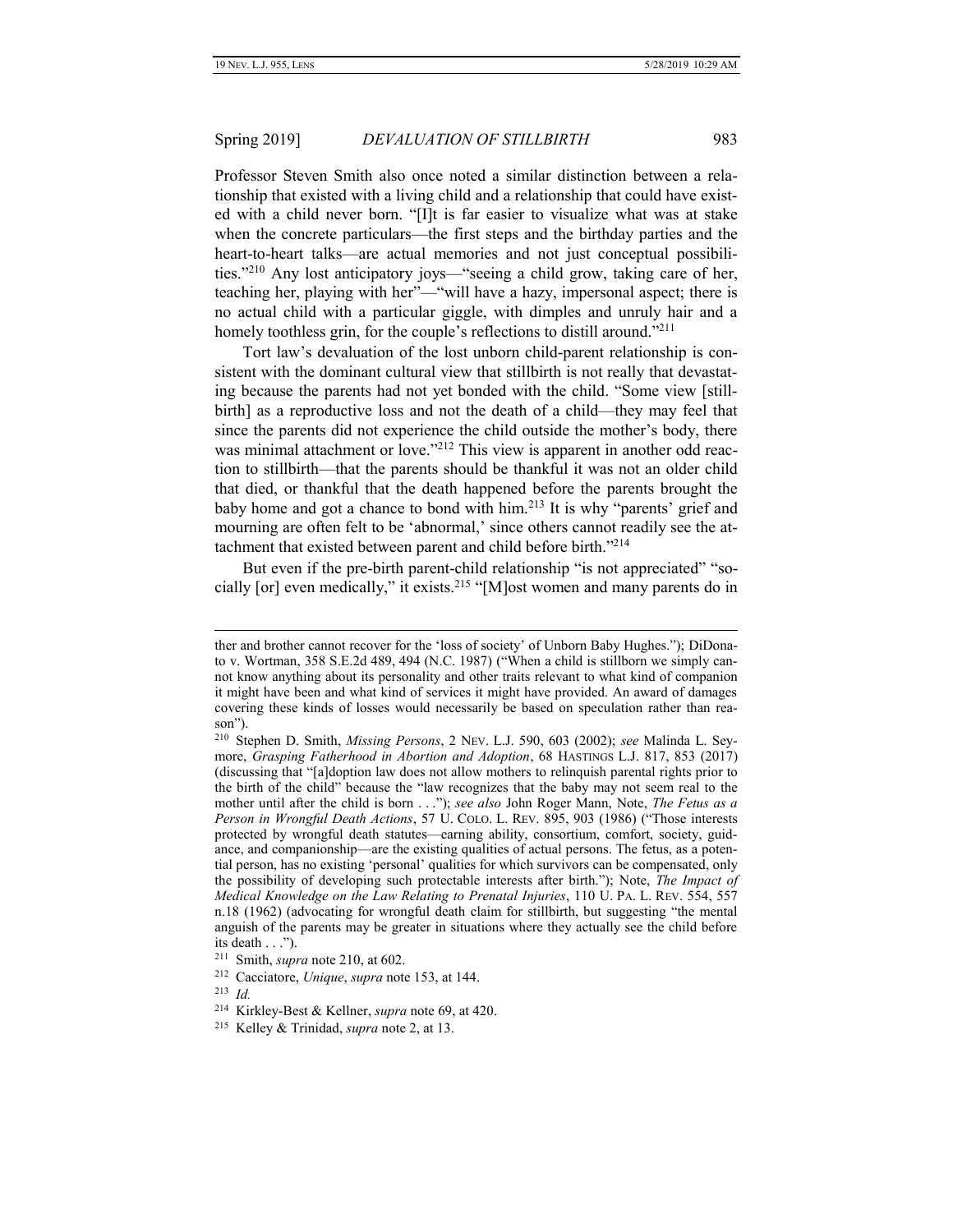#### 984 *NEVADA LAW JOURNAL* [Vol. 19:3

fact bond with their baby over the 8 to 9 months of pregnancy."<sup>216</sup> "The theory of prenatal attachment posits that a unique relationship develops between parents and fetus long before a child is born."<sup>217</sup> The bond is even more appreciable today due to medical advancements—blood tests to reveal gender as early as twelve weeks pregnant, and three-dimensional ultrasounds to better see the baby.<sup>218</sup> Researchers introduced the notion of prenatal attachment as early as the 1940s and  $1950s$ <sup>219</sup> The research continued and in the 1990s, researchers introduced attempts to measure the "extent of 'the unique affectionate relationship that develops between a woman and her foetus.'"<sup>220</sup> The purposes of measurements include identifying women who may have difficulty further bonding with the baby after birth, which can have negative long-term effects for both the baby and mother.<sup>221</sup> Regardless, decades of research confirms that a unique and affectionate relationship develops between parents and their child long before birth.<sup>222</sup>

And that unique and affectional relationship is lost in stillbirth. Stillbirth undoubtedly causes parents mental anguish—especially when a mother has to deliver her child knowing that he has already died. But "mental anguish" simply "cannot speak to the enduringly disrupted life plans and transformed life ex-

<sup>216</sup> *Id.*; *see also* Julie F. Pallant et al., *Psychometric Evaluation and Refinement of the Prenatal Attachment Inventory*, 32 J. REPROD. & INFANT PSYCHOL. 112, 112 (2014) ("The relationship between a mother and child does not begin at birth, but develops throughout the pregnancy.").

<sup>217</sup> Anna R. Brandon et al., *A History of the Theory of Prenatal Attachment*, 10 (NIH Public Access, 2009), https://www.ncbi.nlm.nih.gov/pmc/articles/PMC3083029/pdf/nihms184421.p df [https://perma.cc/23FT-MP5X].

<sup>218</sup> LAYNE, *supra* note 3, at 93 (explaining that one way medical technologies "appear to be changing the experience of pregnancy loss" is by "changing the expectations regarding biomedicine's abilities to guarantee a live birth.").

<sup>219</sup> *See generally* Anna Maria Della Vedova et al., *Assessing Prenatal Attachment in a Sample of Italian Women*, 26 J. REPROD. & INFANT PSYCHOL. 86 (2008) (mentioning research done by Deutsch and Winnicott describing the mother's attachment to her unborn baby). 220 *Id.* at 88.

<sup>221</sup> *See* Pallant et al., *supra* note 216, at 122.

<sup>&</sup>lt;sup>222</sup> This research explains that prenatal bonding in desired pregnancies increases as the pregnancy progresses. *See infra* notes 374–75 and accompanying text. Justice Kennedy claimed, without evidence, that "[r]espect for human life finds an ultimate expression in the bond of love the mother has for her child . . . . it seems unexceptionable to conclude some women come to regret their choice to abort the infant life they once created and sustained." Gonzales v. Carhart, 550 U.S. 124, 159 (2007). His conclusion ignores the distinction between a desired and undesired pregnancy, and the fact that almost all abortions take place well before twenty weeks of pregnancy, the first point at which stillbirth is even possible. *See infra* notes 408–12 and accompanying text. Professor Maya Manian addressed this paternalistic speculative risk of regret. *See* Maya Manian, *The Irrational Woman: Informed Consent and Abortion Decision-Making*, 16 DUKE J. GENDER L. & POL'Y 223, 224–27 (2009).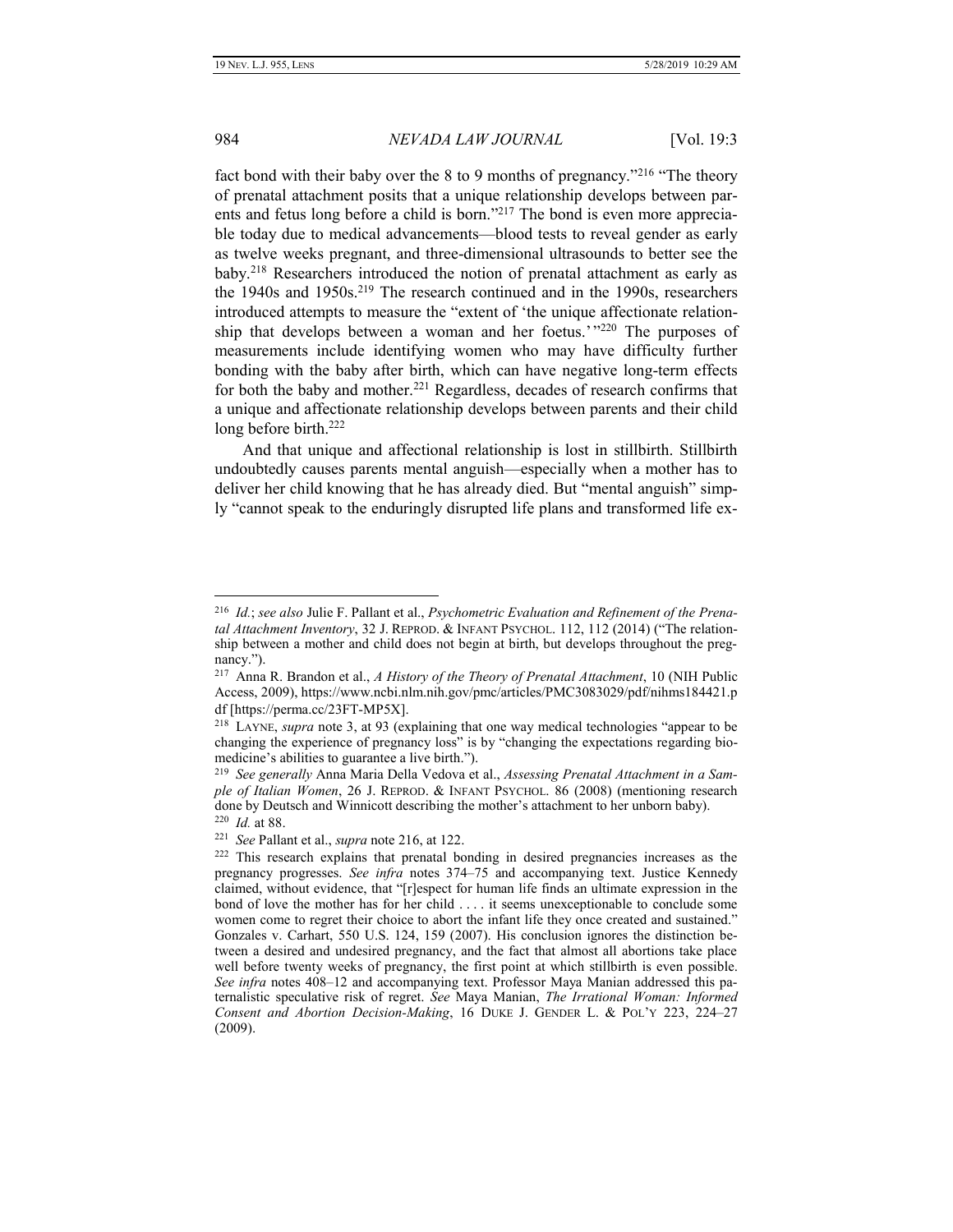<span id="page-30-0"></span>periences" due to stillbirth.<sup>223</sup> Stillbirth is not just something the parents should be over within months or years. Grief based on the lost child-parent relationship will continue. An injury based on a lost parent-child relationship is "by its nature, more a road not taken, more a whole form of life that is missed, than a harm that diminishes in degree."<sup>224</sup> Before stillbirth, the parent "had an opportunity to become a different person through the relationship—to occupy a special role—but that opportunity is no more."<sup>225</sup>

"The death of a child by itself is transformative because it obliterates the parental role in regard to that child."<sup>226</sup> This transformation is especially drastic after stillbirth—"[t]he parents of a stillborn child probably have one of the hardest times of any bereaved adult dealing with the reality of the death and the permanence of changed expectations that it entails."<sup>227</sup> Research shows that parents, especially mothers, question their parenthood after stillbirth.<sup>228</sup> "Even if they have older living children, the full scope of their parenthood is ambiguous because most people will not acknowledge the child who died at birth as a member of the family."<sup>229</sup> After the baby's death, "there are no tangible signs of parenthood . . . . "230 "[U]nlike a growing child or an adult, who leave behind a trail of existence, an unborn child lacks the material traces of social life."<sup>231</sup> If a stillborn baby is not a member of the family, then the parent is not really a parent. "Researchers have been keen to point out that parents will question how many children they have and, for the first-time parent, there is also the doubt about whether they are a mother or a father at all."<sup>232</sup> Parents are "rob[bed] [] of their identity as parents, based on the fact that their baby did not survive."<sup>233</sup>

Moreover, even if a parent-child relationship with an unborn baby is merely expected—which it is not as prenatal attachment demonstrates—its expected nature is not a reason to deny damages. Even with the death of a living child, much of the lost companionship is merely expected. Professor Lind specifically noted the expectation nature of consortium damages—although "loss-of-society damages depend on feelings and emotional bonds, they also exhibit the forward-looking, expectation-based attributes of contract law."<sup>234</sup> This is because

<sup>223</sup> *See* Dov Fox, *Reproductive Negligence*, 117 COLUM. L. REV. 149, 171 (2017). "[M]ental anguish misrepresents the character of reproductive harms to decisional autonomy and individual well-being." *Id.* at 163.

<sup>224</sup> Lind, *supra* note 189, at 308.

<sup>225</sup> *Id.* at 306.

<sup>226</sup> *Id.* at 334.

<sup>227</sup> Kirkley-Best & Kellner, *supra* note 69, at 424.

<sup>228</sup> *See* Cacciatore, *Unique*, *supra* note 153, at 136–42.

<sup>229</sup> *See* Cacciatore et al., *Ambiguity*, *supra* note 90, at 444.

<sup>230</sup> *Id.* at 443–44.

<sup>231</sup> *See* Linda L. Layne, *Breaking the Silence: An Agenda for a Feminist Discourse of Pregnancy Loss*, 23 FEMINIST STUD. 289, 300 (1997).

<sup>232</sup> Murphy & Cacciatore, *supra* note 69, at 131.

<sup>233</sup> Kelley & Trinidad, *supra* note [2,](#page-2-0) at 13.

<sup>234</sup> Lind, *supra* note 189, at 305.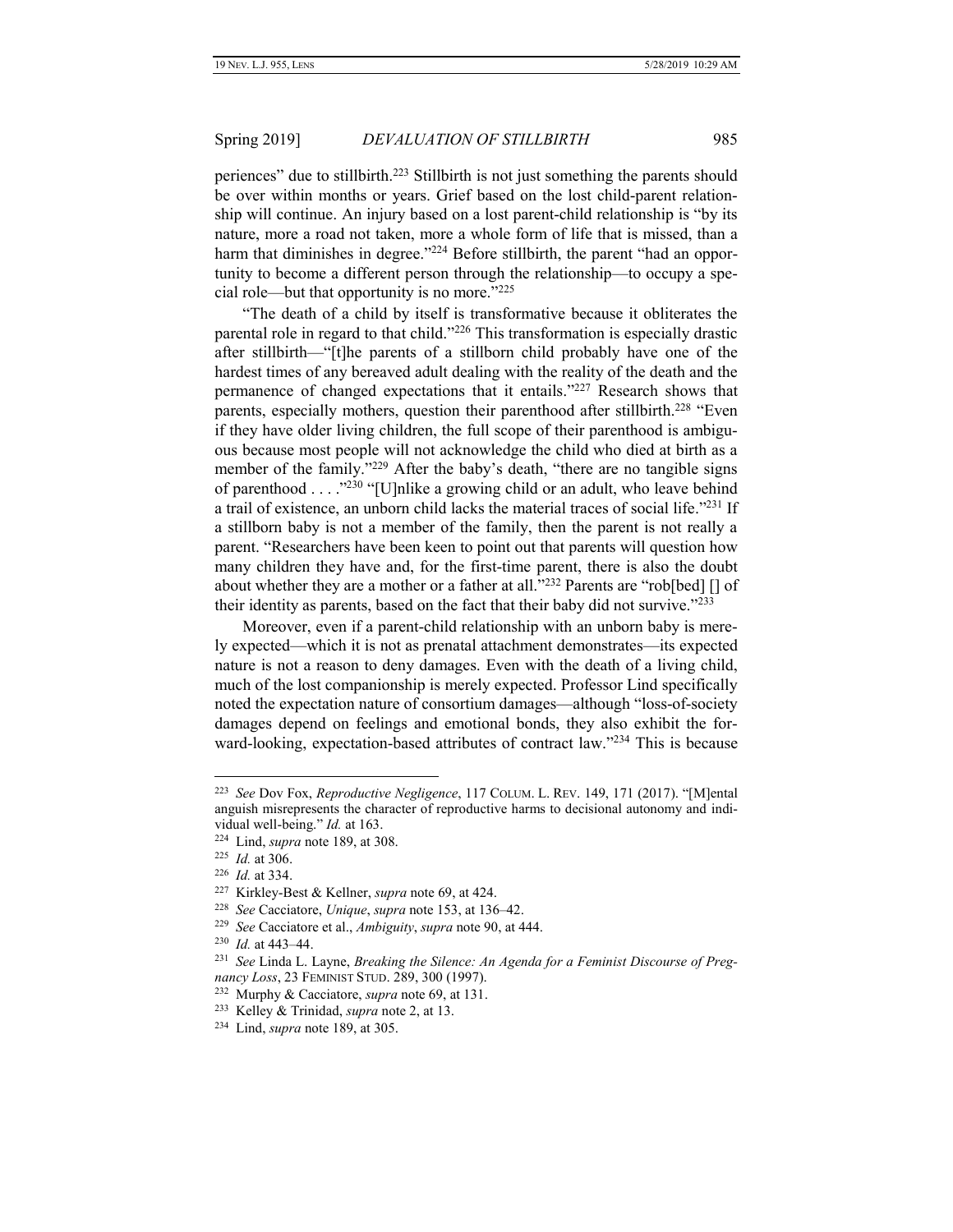consortium "damages contemplate a developmental thing that would have flourished over time—a lost human interaction."<sup>235</sup> Additionally, remember the deeper layer of consortium damages that compensate a parent no longer being a parent, another future-looking expectation damage. Thus, even if the parentunborn child relationship is only "expected," that lost expectation is exactly what consortium damages compensate.

Parents are also robbed of more than hazy and impersonal anticipatory joys. Remember that current medical practice encourages parents to spend time with their stillborn baby.<sup>236</sup> Parents will count his ten fingers and ten toes, touch his skin, and kiss him over and over. The baby will be both seen and touched. He is neither hazy nor impersonal, and neither will be parents' hopes of his smile and giggles. Notably, Professor Smith's point about "conceptual possibilities" and "hazy, impersonal" anticipatory joys concerned a couple's decision to not have a child, a situation very different than stillbirth.<sup>237</sup> Also, it is hard to see how the anticipatory joys will be any hazier after stillbirth than they would be after the death of an infant alive for mere days or months.

"[S]tillborn infants count to these parents, and the love and sorrow the parents feel are real."<sup>238</sup> The Iowa Supreme Court recognized so, noting that the lost relationship "does not necessarily relate to the child's birth. And the parents' loss certainly does not vanish because the deprivation occurred prior to birth. To the deprived parent the loss is real either way."<sup>239</sup> An Arizona court similarly explained:

Before the twins were born, the [parents] developed a relationship with them. They spoke, sang and read to them; they developed love for them and expectations for their future . . . . [A] parent's loss of a child's expected love and companionship does not vanish simply because the child is lost before birth.<sup>240</sup>

Social science research confirms that these courts are correct, and parents should be able to recover consortium damages because stillbirth severs the parent-child relationship just like any other child death does.

<sup>235</sup> *Id.* at 302; *see also id.* at 305 (explaining that consortium damages "focus on the missed opportunity of interacting over time with another in a significant relationship").

<sup>236</sup> *See supra* notes 74–76 and accompanying text.

<sup>237</sup> Smith, *supra* note 210, at 602–03.

<sup>238</sup> Kelley & Trinidad, *supra* note 2, at 13.

<sup>239</sup> Dunn v. Rose Way, Inc., 333 N.W.2d 830, 833 (Iowa 1983).

<sup>240</sup> Burnham v. Miller, 972 P.2d 645, 647 (Ariz. Ct. App. 1998).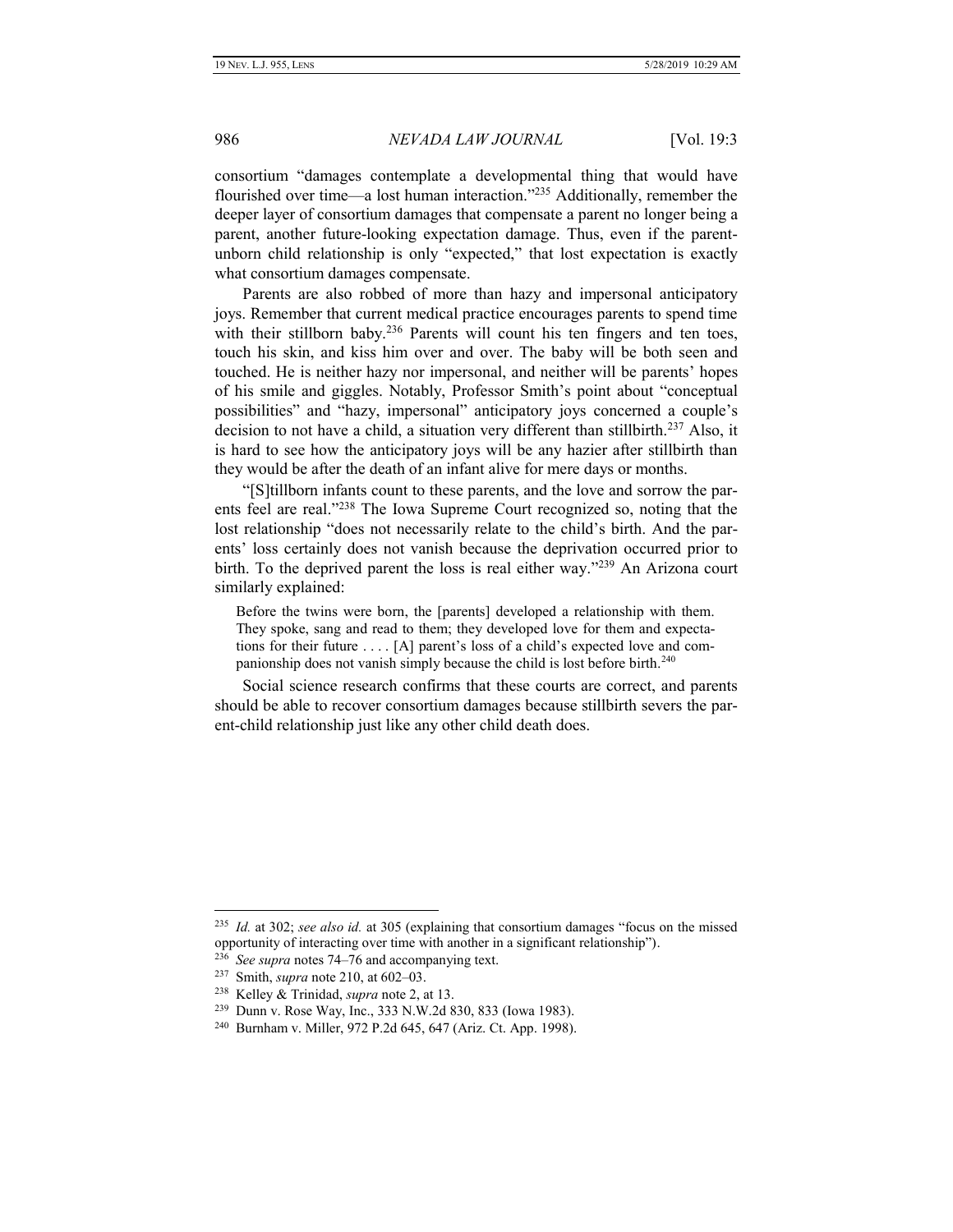# <span id="page-32-0"></span>Spring 2019] *DEVALUATION OF STILLBIRTH* 987

# *C. Devaluing the Father's Injury<sup>241</sup>*

"[T]here should be little dispute that the stillbirth of a child as a result of medical negligence will be deeply hurtful to the mother, producing extraordinary grief and anguish."<sup>242</sup> No one doubts that stillbirth is devastating for the mother. Professors Chamallas and Wriggins argue that courts were slow to recognize a negligence claim after stillbirth because of its gendered nature—the assumption that stillbirth, only, or at least most severely, injures the mother.<sup>243</sup> The gendered nature slowed down the recognition of a tort claim, and it continues to stunt the evolution of the tort claim—by denying claims for aggrieved fathers and non-biological parents.

Whether a non-birth parent, including both fathers and non-biological parents, should have a claim is a question for the states that recognize only a negligence claim. Any statutory wrongful death claim provides a claim for both parents, yet valid concerns should exist whether the father's grief is still underestimated or discounted. But if only a negligence claim exists, state courts struggle with whether non-birth parents even have a claim after stillbirth. A few of those negligence-only states have specifically recognized the father's claim.<sup>244</sup> But others still refuse, or make the father's claim much more difficult.

<sup>&</sup>lt;sup>241</sup> This section's title refers to the father, as opposed to non-birth parents generally, only because the empirical research cited herein is specific to fathers. But the arguments apply equally as well to the non-birthing parent in a same-sex couple. *See generally* Joanne Cacciatore & Zulma Raffo, *An Exploration of Lesbian Maternal Bereavement*, 56 SOC. WORK 169 (2001) (explaining that bereavement of gay and lesbian couples after miscarriage, stillbirth, or child death has not been thoroughly studied). The legal and policy arguments, however, apply equally as well to any non-birth parent. Another commonly forgotten bereaved are siblings. *See* Murphy & Cacciatore, *supra* note 69, at 130 (explaining that siblings "mourn both the baby and the loss of their previous relationship with their parents"); *see also Position Statement*, PREGNANCY LOSS & INFANT DEATH ALLIANCE 4 (Aug. 2016), http://www.plida.org/wp-content/uploads/2012/01/PLIDA\_PositionStatement\_PrenancyAfte rPerinatalLossRequiresUniqueCare.pdf [https://perma.cc/28LY-NZQM] ("Children alive at the time of loss suffer two losses: the sibling they were expecting and the parents they knew before the loss. They live with parents whose behaviors are altered by intense grief . . . ."). Despite the verified grief, courts have refused siblings a claim:

Although the children knew of the impending birth of a sibling, given their ages, 4 and 7, the relationship between them and the fetus was, as a matter of law, not sufficiently developed to be regarded as an intimate familial one. The children simply lacked the life experiences required to enable them to appreciate the consequences of a stillbirth.

Andreasen v. Gomes, 504 N.W.2d 539, 542 (Neb. 1993).

<sup>&</sup>lt;sup>242</sup> Pierce v. Physicians Ins. Co. of Wis., Inc., 692 N.W.2d 558, 571 (Wisc. 2005) (Prosser, J., concurring).

<sup>243</sup> CHAMALLAS & WRIGGINS, *supra* note 109, at 104 ("To try to isolate a wholly separate injury to the mother—and to deny recovery when it is lacking—is a dramatic example of refusing to recognize an injury unless an identical harm can be suffered by a man.").

<sup>244</sup> *See, e.g.*, Tanner v. Hartog, 696 So. 2d 705, 709 (Fla. 1997); Milton v. Cary Med. Ctr., 538 A.2d 252, 256 (Me. 1988); Giardina v. Bennett, 545 A.2d 139, 139 (N.J. 1988); Johnson v. Ruark Obstetrics & Gynecology Assocs., 395 S.E.2d 85, 86–87 (N.C. 1990).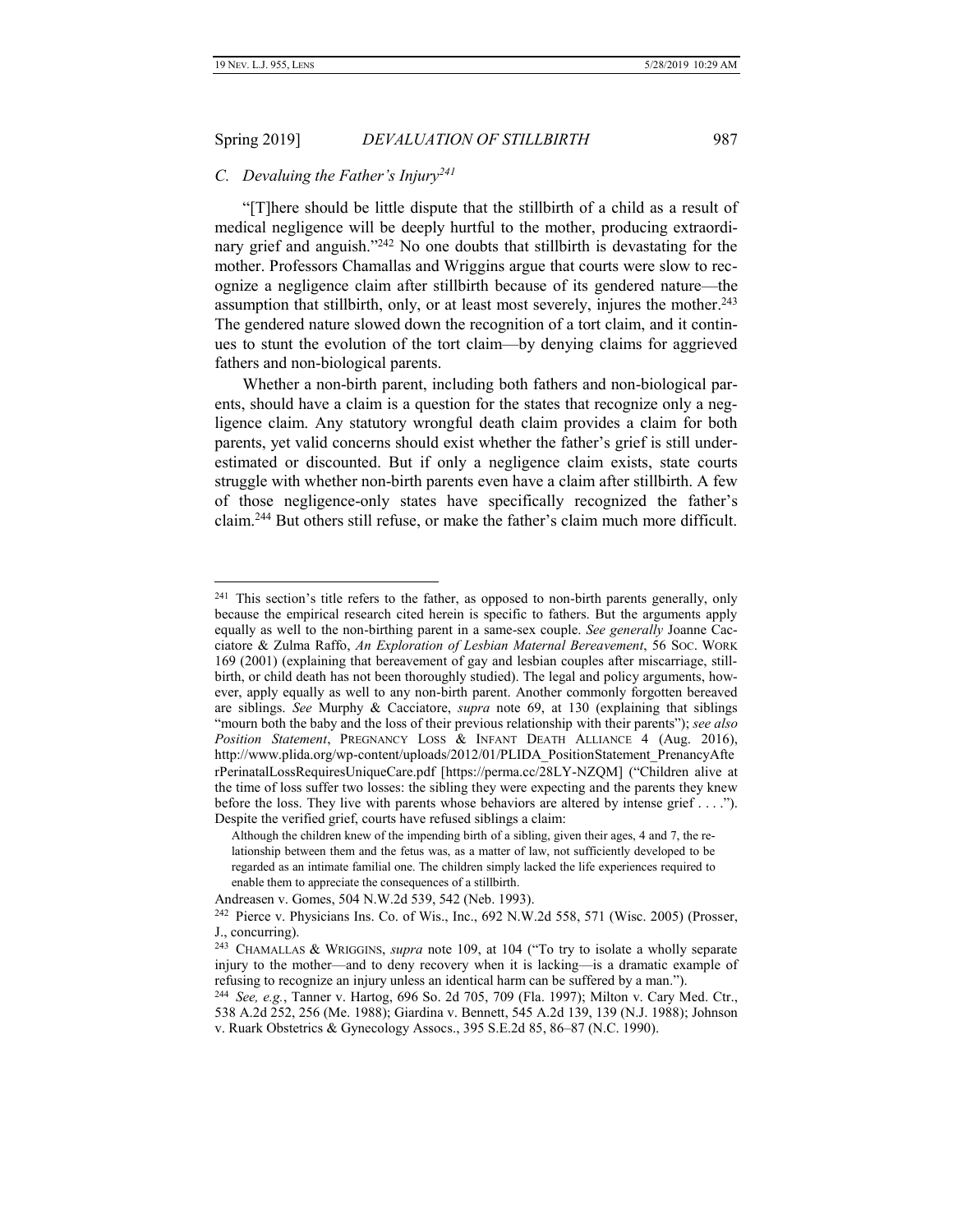988 *NEVADA LAW JOURNAL* [Vol. 19:3

Those include populous states like Texas,  $245$  New York,  $246$  and California,  $247$ the three of which that made up almost 30 percent of all live births in the nation in 2016.<sup>248</sup> Naturally, those states are also likely to have a significant portion of stillbirths, $249$  yet no or little recourse for fathers if the stillbirth is tortiously caused.

The reason that a negligence claim for the non-birth parent is problematic is because of tort law's limited recovery rules for emotional distress claims, the type of claim a father or non-birth parent has. As already discussed, tort law is hesitant to recognize recovery for emotional distress, and thus created specific limited liability duty rules discussed earlier—the impact rule (was the father impacted by the negligent conduct), the danger zone (was his physical safety at risk), or the *Dillon* test (did he witness the injury to his child).<sup>250</sup> A father will usually neither be impacted by nor at physical risk from the tortious conduct. If he did not witness the injury, if he was not present at the car accident, he has no claim. Even if present for the stillbirth, that may not be enough.<sup>251</sup> Also, a nonbirth parent does not physically deliver the baby, meaning some other physical manifestation must occur in order to recover.<sup>252</sup> Further duty issues exist if the claim is for medical malpractice. Traditionally, the doctor owes a duty to the patient mother.<sup>253</sup> Even if the non-birth parent witnesses the malpractice, if no duty is owed, no malpractice claim can exist.

That said, none of the traditional fears related to expanding recovery for emotional distress apply. The injury is genuine, foreseeable, and liability would not be disproportionate. First, it is hard to doubt the genuineness of any parent's injury after stillbirth. Specific to non-birthing fathers, empirical research of parents after stillbirth demonstrates the genuineness of the injury, research that often refers to fathers as the "forgotten bereaved."<sup>254</sup> One reason fathers are forgotten is that their grief may be less apparent; "most men are socialized

<sup>245</sup> Krishnan v. Sepulveda, 916 S.W.2d 478, 482 (Tex. 1995). Texas recognizes a wrongful death claim for stillbirth due to tort other than medical malpractice. TEX. CIV. PRAC. & REM. CODE ANN. § 71.003 (West 2017). If due to medical malpractice, only a negligence claim is available.

<sup>246</sup> Broadnax v. Gonzalez, 809 N.E.2d 645, 648–49 (N.Y. 2004).

<sup>247</sup> *See* Justus v. Atchison, 565 P.2d 122, 136 (Cal. 1977). Virginia also appears to only allow a claim for the mother. *See generally* Modaber v. Kelley, 348 S.E.2d 233 (Va. 1986).

<sup>248</sup> *See* Joyce A. Martin et al., *Births: Final Data for 2016*, 67 NAT'L VITAL STAT. REP. 17, 25–26 (2018).

<sup>&</sup>lt;sup>249</sup> State by state stillbirth data is difficult because some states measure stillbirth by the weight of the baby and some by the gestational age of the baby. *See* Muthler, *supra* not[e 42.](#page-8-0)

<sup>250</sup> *See supra* notes 119–25 and accompanying text.

<sup>251</sup> *See infra* notes 266–70 and accompanying text.

<sup>252</sup> *See supra* note 126 and accompanying text.

<sup>253</sup> *See* Krishnan v. Sepulveda, 916 S.W.2d 478, 482 (Tex. 1995).

<sup>254</sup> Denise Côté-Arsenault & Joann O'Leary, *Understanding the Experience of Pregnancy Subsequent to a Perinatal Loss*, *in* PERINATAL AND PEDIATRIC BEREAVEMENT IN NURSING AND OTHER HEALTH PROFESSIONS 159, 165 (Beth Perry Black et al. eds., 2015).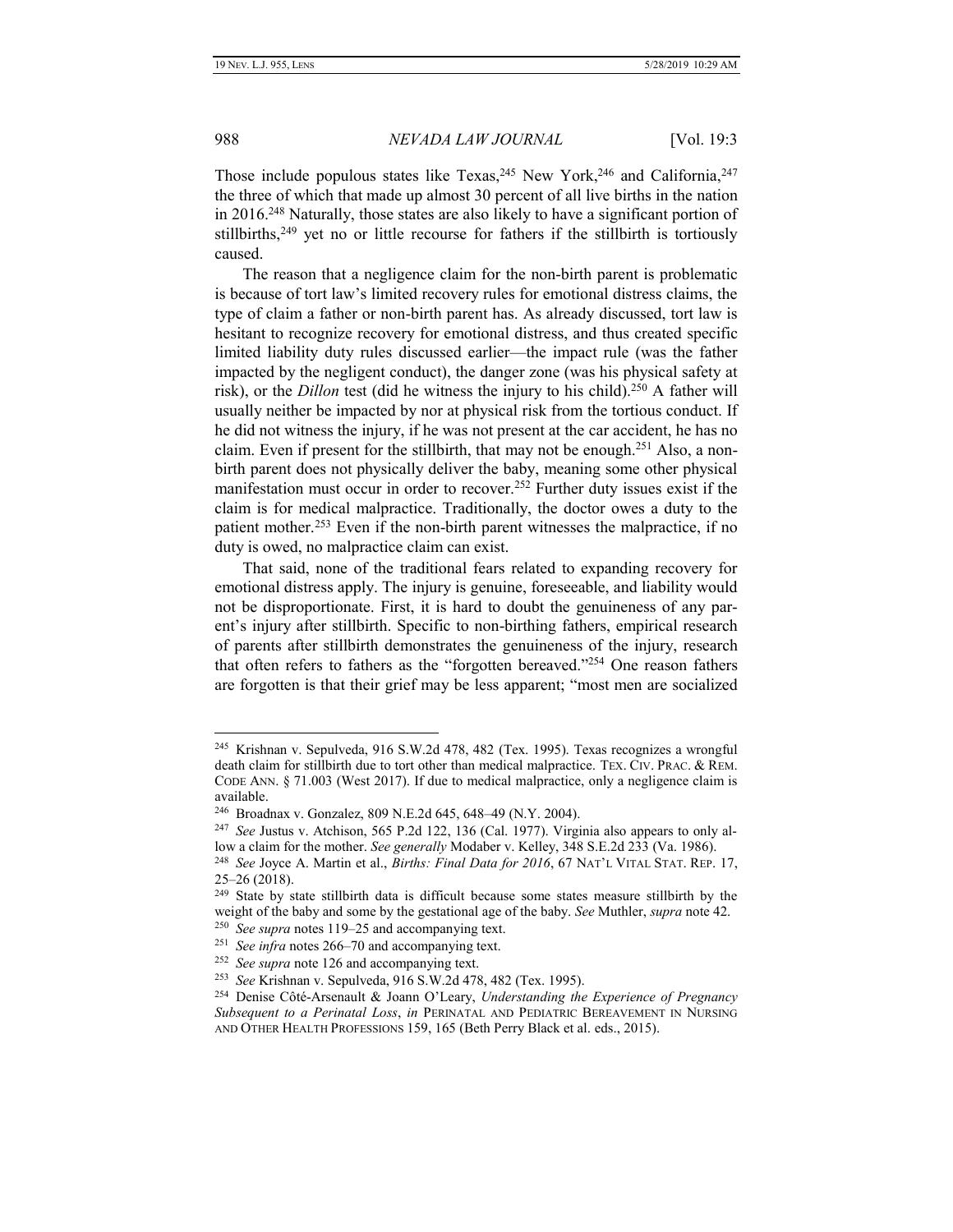# Spring 2019] *DEVALUATION OF STILLBIRTH* 989

not to discuss their feelings and to avoid emotionally charged situations."<sup>255</sup> Despite appearance, fathers, like mothers, have "high levels of angst"<sup>256</sup> and "significantly higher levels of depression"<sup>257</sup> after stillbirth.<sup>258</sup> Additionally, "bereaved fathers experience more anger while bereaved mothers struggle more with guilt."<sup>259</sup> The guilt that fathers do feel is most often related to their inability to make the mothers feel better.<sup>260</sup> "Fathers are in a difficult position [after a stillbirth] for a number of reasons: they are expected to take care of the wife emotionally; they are expected to continue to work and pay the bills; and they need to grieve for their lost baby themselves."<sup>261</sup>

Research shows that fathers "tended to return to work sooner and with fewer challenges than did the mothers."<sup>262</sup> The choice to quickly return to work, for either parent, may not be voluntary<sup>263</sup>; it is just the reality of needing to earn money to pay the bills.<sup>264</sup> "After the death of a loved one, only 60 percent of private sector workers get paid time off—and usually just a few days." <sup>265</sup> Statistics are unknown, but given the paucity of paid parental leave among private employers, it would be very surprising if "loved one" in a be-

<span id="page-34-0"></span>

<sup>255</sup> Cacciatore, *Feminist*, *supra* note 71, at 91 (internal quotation marks omitted) (quoting LAYNE, *supra* note 3, at 131).

<sup>256</sup> Cacciatore et al., *Stillbirth and the Couple: A Gender-Based Exploration*, 11 J. FAM. SOC. WORK 351, 365 (2008) [hereinafter Cacciatore et al., *Stillbirth*].

<sup>257</sup> Cacciatore, *Feminist*, *supra* note 71, at 91.

<sup>&</sup>lt;sup>258</sup> See id. Some differences noted in the research is that mothers' grief tends to last longer. *See* Cacciatore et al., *Stillbirth*, *supra* note 256, at 365. At the same time, men may delay their grief, though, as one study showed that men displayed more grief than women twelve years after the baby's death. *See* Joann O'Leary, *The Trauma of Ultrasound During a Pregnancy Following Perinatal Loss*, 10 J. LOSS & TRAUMA 183, 197 (2005).

<sup>259</sup> Cacciatore et al., *Stillbirth*, *supra* note 256, at 353.

<sup>260</sup> *Id.* at 354 (explaining that "bereaved fathers struggle with their multiple roles feeling powerless to support and protect their loved ones") (quoting Deborah Smith Armstrong, *Emotional Distress and Prenatal Attachment in Pregnancy After Perinatal Loss*, 34 J. NURSING SCHOLARSHIP 339, 344 (2002)) (internal quotation marks omitted).

<sup>261</sup> *Id.* (quoting John De Frain et al., *The Psychological Effects of a Stillbirth on Surviving Family Members*, 22 OMEGA 81, 97 (1990)) (internal quotation marks omitted). 262 *Id.* at 364.

<sup>263</sup> *See* Landry v. Clement, 711 So. 2d 829, 836 (La. Ct. App. 1998) (pointing to plaintiff's staying away from work for three months as evidence of her damages); McCann v. ABC Ins. Co., 640 So. 2d 865, 875–76 (La. Ct. App. 1994) (noting that plaintiff's grief did not allow her to work for a couple of months).

<sup>264</sup> *See* Cacciatore et al., *Stillbirth*, *supra* note 256, at 354.

<sup>265</sup> SHERYL SANDBERG & ADAM GRANT, OPTION B: FACING ADVERSITY, BUILDING RESILIENCE, AND FINDING JOY 20 (2017); *see also* Murphy & Cacciatore, *supra* note 69, at 132 (describing the potential economic impacts of stillbirth, including that it may cost parents "lower wages over the life course"). Sandberg and Grant further explain the adverse economic effects of the lack of bereavement time: "In the United States alone, grief-related losses in productivity may cost companies as much as \$75 billion annually. These losses could be decreased and the load could be lightened for people who are grieving if employers provided time off, flexible and reduced hours, and financial assistance." SANDBERG & GRANT, *supra* note 265, at 20.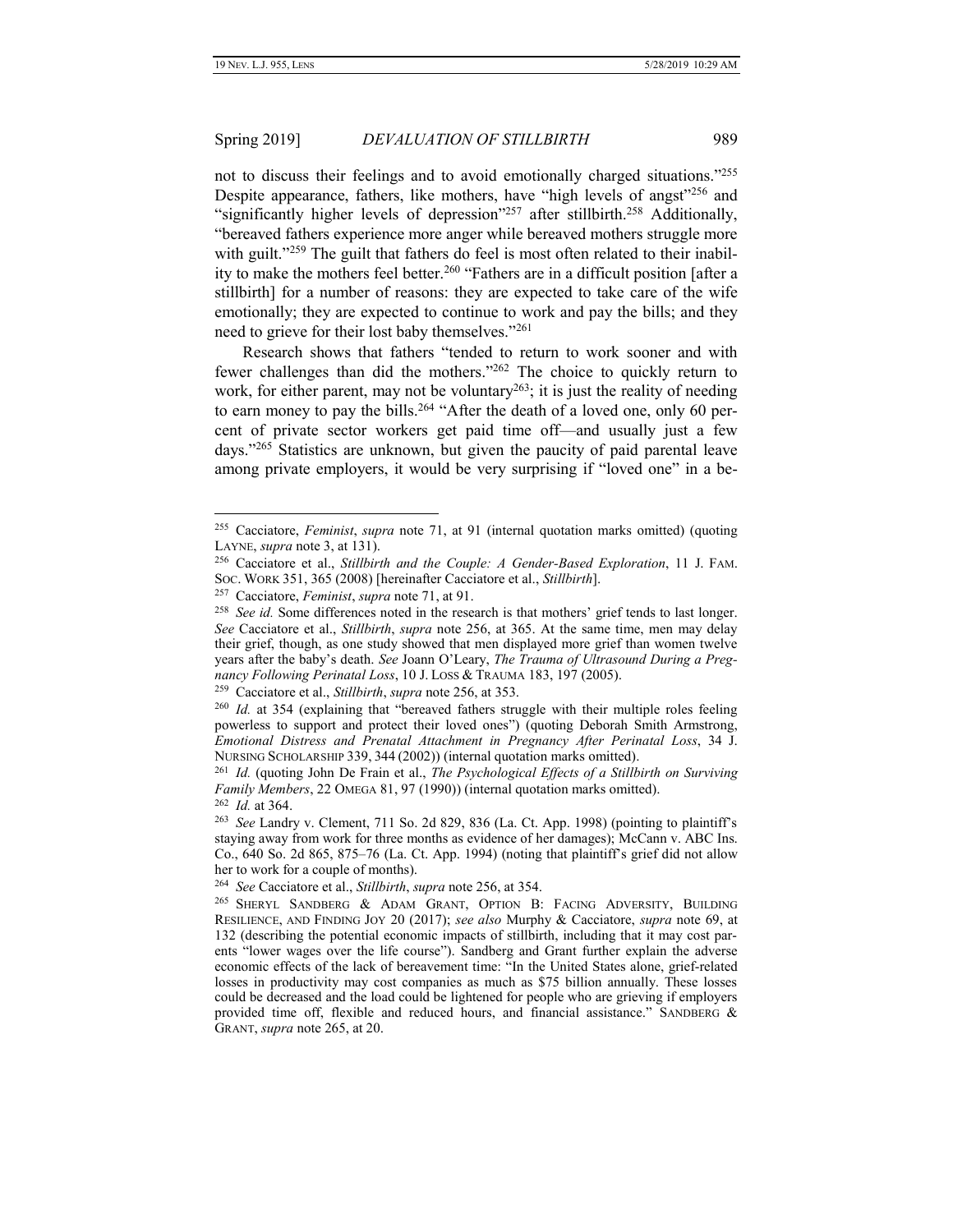reavement policy covered an unborn baby. An early return to work for either the father or mother does not indicate a lack of injury.<sup>266</sup>

Second, a non-birth parent's injury is foreseeable. If malpractice, the obstetrician will likely have a relationship with the parent if he or she attended prenatal medical appointments.<sup>267</sup> "In counseling and providing services to a woman relating to her pregnancy, there inherently (biologically necessarily) is one and only one other identifiable individual with the potential to be a victim ...—the father."<sup>268</sup> Even if not biological, the parents are identifiable.

Last, recognizing a claim for the non-birth parents creates only one or two more claims, meaning liability will not grow disproportionately,<sup>269</sup> nor will the amount of litigation. "[T]he mother's claim would essentially always be present and the likelihood of a paternal claim without participation of the mother seems vanishingly small . . . . "<sup>270</sup> Even in adoption or surrogacy contexts, both nonbirth parents would have, at most, two claims.

Something else is likely lurking underneath these legal technicalities, something specific to fathers—a view of "a world in which children are central to their mothers' emotional lives," $271$  but not their fathers' emotional lives. $272$ Some may still even question whether fathers have emotional lives.

That was the controlling worldview when the California Supreme Court decided *Dillon v. Legg* and enabled recovery of emotional distress damages for witnessing injury to another.<sup>273</sup> The case involved a mother witnessing injury to her daughter, and Justice Tobriner emphasized the nature of the mother-child relationship in his opinion.<sup>274</sup> In fact, "[m]uch of Tobriner's opinion is written in gender-specific language (*mother*, rather than parent) . . . ." <sup>275</sup> In his own later explanation of the case, Justice Tobriner explained recovery as the "natural justice" of the mother's claims.<sup>276</sup> At the same time, he made the *Dillon* test

<sup>266</sup> *But see* Carey v. Lovett, 622 A.2d 1279, 1290 (N.J. 1993) (mentioning the mother's return to work as evidence of a lack of damages within decision to reduce damages the jury awarded).

<sup>267</sup> *See* Fox, *supra* not[e 223,](#page-30-0) at 217–18 (arguing for recognition of duty from doctor to nonpatient partner in reproductive context because "partner's participation in the treatment process triggers a duty").

<sup>268</sup> *See* Meleney-Distassio v. Weinstein, No. FSTCV136018746S, 2014 WL 7462584, at \*8 (Conn. Super. Ct. Nov. 20, 2014).

<sup>&</sup>lt;sup>269</sup> See id. at \*12, \*17 (dismissing fears of disproportionality and recognizing duty owed to both mother/patient and father for "wrongful abortion" claim when parents terminated pregnancy after doctor's mistaken diagnosis of significant genetic fetal abnormality). 270 *Id.* at \*9.

<sup>271</sup> Chamallas & Kerber, *supra* note 113, at 857.

<sup>272</sup> Seymore, *supra* note 210, at 830 ("Much of law ascribes to men the desire to avoid fa-

therhood and a basic disinterest in their children.").

<sup>273</sup> *See* Dillon v. Legg, 441 P.2d 912, 914 (Cal. 1968).

<sup>274</sup> *Id.* at 921.

<sup>275</sup> Chamallas & Kerber, *supra* note 113, at 857.

<sup>276</sup> *Dillon*, 441 P.2d at 914.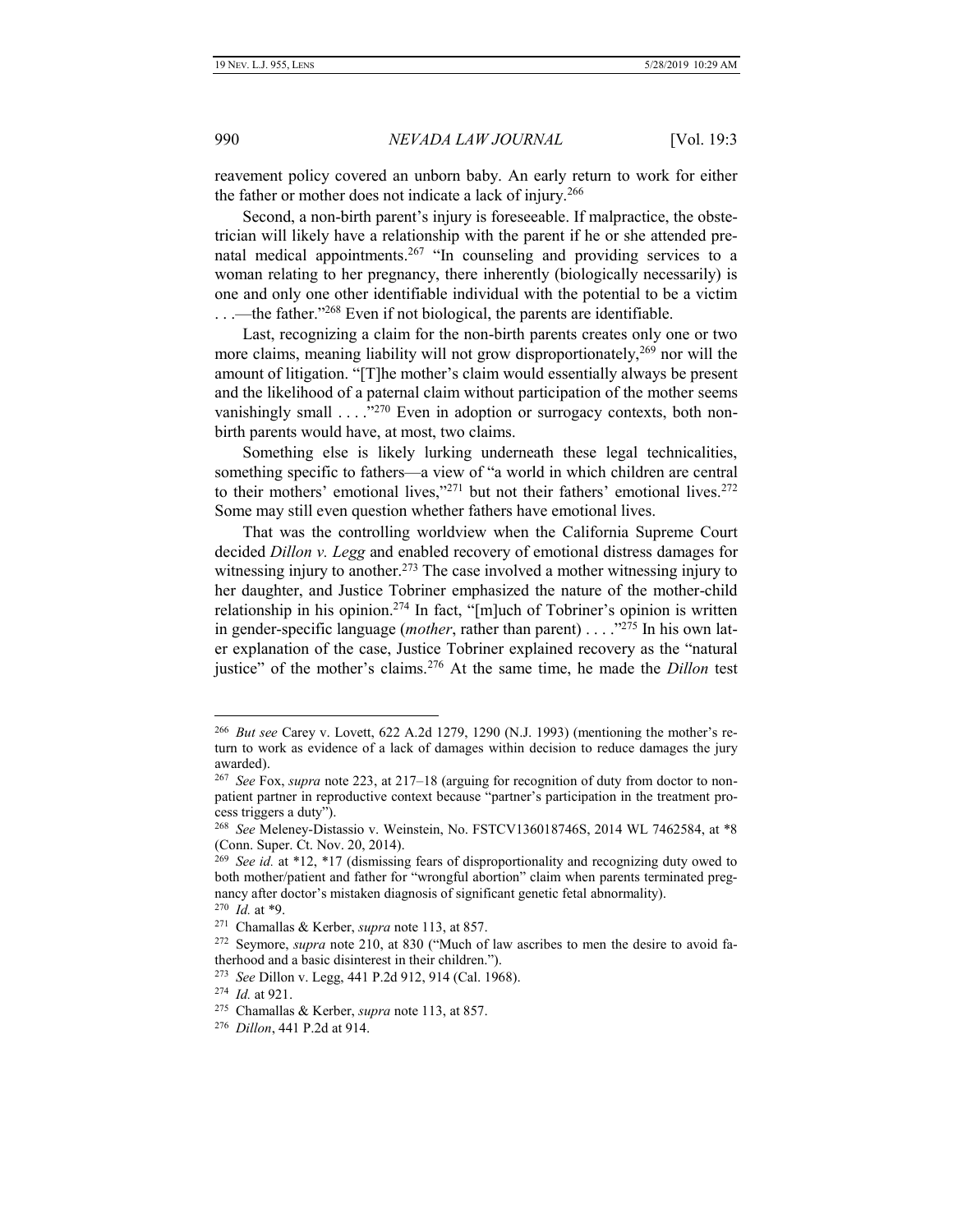gender neutral, allowing fathers to recover damages for their emotional distress.<sup>277</sup>

Nine years later, the California Supreme Court applied that gender-neutral *Dillon* test to a father's claim for emotional distress after stillbirth. In *Justus v. Atchison*, the Court denied a wrongful death claim for stillbirth and also denied the father a negligence claim based on *Dillon*. <sup>278</sup> The father was present for the medical malpractice that killed his full-term unborn child, who the Court described only as "*the* fetus."<sup>279</sup> One reason the Court denied recovery was because the father did not witness the death. Although he was "in attendance at the death of the fetus, that event was by its very nature hidden from his contemporaneous perception: he could not see the injury to the victim  $\dots$ ."280 His emotional distress was caused "not from what he saw and heard during the attempted delivery, but from what he was told after the fact"<sup>281</sup>—presumably a difference of mere hours at the most and possibly minutes at the least. The Court further denied recovery because the father "was in the delivery room by his own choice" and should have been "prepared for the possibility of unpleasant or even harrowing experiences."<sup>282</sup> Justice Tobriner concurred in *Justus*, but only discussed his agreement that a wrongful death claim should not be available because "the wrongful death of a fetus" is "a wholly intangible injury to plaintiffs for which any monetary recovery can provide no real compensation." 283

California courts have backed off this *Justus* holding to an extent. A lower court allowed a father's claim to proceed because he alleged more than presence in the delivery room—"[h]ere, however, plaintiff alleges that he learned of the death by his own observation of the cessation of life in the fetus and that his shock and distress were occasioned by that sensory and contemporaneous realization of the death." <sup>284</sup> Another lower court avoided *Dillon* completely by classifying the father as a direct victim, analogizing his claim to a recognized claim by a couple against a doctor for misdiagnosis of syphilis causing the couple emotional distress.<sup>285</sup> Also, the California Supreme Court has clarified that voluntary presence does not necessarily preclude recovery.<sup>286</sup> But the claim will still be difficult. "Apart from a plaintiff who because of medical training or

 $\overline{a}$ 

 $284$  Austin v. Regents of the Univ. of Calif., 152 Cal. Rptr. 420, 422 (Cal. Ct. App. 1979).

<sup>277</sup> *Id.* at 923–25.

<sup>278</sup> Justus v. Atchison, 565 P.2d 122, 136 (Cal. 1977).

<sup>279</sup> *Id.* at 135 (emphasis added).

<sup>280</sup> *Id.*

<sup>281</sup> *Id.* at 136.

<sup>282</sup> *Id.*

<sup>283</sup> *Id.* (Tobriner, J., concurring).

<sup>285</sup> Sesma v. Cueto, 181 Cal. Rptr. 12, 16 (Cal. Ct. App. 1982).

<sup>286</sup> Ochoa v. Superior Court, 703 P.2d 1, 9 (Cal. 1985) ("While in a proper case it may be said that a bystander assumed the risk of traumatic shock, we cannot say that in the ordinary course of events the voluntary or involuntary presence of the plaintiff should be a decisive factor in determining whether plaintiff has stated a *Dillon* cause of action.").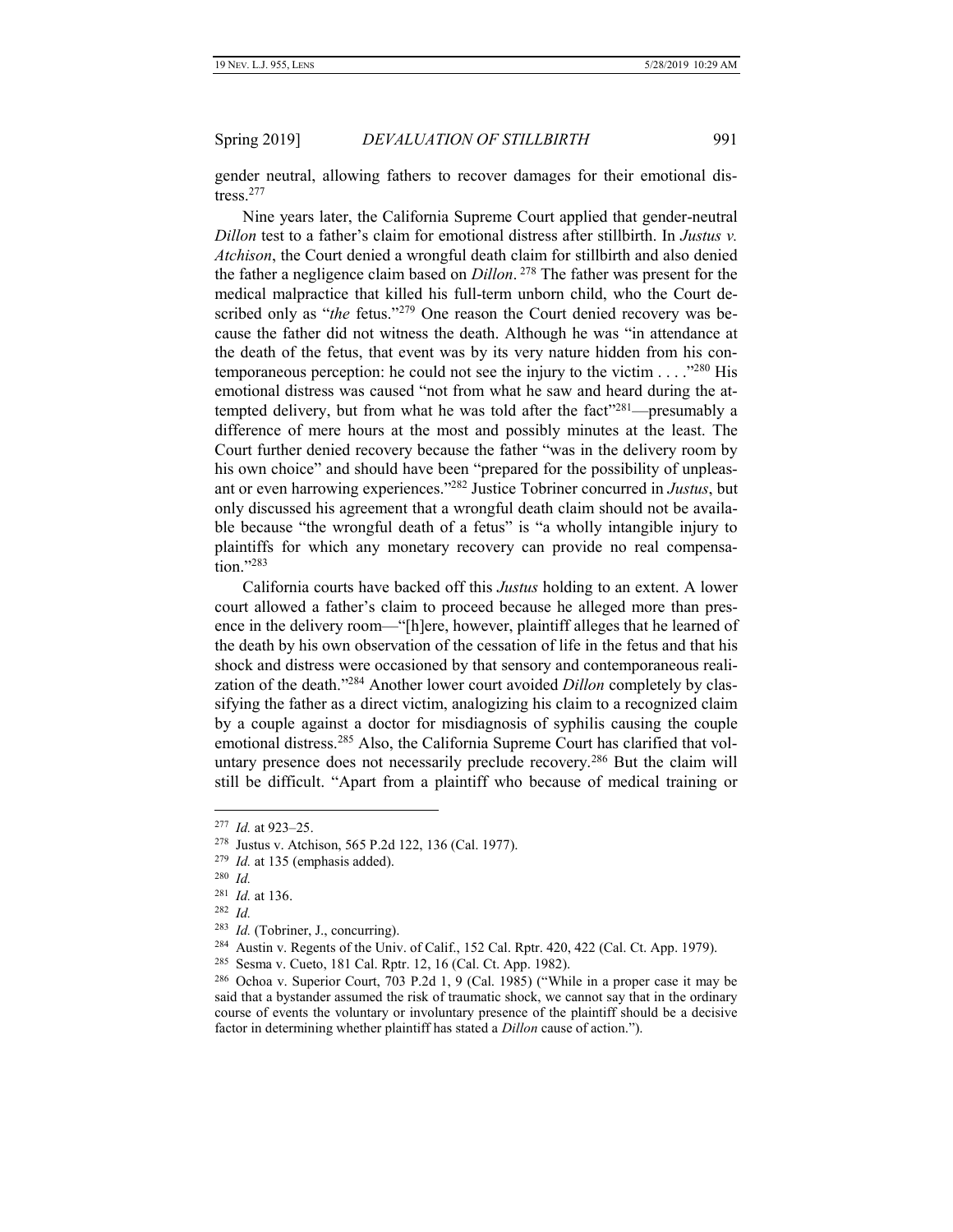992 *NEVADA LAW JOURNAL* [Vol. 19:3

other unusual circumstances is capable of diagnosing intrauterine fetal death, a plaintiff suffering emotional distress as a consequence of witnessing a stillbirth will probably be unable to recover after *Justus*, although the emotional distress is foreseeable." <sup>287</sup> And *Justus* is from the same Court celebrated for expanding recovery for emotional distress in *Dillon*. 288

With respect to the outdated view of fatherhood, dissenting Justice Gonzalez of the Texas Supreme Court said it best: "[B]y holding that the mother but not the father may bring such a claim, the Court perpetuates the myth that only a woman grieves and suffers the mental anguish caused by the loss of a baby in the womb." <sup>289</sup> We know this is a myth; empirical research demonstrates that "the trauma of infant loss . . . profoundly affects fathers . . . . "<sup>290</sup> Even the United States Supreme Court has recognized "the deep and proper concern and interest that a devoted and protective husband has in his wife's pregnancy and in the growth and development of the fetus she is carrying."<sup>291</sup> No reason exists to deny the father, or any non-birth parent, a claim after the death of their unborn children.

#### <span id="page-37-0"></span>*D. The Undervaluing of Damages*

Even when not expressly devaluing stillbirth though, tort law still implicitly undervalues it. Valuation of all intangible injuries is difficult.<sup>292</sup> Juries are rarely told anything more than to award an amount to compensate the plaintiff for her injury.<sup>293</sup> In a Hawaii case, a jury awarded the mother \$250,000 for her emotional distress and  $$100,000$  in consortium damages after stillbirth.<sup>294</sup> A

<sup>287</sup> Virginia E. Nolan & Edmund Ursin, *Negligent Infliction of Emotional Distress: Coherence Emerging from Chaos*, 33 HASTINGS L.J. 583, 595 (1982).

<sup>288</sup> *See* Chamallas & Kerber, *supra* note 113, at 855–58.

<sup>289</sup> Krishnan v. Sepulveda, 916 S.W.2d 478, 483 (Tex. 1995) (Gonzalez J., dissenting). One Texas appellate court agreed with Justice Gonzalez and recognized the father's claim. *See*  Parvin v. Dean, 7 S.W.3d 264, 279 (Tex. Ct. App. 1999). Essentially, if Texas is willing to pretend that the death of the baby is a physical injury to the mother, then it should also be a physical injury to the father based on his sperm contribution. The court sarcastically refused to "assume that the physiology of every living person derives only from the mother and that a child's physiological makeup includes no part of the father." *See id.* The same court later disagreed, however. Reese v. Fort Worth Osteopathic Hosp., Inc., 87 S.W.3d 203, 206 (Tex. Ct. App. 2002). The Texas Supreme Court later expressly overruled the *Parvin* court's analysis concluding that Texas's lack of a wrongful death claim for stillbirth violated equal protection. Fort Worth Osteopathic Hosp., Inc. v. Reese, 148 S.W.3d 94, 97 n.1 (Tex. 2004).

<sup>290</sup> O'Leary, *supra* note 258, at 185; *see also* Seymore, *supra* note 210, at 831 (explaining how the nature of fatherhood has changed and how it is now "widely suggested that contemporary fathers are now expected to have, and to desire, a closer, more emotionally involved and nurturing relationship with their children.").

<sup>291</sup> Planned Parenthood v. Danforth, 428 U.S. 52, 69 (1976).

<sup>292</sup> *See* Mark Geistfeld, *Placing a Price on Pain and Suffering: A Method for Helping Juries Determine Tort Damages for Nonmonetary Injuries*, 83 CAL. L. REV. 773, 781–82 (1995) (explaining that no objective guideline exists for measuring intangible injuries). 293 *Id.* at 781.

<sup>294</sup> Castro v. Melchor, 366 P.3d 1058, 1061 (Haw. Ct. App. 2016).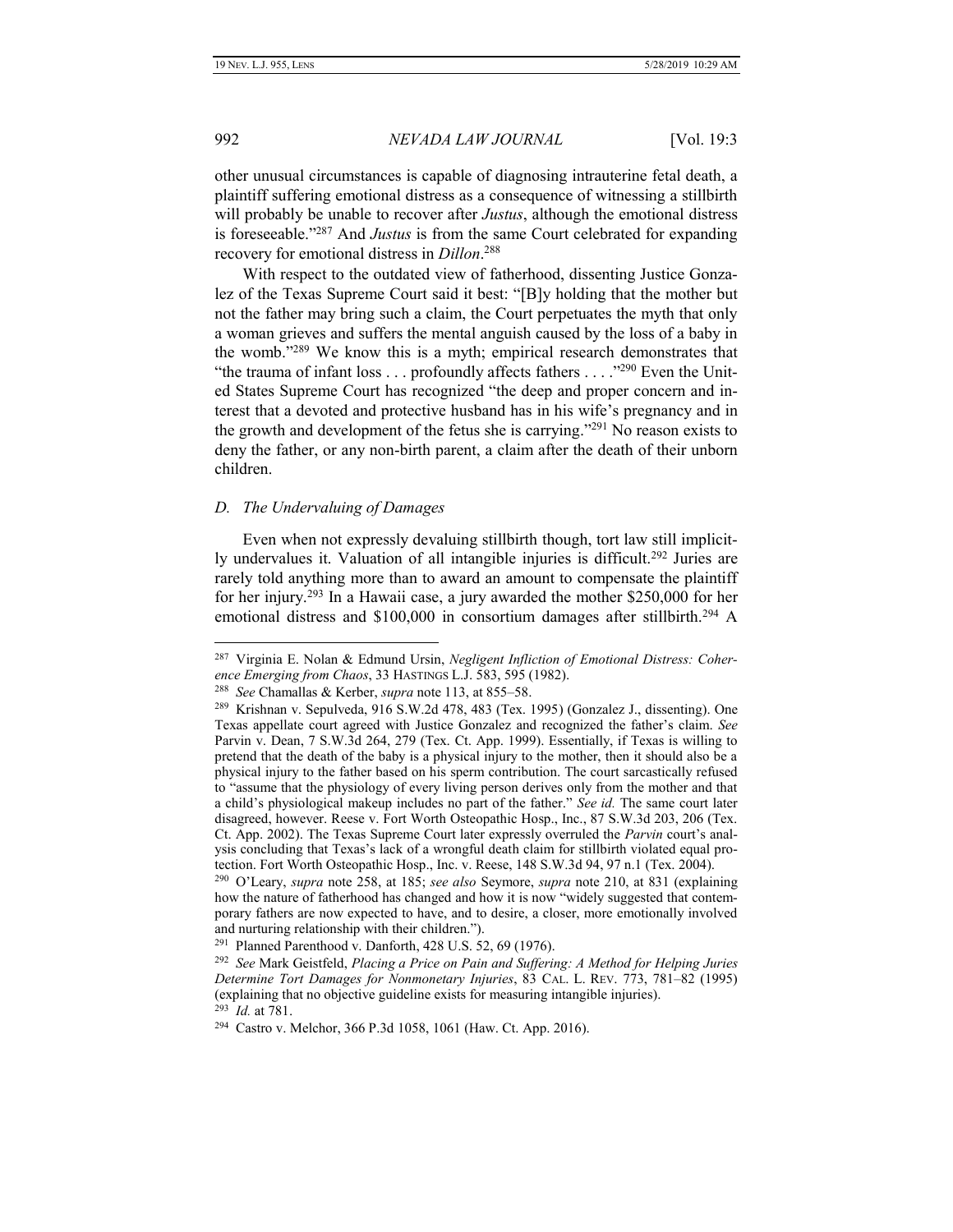Florida jury awarded parents \$2.5 million dollars for their emotional distress due to stillbirth.<sup>295</sup> A Texas jury awarded a mother \$250,000 for her emotional distress.<sup>296</sup> And an Iowa jury awarded parents \$1.71 million in damages for loss of consortium after stillbirth.<sup>297</sup>

Neither the high awards nor their inconsistency is surprising.<sup>298</sup> Damage awards are supposed to be specific to the injured plaintiff—to compensate her specific emotional distress and/or loss consortium after delivering her dead son.<sup>299</sup> If specificity is required, each award will and should be different. "The range of experiences following the death of a child tend to vary with the age of the child, the cause and context of the death and the personalities and experiences of the parents–both having and losing a child can mean different things to different people."300

One thing that is consistent in damage awards, however—likely undervaluation. Tort law fails to guard against the influence of common cultural devaluations of stillbirth, devaluations that stillbirth is somehow lessened by the replaceability of children and the presence of other children. Tort law also mandates undervaluation through the currently popular caps on noneconomic damages, the effect of which is especially harsh in cases of stillbirth because parents have no significant economic damages.

#### <span id="page-38-0"></span>*1. "You Can Have Another"*

Tort law recognizes a doctrine called mitigation of damages, which requires a plaintiff to act reasonably after her injury to mitigate, to lower, her damages. "Because emotional distress takes place entirely within the plaintiff's mind, it could be difficult to observe or verify whether he took appropriate ex post care."<sup>301</sup> But after stillbirth, the answer to helping relieve emotional distress seems pretty easy—just have another baby. If parents did not do so, arguably they have failed to mitigate their damages. They are choosing to continue

<sup>295</sup> Kammer v. Hurley, 765 So. 2d 975, 977 (Fla. Dist. Ct. App. 2000).

<sup>296</sup> Krishnan v. Ramirez, 42 S.W.3d 205, 211 (Tex. Ct. App. 2001).

<sup>&</sup>lt;sup>297</sup> Heimlicher v. Steele, 615 F. Supp. 2d 884, 937 (N.D. Iowa 2009). The court reduced the damage award to \$1.55 million after concluding the jury did not use appropriate amounts to deduct the costs of raising the child. *Id.* at 941–42; *see also* William Glaberson, *After Stillbirth, Courts Try to Put a Price on a Mother's Anguish*, N.Y. TIMES (Aug. 23, 2011), http:// www.nytimes.com/2011/08/24/nyregion/in-stillbirth-malpractice-cases-courts-try-to-put-pric e-on-mothers-anguish.html [https://perma.cc/VP4E-BATM] (discussing the difficulty of determining damages in the first cases brought in New York after the law was finally changed to allow recovery after stillbirth).

<sup>298</sup> *See* Geistfeld, *supra* note 292, at 784.

<sup>299</sup> *See id.* at 781.

<sup>300</sup> LITTLEWOOD, *supra* note 84, at 122; *see also* Kirkley-Best & Kellner, *supra* note 69, at 421 ("It is important to remember that grief is a very individual experience.").

<sup>301</sup> Eugene Kontorovich, *The Mitigation of Emotional Distress Damages*, 68 U. CHI. L. REV. 491, 503 (2001).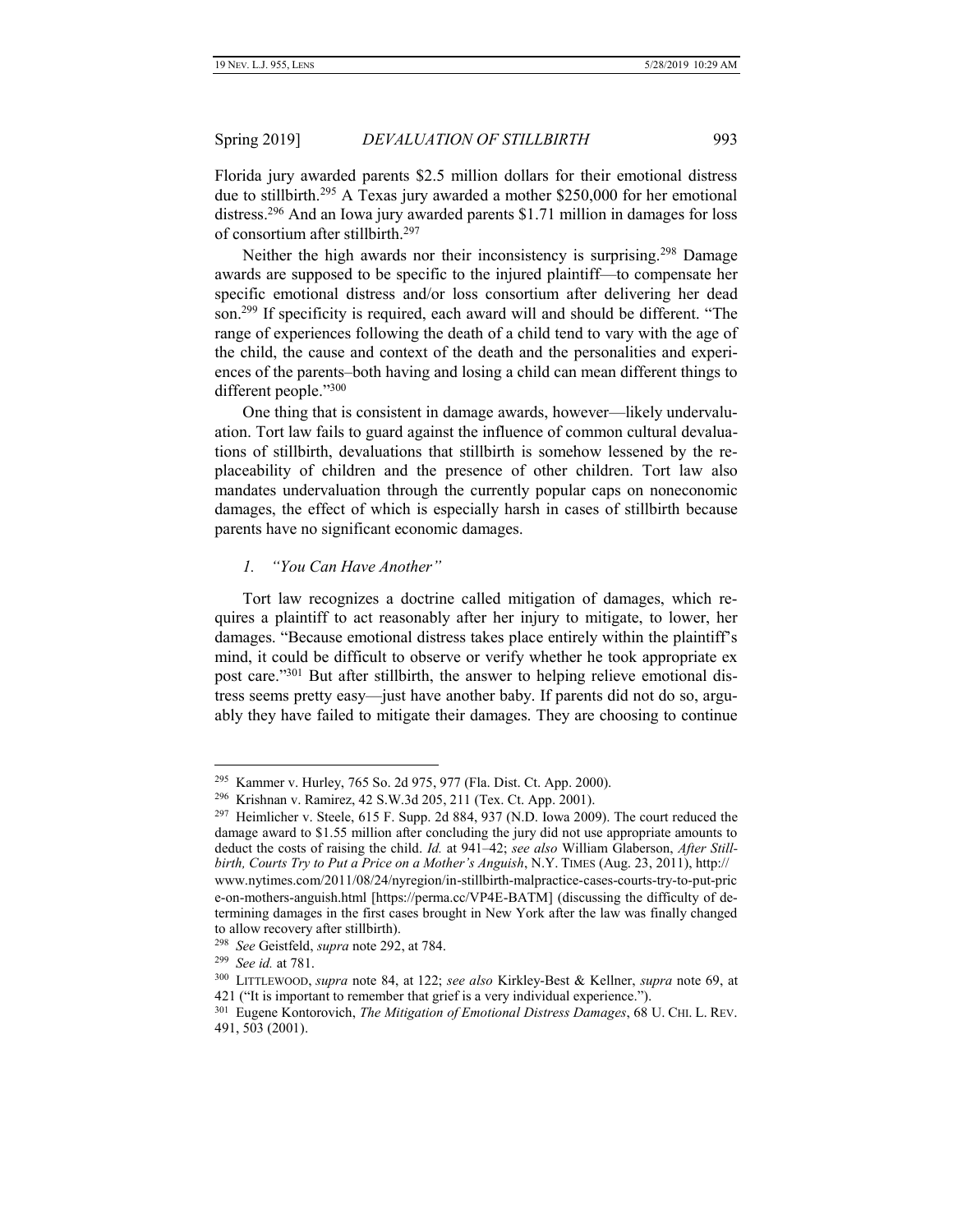994 *NEVADA LAW JOURNAL* [Vol. 19:3

to grieve. Or, maybe the parents never really wanted a baby as evidenced by their decision to not try again.

This mitigation-like sentiment has also appeared in numerous court decisions. The New Jersey Supreme Court mentioned the mother's subsequent pregnancy within its decision to reduce the damages the jury awarded.<sup>302</sup> A defendant argued before the Virginia Supreme Court that the mother was not really injured by her son's death due to stillbirth because she later gave birth to twin girls.<sup>303</sup> Similarly, a Florida court mentioned the parents' inability to have another child in affirming the damages the jury awarded.<sup>304</sup>

"The replacement-child strategy of coping with grief is seen in stillbirth bereavement probably more frequently than in any other case."<sup>305</sup> This is one of the comments that cuts the hardest after the death of an unborn baby—"you can have another."<sup>306</sup> Apparently, the birth of that later child will somehow magically lessen the grief from losing a child.

<span id="page-39-0"></span>Many years ago, the medical community also thought the best thing for a woman would be to "have another baby in order to help put the loss behind her."<sup>307</sup> Even though parents today do not simply re-use the baby's name for the next child,<sup>308</sup> an idea persists that a new baby can help fix things. Babies

307 Meaney et al., *supra* not[e 306,](#page-39-0) at 555; *see also supra* notes 69–74 and accompanying text (describing the changes in medical practices following stillbirth).

<sup>302</sup> Carey v. Lovett, 622 A.2d 1279, 1290 (N.J. 1993).

<sup>303</sup> Modaber v. Kelley, 348 S.E.2d 233, 238 (Va. 1986).

<sup>304</sup> Kammer v. Hurley, 765 So. 2d 975, 978 (Fla. Ct. App. 2000) (explaining that the mother's "inability to conceive [any other children] . . . was germane to the issue of damages for the mental pain and anguish caused by the loss of the [parents'] only child."); *see also* Sylvester v. Liberty Mut. Ins. Co., 237 So. 2d 431, 432–33 (La. Ct. App. 1970) (Miller, J., dissenting) (voting to affirm the damages awarded to parents after the wrongful death of their two 12-year-old daughters for numerous reasons, including that the mother "has been unable to conceive, and has been treated by two gynecologists, to no avail."). Social science research has not documented whether grief is worsened because of biology, but no research has been this specific. Unlike the other incorrect assumptions about grief—that you can just have another, that other children make this easier—however, this assumption will cause the jury to increase any damages awarded. Thus, even if inaccurate, it is an inaccuracy that will benefit the grieving parents.

<sup>305</sup> Kirkley-Best & Kellner, *supra* note 69, at 423.

<sup>306</sup> Sarah Meaney et al., *Parents' Concerns About Future Pregnancy After Stillbirth: A Qualitative Study*, 20 HEALTH EXPECTATIONS 555, 558 (2017) (discussing the unhelpful responses received by parents of stillborn babies, including being "told that they were young and that they would [have] plenty of opportunities to have more children"); *see also* Kelley & Trinidad, *supra* note [2,](#page-2-0) at 8 ("For [the] parents in these focus groups, the most common and most hurtful comments were reassurances that they would have another baby."); Kirkley-Best & Kellner, *supra* note 69, at 425 (explaining that "society expected that a young mother would not grieve for a stillbirth," a thought validated by the immediate response of telling the mother to not worry because she could have another child).

<sup>308</sup> Sanger, *supra* note 59, at 283.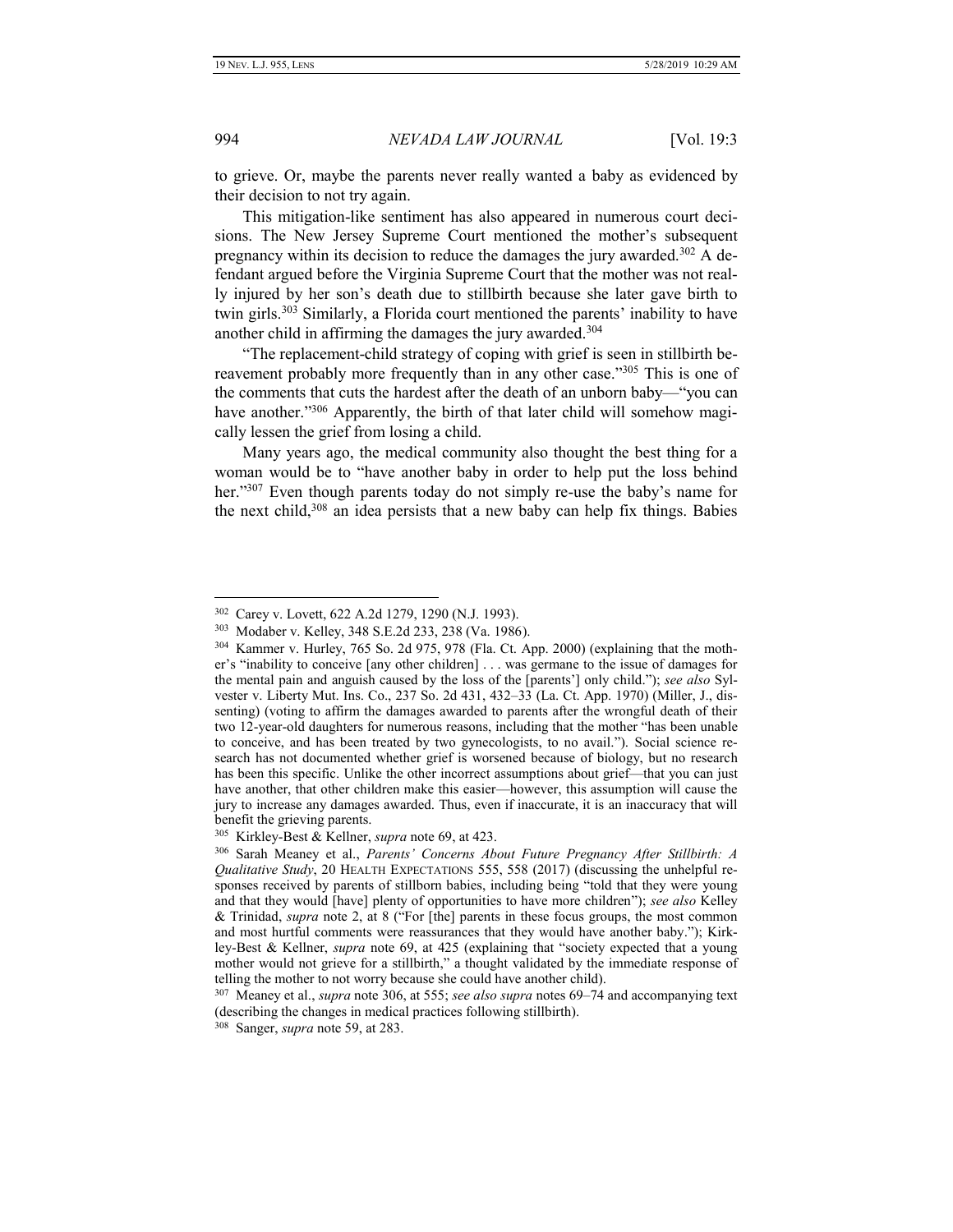born after a previous miscarriage, stillbirth, or infant death are referred to as "rainbow babies"—the new baby is a rainbow after the storm.<sup>309</sup>

Empirical research of parents after stillbirth, however, demonstrates that replaceability is false. Parents who have lost a baby do not want any baby they want the baby they lost. Parents find the replaceability sentiment "dismissive" and that it "fail[s] to recognize or respect" the parents' loss.<sup>310</sup> The sentiment also fails to appreciate that the parents "lost a particular, loved baby, and that for a parent, there is no substitute for a dead child."<sup>311</sup> "Grief for the deceased baby does not go away just because there is a new pregnancy" or a new baby.<sup>312</sup>

The replacement child strategy also severely underestimates the trauma that can accompany a subsequent pregnancy. "Unquestionably, fear plays a role in the decision for another baby."<sup>313</sup> If we could see within that decision, we would likely see parents wondering what if the next baby also dies.

[I]t is impossible to repeat the experience of prenatal care, labor, and the birthing process without stimulating painful past memories. Rather than being a time of joy, expectation, and a new beginning, the subsequent pregnancy can become a reactivation of the previous event, causing fear and anxiety that death can happen again. 314

 $\overline{a}$ 

313 Cacciatore, *Unique*, *supra* note [153,](#page-21-0) at 143; *see also* Fox, *supra* note 223, at 193 (discussing the invasion of privacy that would occur if plaintiffs were forced to consider abortion or adoption to mitigate damages after wrongful pregnancy/imposed procreation).

314 O'Leary, *supra* note [258,](#page-34-0) at 185; *see also Position Statement*, PREGNANCY LOSS & INFANT DEATH ALLIANCE 3 (Aug. 2016), http://www.plida.org/wp-content/uploads/2012/01/

PLIDA\_PositionStatement\_PrenancyAfterPerinatalLossRequiresUniqueCare.pdf [https://per ma.cc/28LY-NZQM] ("The response to losing a wished-for child is related to the degree of personhood assigned to the unborn and the level of expectation one has for pregnancy. Fear and anxiety are not limited to women who have experienced a loss late in pregnancy but, rather, have been found in women who experience early miscarriage . . ."). Despite extensive research documenting the risks of "anxiety, depression, and attachment issues to the baby

<sup>309</sup> Melissa Willets, *What It Means to Be a 'Rainbow Baby' and Why Rainbow Babies Are Beautiful*, PARENTS, https://www.parents.com/baby/what-it-means-to-be-a-rainbow-baby-an d-why-rainbow-babies-are-beautiful/ [https://perma.cc/FM7P-5EWM] (last visited Feb. 19, 2019).

<sup>310</sup> Kelley & Trinidad, *supra* note [2,](#page-2-0) at 8.

<sup>311</sup> *Id.*; *see also* Kirkley-Best & Kellner, *supra* note 69, at 424 ("[P]arents of stillbirths mourn for the particular baby they lose, not just for the wish of a child.").

<sup>312</sup> Côté-Arsenault & O'Leary, *supra* note 254, at 164 (discussing research showing that "[w]omen with a prior pregnancy loss have been found to have higher levels of depression during pregnancy and for up to 33 months after the birth of a healthy child."); *see also Position Statement*, PREGNANCY LOSS & INFANT DEATH ALLIANCE 6 (Aug. 2016), http://www.plida.org/wp-content/uploads/2012/01/PLIDA\_PositionStatement\_PrenancyAfte rPerinatalLossRequiresUniqueCare.pdf [https://perma.cc/28LY-NZQM] (discussing that parents "also struggle with attaching after birth and trusting this baby will stay alive."). *But see* Murphy & Cacciatore, *supra* note 69, at 131 ("[T]he most important factor that influenced depressive symptoms in this study was not having a live-born baby in the three years following the loss. This risk increased if the baby was the third child and rose again when the stillborn baby was the fourth or fifth born in the family.").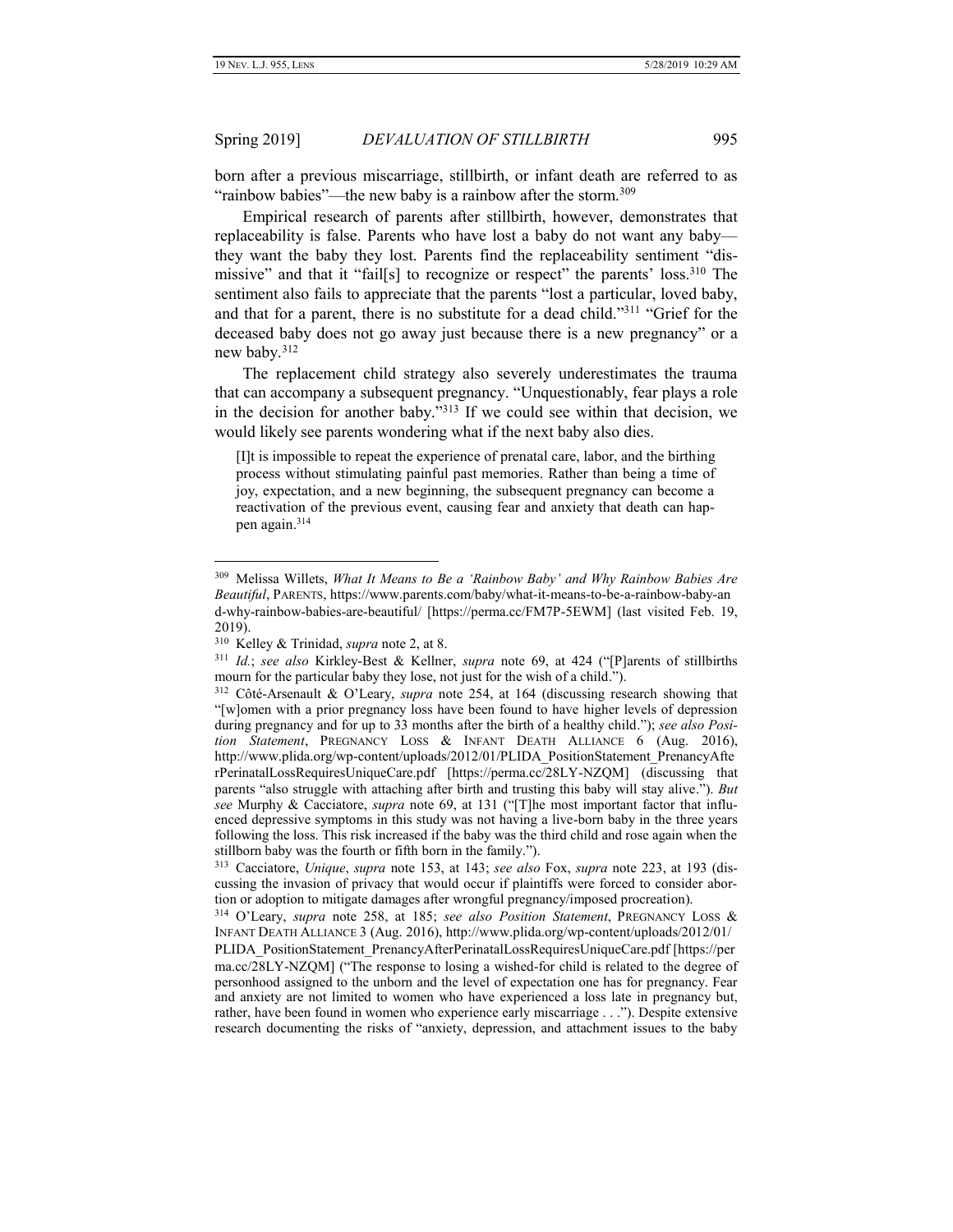Simple doctor visits to hear a heartbeat turn into anxiety attacks.<sup>315</sup> An ultrasound is supposed to be reassuring, but for many of these parents, the last time they had an ultrasound, it revealed that their baby had died. "Each ultrasound brings back the fear of seeing another dead baby,"<sup>316</sup> and can "elicit traumatic memories, resulting in behaviors similar to what has been found in people who experience PTSD."<sup>317</sup>

Research shows that "women pregnant after the loss of a stillborn child were more vulnerable to case-level symptoms of PTSD, suffering the dual psychological burden of trauma and bereavement."<sup>318</sup> Research shows the same for fathers.<sup>319</sup> In one study, fathers reported:

They were 'exhausted emotionally' and frequently inquired if their pregnant partners were still feeling movements. Their perceived ". . . role of protector was intensified although they were aware that they had no control of the outcome" and while they had to stay strong on the outside, inside they felt stressed and vulnerable.<sup>320</sup>

The chances of depression in the subsequent pregnancy increase the shorter the time it follows stillbirth.<sup>321</sup> In fact, a small study in the late 1970s showed "the only predictor of morbid grief reactions was the presence of a surviving twin or subsequent pregnancy within five months of the loss."<sup>322</sup>

317 *Id.* at 184.

 $\overline{a}$ 

318 *Id.* at 185.

319 Murphy & Cacciatore, *supra* note 69, at 131.

320 *Id.* (quoting Joann O'Leary & Clare Thorwick, *Fathers ' Perspectives During Pregnancy, Postperinatal Loss*, 35 J. OBSTETRIC, GYNECOLOGIC & NEONATAL NURSING 78, 81 (2006)); *see also* O'Leary, *supra* note 258, at 185 (explaining that "fathers in a subsequent pregnancy have reported keeping feelings of worry and stress level from their partner in order to stay strong for the rest of the family."); *id.* at 186 (explaining that "the trauma of infant loss and the subsequent pregnancy profoundly affects fathers.").

321 *See* Alessandra Biaggi et al., *Identifying the Women at Risk of Antenatal Anxiety and Depression: A Systematic Review*, 191 J. AFFECTIVE DISORDERS 62, 69 (2016). Many studies have shown potential long-term negative consequences for rainbow babies. Research also shows possible issues after a successful birth. Research shows that the mother may compare the replacement child to the lost child, leaving the replacement child to "live[] in the shadow of the dead child, often incapacitated by death phobias and fears of abandonment." Kirkley-Best & Kellner, *supra* note 69, at 423. The mother may also unintentionally treat the replacement child as "responsible for their sibling's death," forcing the child to "live in a hostile-dependent environment with [his] parents." *Id.* Ultimately, a subsequent pregnancy to replace a baby is not a good idea; "becoming pregnant to resolve a loss appears to be a pseudo-resolution, detrimental to all parties involved." *Id.*

322 Kirkley-Best & Kellner, *supra* note 69, at 424.

that follows, prenatal care for these families has not significantly changed." *Id.* at 2. Cacciatore, *Unique*, *supra* note 153, at 143 ("As in any circumstance involving trauma, when the traumatized person returns to the place or state in which the original trauma occurred, there is likely to be some degree of physical, emotional, and psychological distress . . . .").

<sup>315</sup> Côté-Arsenault & O'Leary, *supra* note 254, at 164 ("High anxiety is common leading up to prenatal appointments, due to the fear that something bad will be found . . . .").

<sup>316</sup> O'Leary, *supra* note 258, at 192; *id.* at 187–88 ("[V]alidation of a baby's death through visual technology suggests that an ultrasound examination in a subsequent pregnancy would be a uniquely different experience.").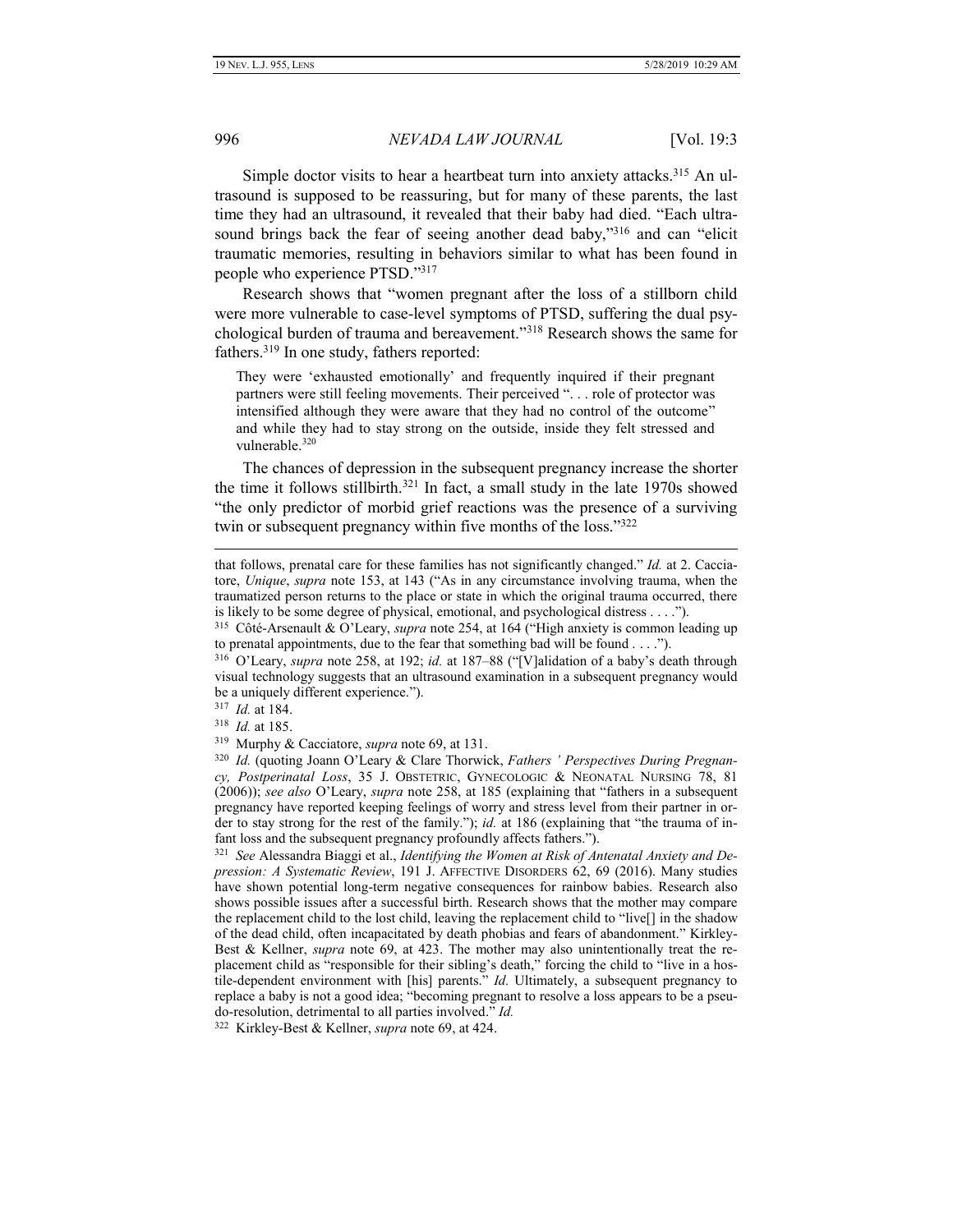Tort law specifically guards against the replaceability sentiment for loss of spousal consortium damages. If a spouse dies, the jury is not allowed to reduce the amount of loss of consortium damages because of potential remarriage.<sup>323</sup> In fact, courts exclude evidence of the surviving spouse's remarriage or prospective remarriage,  $324$  meaning the jury will never even hear about it. The spouse's consortium damages "are fixed at the time of death."<sup>325</sup> The loss of the spousal relationship will always exist, and the surviving spouse will be compensated for it.

A few courts also apply this sentiment when children die, including two Louisiana lower courts. The first was in a case involving the death of a living child: "While it is true that the [parents] subsequently had two daughters, the [parents] testified that the girls could not take the place of their lost son."326 Another Louisiana court said the same after stillbirth:

We do not feel that subsequent pregnancies and births should be considered as mitigating factors, unless offered to directly rebut prior testimony. The [parents] did not testify at trial that they were unable to conceive and have more children, and it would be highly prejudicial and unfair to the [parents] to focus the jury's attention on the subsequent pregnancies instead of on the loss at hand.<sup>327</sup>

This Louisiana court is correct—subsequent pregnancies do not magically lessen the injury that is death due to stillbirth. Loss of filial consortium damages, just like loss of spousal consortium damages, are fixed at the time of death.<sup>328</sup>

#### <span id="page-42-0"></span>*2. "You're Lucky to Have Your Other Children"*

Related to replaceability is an idea that stillbirth is less devastating if parents have other living children. The Utah Supreme Court expressed this sentiment when it recognized a wrongful death claim after stillbirth.<sup>329</sup> When dis-

<sup>323</sup> DOBBS, *supra* note 197, at 675 ("Remarriage of a surviving spouse after the death is usually ignored in fixing damages; the remarried spouse recovers as if support and consortium would be lost for the rest of the plaintiff's life.").

<sup>324</sup> *See, e.g.*, Randles v. Ind. Patient's Comp. Fund, 860 N.E.2d 1212, 1232 (Ind. Ct. App. 2007) ("Indiana has long held that evidence of remarriage is not admissible to mitigate damages in a wrongful death action."); Stuart v. Consol. Foods Corp., 496 P.2d 527, 529–30 (Wash. Ct. App. 1972) (discussing that evidence of remarriage is inadmissible in wrongful death claim).

<sup>325</sup> DOBBS, *supra* note 197, at 675.

<sup>326</sup> McCann v. ABC Ins. Co., 640 So. 2d 865, 875 (La. Ct. App. 1994); *see also* Nelson v. Holley, 623 S.W.2d 604, 608 (Mo. Ct. App. 1981) (rejecting mother's argument that trial court's admission of testimony regarding other living children encouraged jury to think that other children mitigated mother's loss of child).

<sup>327</sup> Landry v. Clement, 711 So. 2d 829, 836 (La. Ct. App. 1998).

<sup>328</sup> *See* R.J. Reynolds Tobacco Co. v. Townsend, 90 So. 3d 307, 317 (Fla. Dist. Ct. App. 2012) (Wetherell, J., concurring in part and dissenting in part) (finding damage awards from child wrongful deaths unanalogous because the death of a child "is a far more traumatic loss than the loss of a spouse to lung cancer after a lifetime of smoking").

<sup>329</sup> *See* Nelson v. Peterson, 542 P.2d 1075, 1077 (Utah 1975).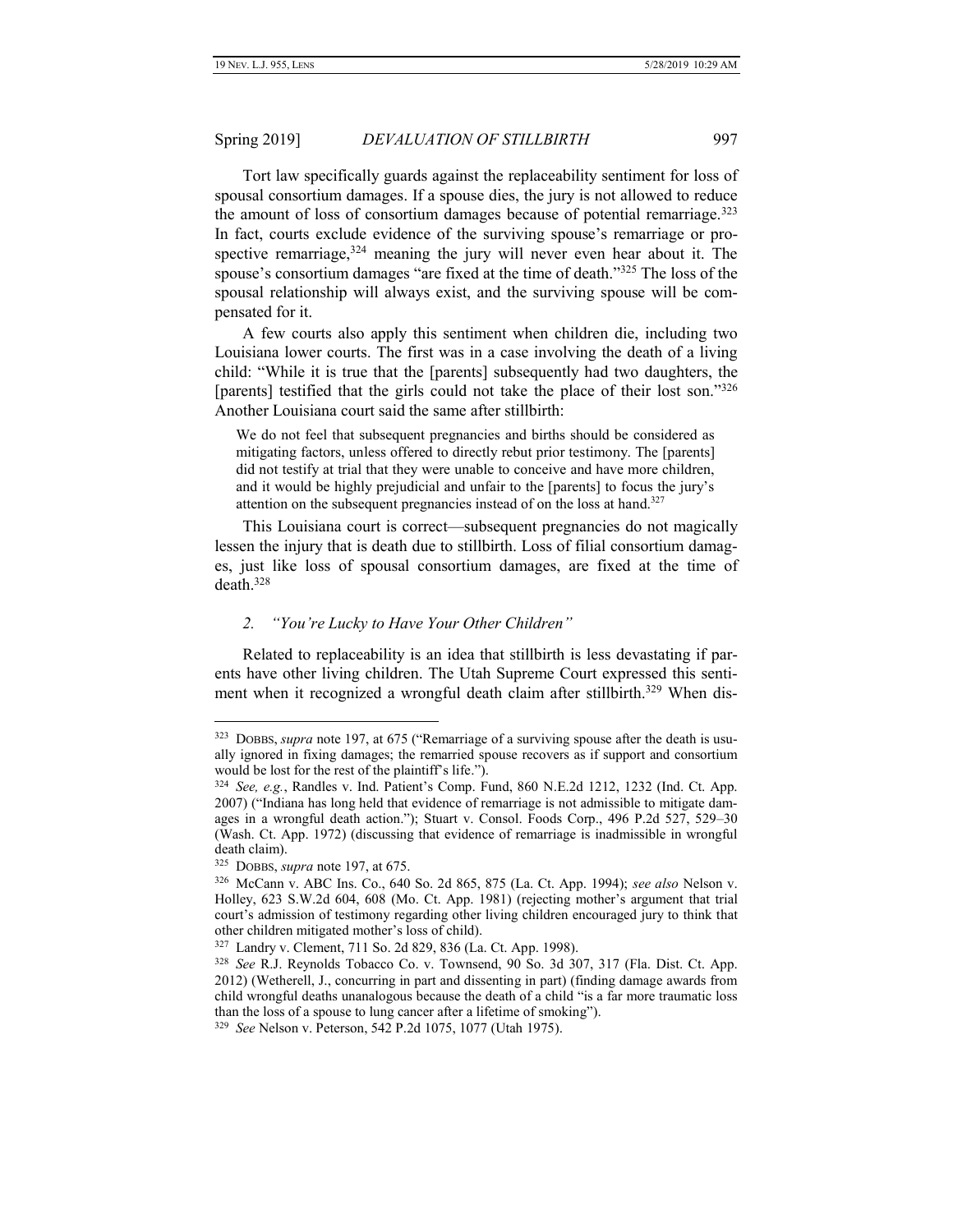cussing whether it was proper for the jury to hear that the stillborn child was "illegitimate," the Court explained:

The appellant had seven other children, and her mental anguish might not be so acute at the loss of an illegitimate fetus as would be if she had no children and the one expected was legitimate. Many women undergo abortions in such a situation, and the jury was entitled to know all the circumstances if they were to fairly appraise the quantum of mental anguish which appellant suffered.<sup>330</sup>

Although the case did not involve stillbirth, this sentiment was also visible in *Robinson v. Cutchin*. <sup>331</sup> The mother sued her doctor for battery after a procedure left her unable to have additional biological children.<sup>332</sup> The court denied recovery partially because "the fact that she was not able to have a seventh child after previously giving birth to six children is *hardly* something which would offend her reasonable sense of personal dignity."333

Although it is undoubtedly true that, after losing a child, parents "consciously appreciate<sup>[]</sup> the miracle of a healthy child,"<sup>334</sup> empirical research of parents after stillbirth demonstrates that the existence of other living children does not magically lessen grief. Research of surviving siblings shows that some parents are so overwhelmed with grief after stillbirth that they, unfortunately, check out on their other living children.<sup>335</sup> The research notes that surviving siblings suffer two losses—the loss of their baby brother, and the loss of their former relationship with their parents.<sup>336</sup> This change in the parents, despite other living children, shows that parents are not able to just move on based on the joy of their other children.

Research of parents of multiples where one baby does not survive shows the same:

Most mothers were keen to stress that the joy of giving birth to a surviving baby from a twin pregnancy did not detract from their grief for the baby who died. They pointed to (well meaning) platitudes made by some health professionals who suggested that although they had suffered a bereavement, there was comfort to be had in having another baby who had survived. All of the mothers interviewed felt strongly that one baby cannot 'replace' another.<sup>337</sup>

 $\overline{a}$ 

336 *See id.*

<sup>330</sup> *Id.*

<sup>331</sup> Robinson v. Cutchin, 140 F. Supp. 2d 488 (D. Md. 2001).

<sup>332</sup> *Id.* at 490.

<sup>333</sup> *Id.* at 493 (emphasis added). Professors Chamallas and Wriggins thoroughly criticize the *Robinson* opinion and its "disconcerting tendency to devalue plaintiff's procreative interests and to minimize her suffering." CHAMALLAS & WRIGGINS, *supra* note 109, at 110. They also argue that the devaluation is especially problematic because of the historical denial of selfdetermination for African American women with respect to childbearing. *Id.*

<sup>334</sup> Joann O'Leary & Jane Warland, *Intentional Parenting of Children Born After a Perinatal Loss*, 17 J. LOSS & TRAUMA 137, 145 (2012).

<sup>335</sup> *See* Côté-Arsenault & O'Leary, *supra* note 254, at 164–65.

<sup>337</sup> Judy Richards et al., *Mothers' Perspectives on the Perinatal Loss of a Co-Twin: A Qualitative Study*, BIOMED CENT. PREGNANCY & CHILDBIRTH, July 2, 2015, at 4.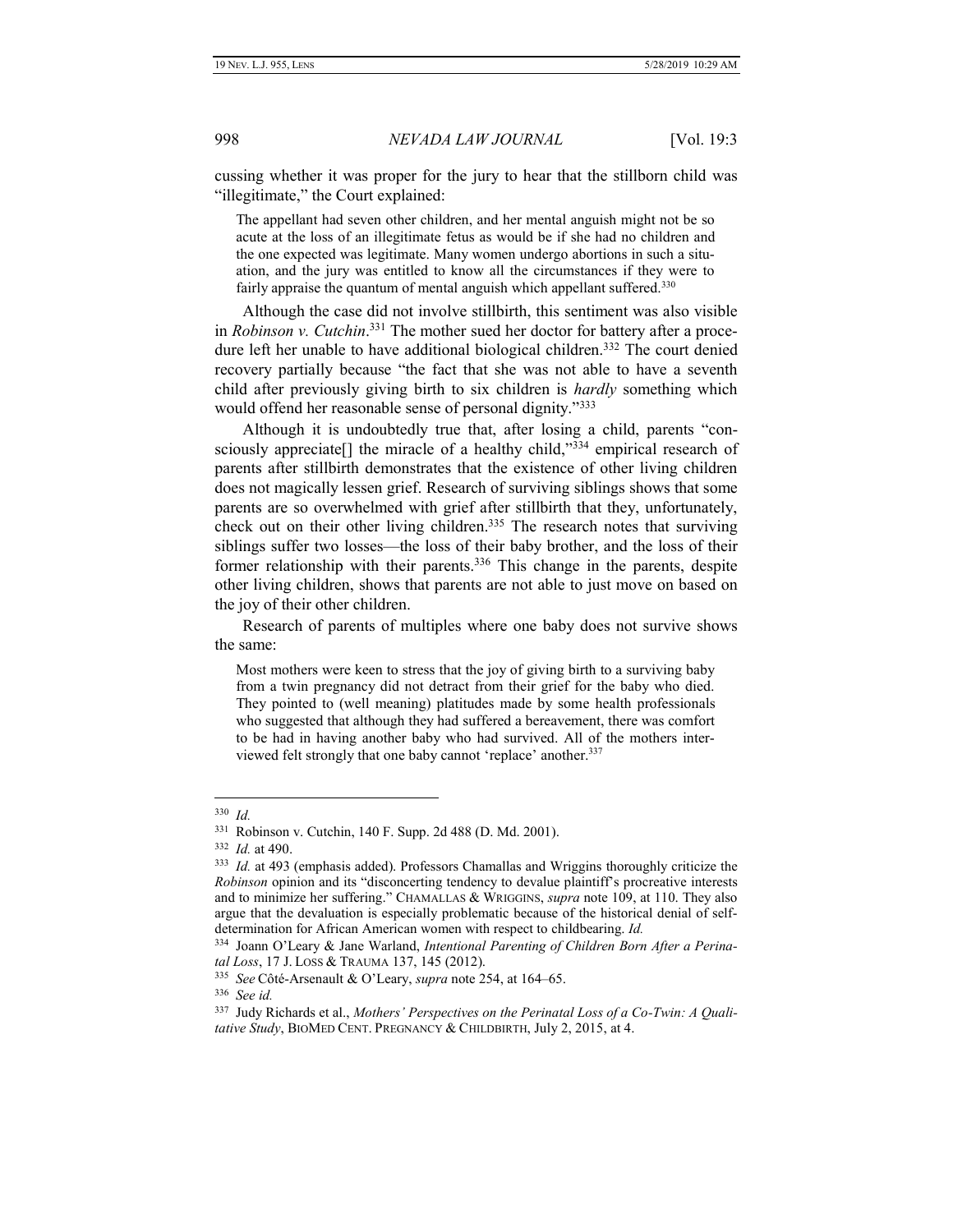Understandably, parents reported "intense but mixed feelings of grief, joy, anxiety and depression."<sup>338</sup> The parents also reported feeling pressure to be "ok" after the loss—to be "strong" for the surviving child.<sup>339</sup>

Moreover, parenting after stillbirth is just different.<sup>340</sup> Parenting styles can change; parents "[knew] the worst possible outcome because it had happened to them." <sup>341</sup> Parents experience "contradictory feelings of simultaneous joy and grief." <sup>342</sup> The joyous moments—hearing your children laugh, seeing them playing together—seemingly would lessen parents' grief. But the happy moments are also sad. The stillborn baby should also be there laughing and playing.

Empirical research shows that the presence of other living children does not magically lessen the damages parents suffer after stillbirth. Tort law must guard against any possibility that a jury would consciously or unconsciously devalue stillbirth because the parents have other living children.

#### <span id="page-44-0"></span>*3. Noneconomic Damage Caps*

It may not matter if the jury undervalues the parents' loss, however, because some state legislatures have already mandated undervaluation. That is because of noneconomic damage caps. The purported distinction between economic and noneconomic damages is that economic damages, like lost wages, are measurable because of the relevant market, but no objective monetary measure exists for emotional distress or relational injuries.<sup>343</sup> At this point, the majority of states cap the recovery of noneconomic damages in some way, 344 and more may do so in the future.<sup>345</sup>

<span id="page-44-1"></span>

<sup>338</sup> *Id.* at 10.

<sup>339</sup> *Id.*

<sup>340</sup> *See* DEFRAIN ET AL., *supra* note 80, at 157 ("It was the very rare parent who saw no effect at all on his or her childrearing attitudes and behavior."); O'Leary & Warland, *supra*  note 335, at 147.

<sup>341</sup> O'Leary & Warland, *supra* note 334, at 147.

<sup>342</sup> Richards et al., *supra* note 337, at 4.

<sup>343</sup> *See* Anthony J. Sebok, *Translating the Immeasurable: Thinking About Pain and Suffering Comparatively*, 55 DEPAUL L. REV. 379, 383 (2006) (explaining that "[n]oneconomic damages might be best understood in contrast with economic damages, which are those expenses that can be traced to a loss with a market value. Medical expenses, lost wages, and lost profits are economic losses. Noneconomic losses, on the other hand, refer to those losses that have no easily calculable market value. This category includes such diverse damages as compensation for physical pain, mental suffering, disfigurement as a harm in itself, loss of bodily function, loss of enjoyment of life, and embarrassment."); *see also* Chamallas, *Architecture*, *supra* note [9,](#page-3-0) at 503–04. The claim by proponents of the caps is that the caps are warranted because the "real" losses, i.e., the economic damages, are still available, the implication being that noneconomic loss is somehow less essential to a fair system of compensation. *Id.*

<sup>344</sup> *See, e.g.*, Elliot M. Kroll & James M. Westerlind, *Arent Fox LLP Survey of Damage Laws of the 50 States Including the District of Columbia and Puerto Rico*, ARENT FOX, LLP (2012), https://www.arentfox.com/sites/default/files/Downloads/bio/2012201220122012Aug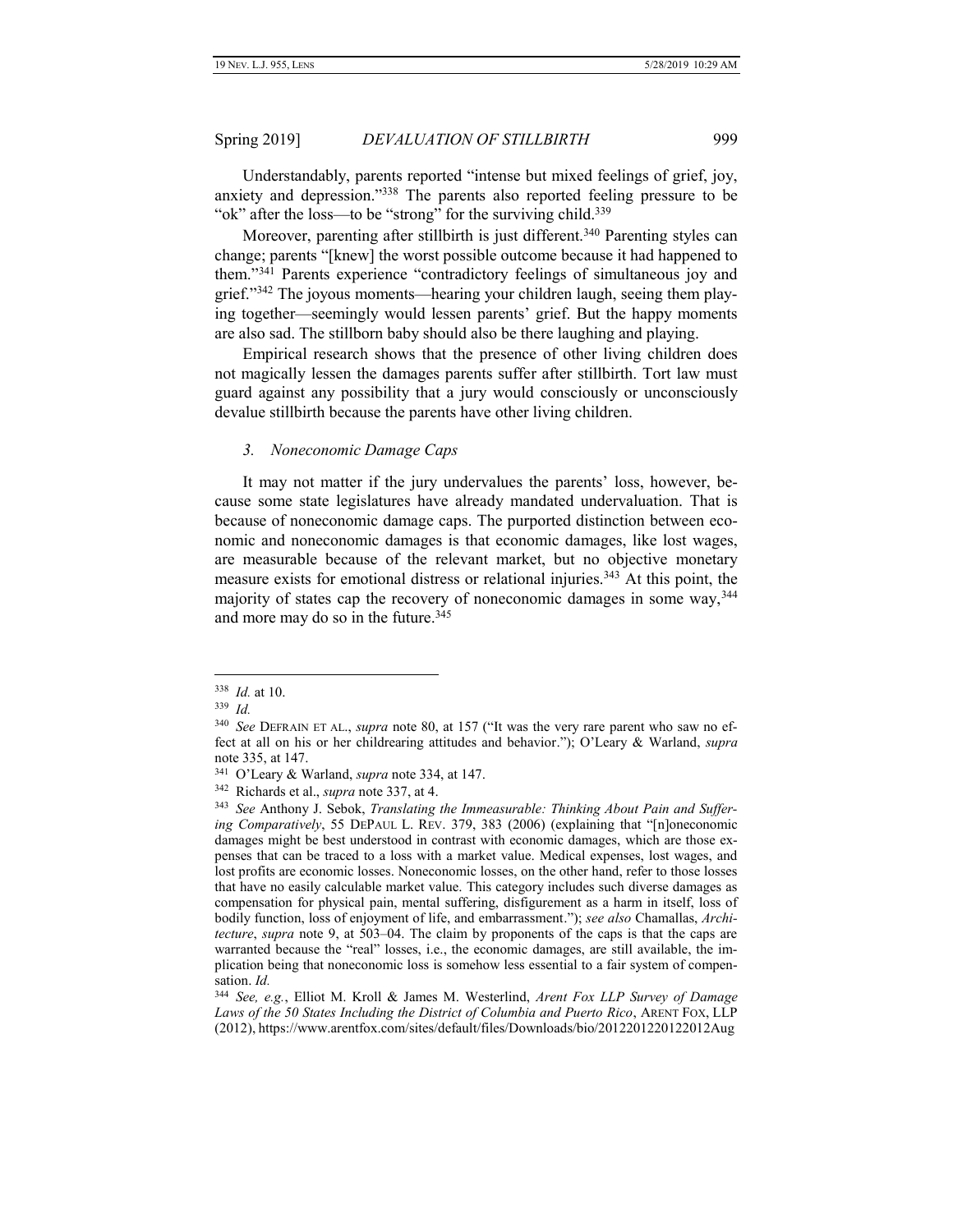1000 *NEVADA LAW JOURNAL* [Vol. 19:3

Many scholars have already noted that the effect of these caps is harshest in cases where the plaintiff suffers mainly noneconomic damages, like victims of sexual assault.<sup>346</sup> Stillbirth is another one of those cases. Parents will have some economic damages, mainly funeral expenses. But the vast majority of parents' damages are noneconomic—general mental anguish and loss of consortium. And recovery of those intangible, noneconomic damages will be capped.

Noneconomic damage caps mean parents will not be fully compensated for the negligently caused deaths of their children.<sup>347</sup> True, those parents would be the first to tell you that no amount of money can truly compensate; money does not bring their babies back. In fact, the inability of money to truly compensate for noneconomic harm is a common justification for damage caps.<sup>348</sup> But pretending that an arbitrary, pre-set amount of noneconomic damages—\$250,000 or  $$400,000^{349}$  -comes even close to compensating parents is insulting.

The vast majority of states that cap the recovery of noneconomic damages do so only in medical malpractice claims.<sup>350</sup> The purpose of medical malpractice damage caps is to protect doctors from high awards, although doctors re-

348 *See* Chamallas, *Architecture*, *supra* not[e 9,](#page-3-0) at 490, 497–98.

AugWedWed/AF-Survey-of-Damage-Laws.pdf [https://perma.cc/HX2D-5M6M] (explaining that nineteen states cap the recovery of noneconomic damages, and that fifteen of those states caps apply only to medical malpractice claims).

<sup>345</sup> *See, e.g.*, *Arkansas Lawmakers Put Cap on Lawsuit Damages On '18 Ballot*, U.S. NEWS, (Mar. 1, 2017, 4:53 P.M.), https://www.arkansasonline.com/news/2017/mar/01/arkansas-law makers-put-cap-lawsuit-damages-18-ball/ [https://perma.cc/UVU3-VVDU].

<sup>346</sup> *See, e.g.*, Lucinda M. Finley, *The Hidden Victims of Tort Reform: Women, Children, and the Elderly*, 53 EMORY L.J. 1263, 1278 (2004) [hereinafter Finley, *Hidden Victims*]; Lucinda M. Finley, *Female Trouble: The Implications of Tort Reform for Women*, 64 TENN. L. REV. 847, 851 (1997) [hereinafter Finley, *Female Trouble*].

<sup>&</sup>lt;sup>347</sup> Many scholars have already documented that caps of noneconomic damages disproportionately affect female plaintiffs. *See generally* Finley, *Hidden Victims supra* note 346; Finley, *Female Trouble*, *supra* note 346; Thomas Koenig & Michael Rustad, *His and Her Tort Reform: Gender Injustice in Disguise*, 70 WASH. L. REV. 1 (1995).

<sup>&</sup>lt;sup>349</sup> Many states have different rules for wrongful death versus negligence claims, and allowing plaintiffs greater recovery, if death is involved. For example, some states have no cap at all for wrongful death claims. *See, e.g.*, LA. CIV. CODE ANN. art. 2315 (2018); LA. STAT. ANN. § 40:1231.2 (2018) (capping recovery for malpractice claims, but not capping recovery in wrongful death claims). Or, some states set the cap at a higher amount, enabling greater recovery, for wrongful death. *See, e.g.*, MO. REV. STAT. § 538.210 (2018) (setting cap on noneconomic damages in medical malpractice claim at \$400,000 for cases involving "personal injury" and at \$700,000 in cases involving death); TEX. CIV. PRAC. & REM. CODE ANN. §§ 74.301, 74.303 (West 2017) (setting different monetary caps for medical malpractice claims involving injuries versus wrongful death). Presumably, this is because legislatures think more noneconomic damages should be recoverable after death than after nonfatal injury. If the state recognizes a wrongful death claim after stillbirth, parents may get full recovery if no cap exists, or a more general recovery if a more generous wrongful death damage cap exists. Thus, parents will either be fully compensated or a little bit less undercompensated if a wrongful death claim exists.

<sup>350</sup> *See generally* Kroll & Westerlind, *supra* note [344](#page-44-1) (explaining that the vast majority of noneconomic damage caps apply only to medical malpractice claims).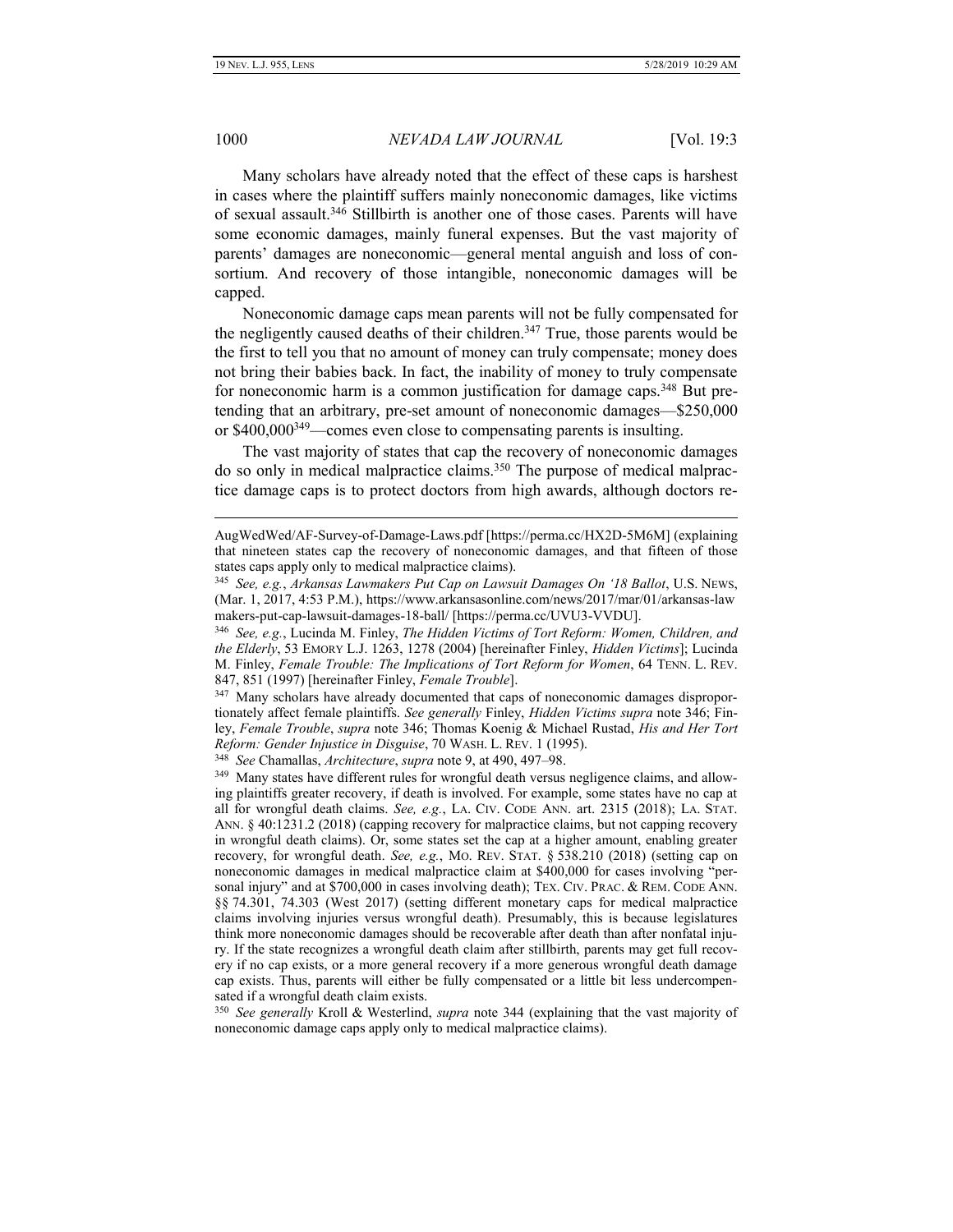main liable for potentially large economic damages awards, which can easily be extensive in a typical medical malpractice claim involving physical injury to a younger person who could have extensive damages based on years of future lost wages and future medical expenses.

Consider the effect of a medical malpractice cap on noneconomic damages applied to stillbirth. Some parents can recover for their full damages after a stillbirth, and some will receive much less—depending on who negligently caused the stillbirth. If the stillbirth is caused by a defendant texting while driving, the parents will be able to receive their full damages. That unreasonable driver does not know that the woman is pregnant, but he must pay all of the parents' damages.

But if a doctor causes the stillbirth, the mother's recovery of noneconomic damages will be capped. The doctor is the one person the parents trusted the most to help bring the baby into the world. Most commonly, the mother's relationship with her obstetrician would have started at least at the beginning of the pregnancy, or even earlier in cases of infertility. The woman-obstetrician relationship is different than a normal doctor-patient relationship:

Because of the intimate nature of obstetrician and gynecology care and the critical role these physicians play in some of the most memorable times in women's lives, particularly in caring for them during pregnancy and childbirth, patients are more likely to develop closer and more personal relationships with their obstetricians and gynecologists.<sup>351</sup>

The baby is dead, and the one person the parents trusted the most tortiously caused it.

Parents really only have noneconomic damages. And if caps exist, parents will be undercompensated. As examples, in Texas, the mother can recover \$250,000 if her doctor's negligent conduct killed her unborn baby.<sup>352</sup> In Missouri, parents can recover only \$700,000 if a doctor negligently kills their unborn baby.<sup>353</sup> And in California, the mother can also only recover \$250,000 for her unborn child's unnecessary death.<sup>354</sup> In all three states, had the parents also had some lost wages, those economic damages would be fully recoverable. Damage caps are not specific to cases of stillbirth, but their effects are harsh in cases where the significant damages are noneconomic. Stillbirths are one of those cases, and damage caps further devalue parents' injury after stillbirth.

<sup>351</sup> Isha Patel et al., *Patient Satisfaction with Obstetricians and Gynecologists Compared with Other Specialties: Analysis of US Self-Reported Survey Data*, 2 PATIENT RELATED OUTCOME MEASURES 21, 25 (2011).

<sup>352</sup> TEX. CIV. PRAC. & REM. CODE ANN. § 71.021 (West 2017).

<sup>353</sup> MO. REV. STAT. § 538.210 (2018).

<sup>354</sup> CAL. CIV. CODE § 3333.2 (West 2018).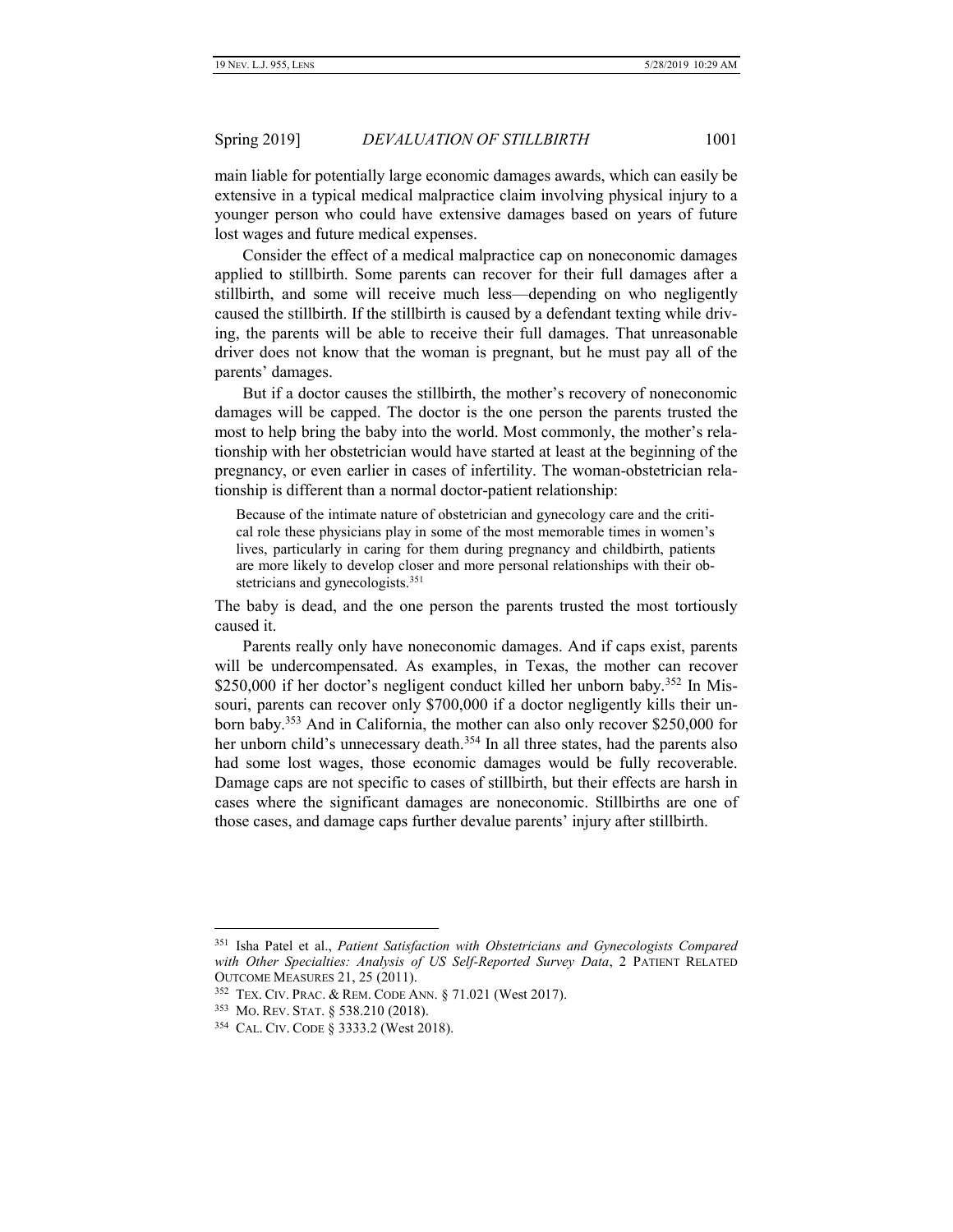<span id="page-47-0"></span>1002 *NEVADA LAW JOURNAL* [Vol. 19:3

# III. TORT LAW PRINCIPLES AND THEORIES SUPPORT A WRONGFUL DEATH CLAIM FOR STILLBIRTH

A wrongful death claim should be available for stillbirth.<sup>355</sup> This is the type of claim that is available for an infant who lives a few minutes after birth;<sup>356</sup> it should also be available for stillbirth. Both mental anguish and loss of consortium damages should be available because parents experience both mental anguish and a loss of the parent-child relationship. A wrongful death claim also cleanly recognizes both parents' ability to recover damages for the wrongful death of a child, helping minimize the current gendered nature of stillbirth.

As part of recognizing a wrongful death claim, tort law must also be careful to avoid implicit or unintentional devaluation of stillbirth. Language matters; "unless the full effect of injuries are articulated and explained, they can more easily be minimized."<sup>357</sup> Parents did not just lose a fetus, they lost their desired, unborn child with whom they had already bonded, and courts should describe that loss appropriately. Courts must also clarify that even unborn children are not replaceable and that other children do not lessen injury after stillbirth.

Tort law purposes and theories support these suggested reforms. The main purpose of tort law is to compensate injured victims.<sup>358</sup> Consistent with this compensation purpose is corrective justice theory, under which "tort law is understood as aiming to restore an equilibrium that has been disturbed by the tortfeasor's conduct." <sup>359</sup> It restores that equilibrium "by ordering that the full value of the loss be transferred to the responsible party via a damage payment equal to the value of the loss,"<sup>360</sup> or at least a payment as close to the value of the loss as possible.<sup>361</sup>

The parents' loss is the child's death, a loss that causes parents both mental anguish and a lost relationship, two different types of damages. It is impossible

<sup>&</sup>lt;sup>355</sup> Admittedly, problems exist with wrongful death claims for the deaths of minor children. Damages for wrongful death are generally based on expected economic contributions, and children no longer make significant economic contributions to their family, leaving only "noneconomic" damages recoverable for the parents. *See* STUART M. SPEISER, 1 RECOVERY FOR WRONGFUL DEATH 112 (2d ed. 1975). Despite the problems with the valuation of damages after the death of a child, a wrongful death claim is still appropriate because it recognizes that stillbirth involves the death of the parents' child.

<sup>356</sup> *See* Stidam v. Ashmore, 167 N.E.2d 106, 108 (Ohio Ct. App. 1959) (adopting a wrongful death claim for stillbirth because of existence of a such a claim or a baby who dies after birth, recognizing the inability to "reconcile the two propositions, that if the death occurred after birth there is a cause of action, but that if it occurred before birth there is none.").

<sup>357</sup> CHAMALLAS & WRIGGINS, *supra* note 109, at 175.

<sup>358</sup> *See* RESTATEMENT (SECOND) OF TORTS § 901 (AM. LAW INST. 1979).

<sup>359</sup> John C.P. Goldberg, *Twentieth-Century Tort Theory*, 91 GEO. L.J. 513, 570 (2003). 360 *Id.*

<sup>361</sup> Christopher J. Robinette, *Party Autonomy in Tort Theory and Reform*, 6 J. TORT L. 173, 176 (2013) (explaining that corrective justice theory focuses on "erasing the harm to the greatest extent possible").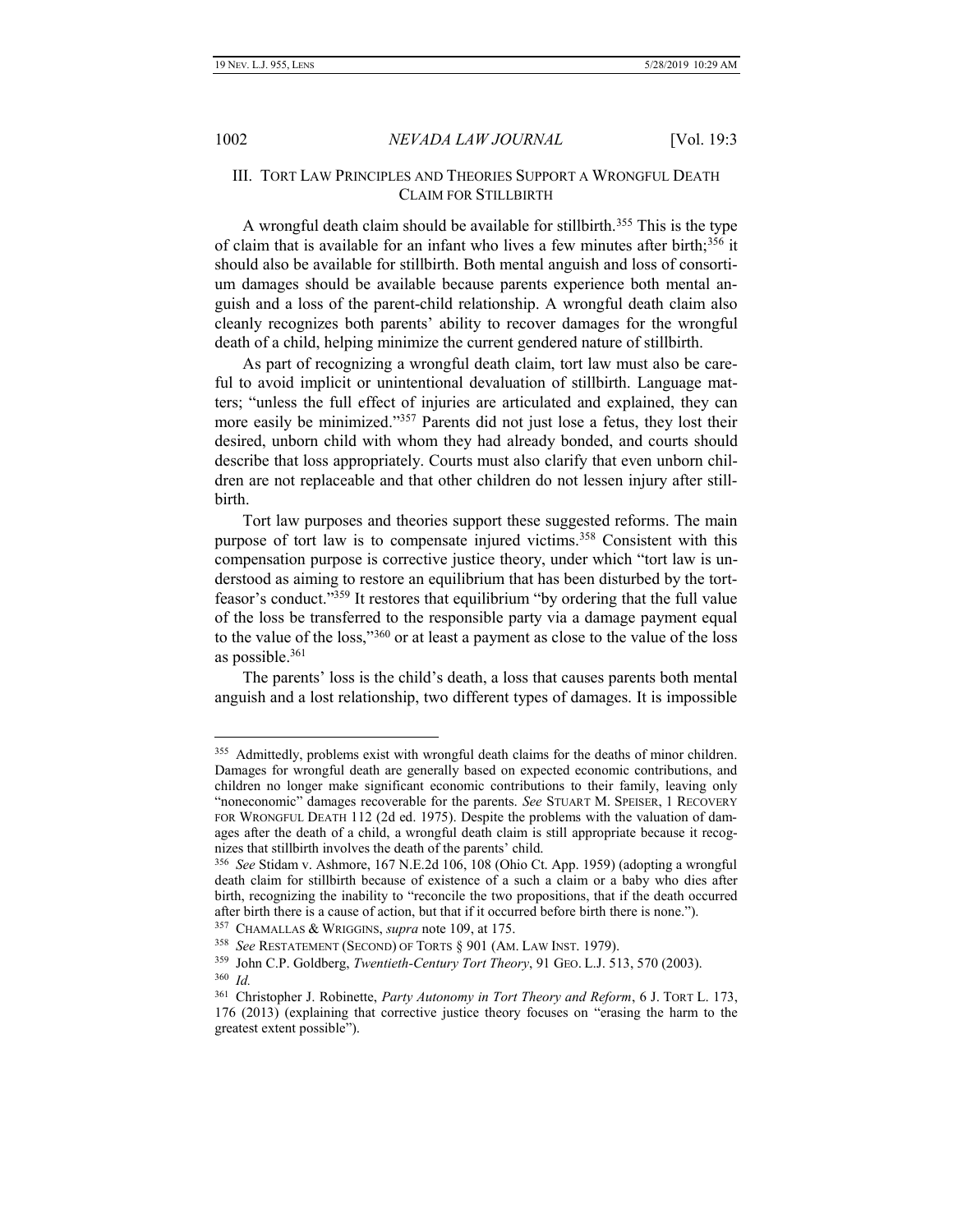to award damages as close to the value of the loss as possible unless both types of damages are available. Also, it is impossible to obtain equilibrium-restoring damages if the parents' injury is viewed as the loss of a "fetus," instead of as their unborn child. That a fetus and an unborn baby are viewed differently is clear from the abortion debate,  $362$  and the difference matters when juries are determining how much to award.

The second main purpose of tort law is to deter wrongdoers.<sup>363</sup> The more that tort law devalues stillbirth, the weaker the message sent to doctors and others to avoid causing stillbirth. Consider the message sent when tort law treats stillbirth as a mere physical manifestation of emotional distress, like a rash. Or the message sent by labelling stillbirth as the death of a "fetus" and denying the unborn-child parent relationship lost. A similarly weak message is sent by denying the father a claim, denying his injury after his child dies. None of these messages communicate the devastation parents will suffer due to stillbirth, meaning potential tortfeasors are not properly incentivized to avoid causing stillbirth.

Correct recognition is especially important for obstetricians, who routinely see miscarriages and stillbirths. A devastating experience for parents may just be a Friday in the office for an obstetrician; this is not to say that obstetricians are insensitive, although some can be, but obstetricians are desensitized to pregnancy loss because they see it more often. That desensitization may explain why "physicians in [a 2012] study conceptualized stillbirth as more like a miscarriage than like the death of an infant, whereas parents see it the other way around."<sup>364</sup> Tort law must ensure that tortfeasors' conceptions of injuries match the injureds' conceptions. It is impossible to properly incentivize doctors to provide proper medical care if tort law treats the death of a child as something less than the death of a child.

Proper recognition of stillbirth is also supported by another interpretative theory of tort law—civil recourse theory, which explains that "a person ought to be permitted civil recourse against one who has violated her legal rights."<sup>365</sup> Tort law thus "empowers victims of these wrongs to demand of the wrongdoer responsive action as redress for the wrong."<sup>366</sup> Applying civil recourse theory to stillbirth is a bit difficult because civil recourse theory sought to describe tort law as it is and the status quo is limited recognition of the injury that is stillbirth.<sup>367</sup> However, states that recognize a wrongful death claim do purport to

<sup>362</sup> Sanger, *supra* note 59, at 305 ("Part of the strategy to make abortion hard to get and hard to choose has been to define fetuses and embryos as infants, children, persons, and victims throughout the law.").

<sup>363</sup> *See* RESTATEMENT (SECOND) OF TORTS § 901 (AM. LAW. INST. 1979).

<sup>364</sup> Kelley & Trinidad, *supra* note [2,](#page-2-0) at 13.

<sup>365</sup> Benjamin C. Zipursky, *Rights, Wrongs, and Recourse in the Law of Torts*, 51 VAND. L. REV. 1, 82 (1998).

<sup>366</sup> John C.P. Goldberg & Benjamin C. Zipursky, *Civil Recourse Revisited*, 39 FLA. ST. U. L. REV. 341, 343 (2011).

<sup>&</sup>lt;sup>367</sup> Professor Chamallas specifically criticized civil recourse theory because it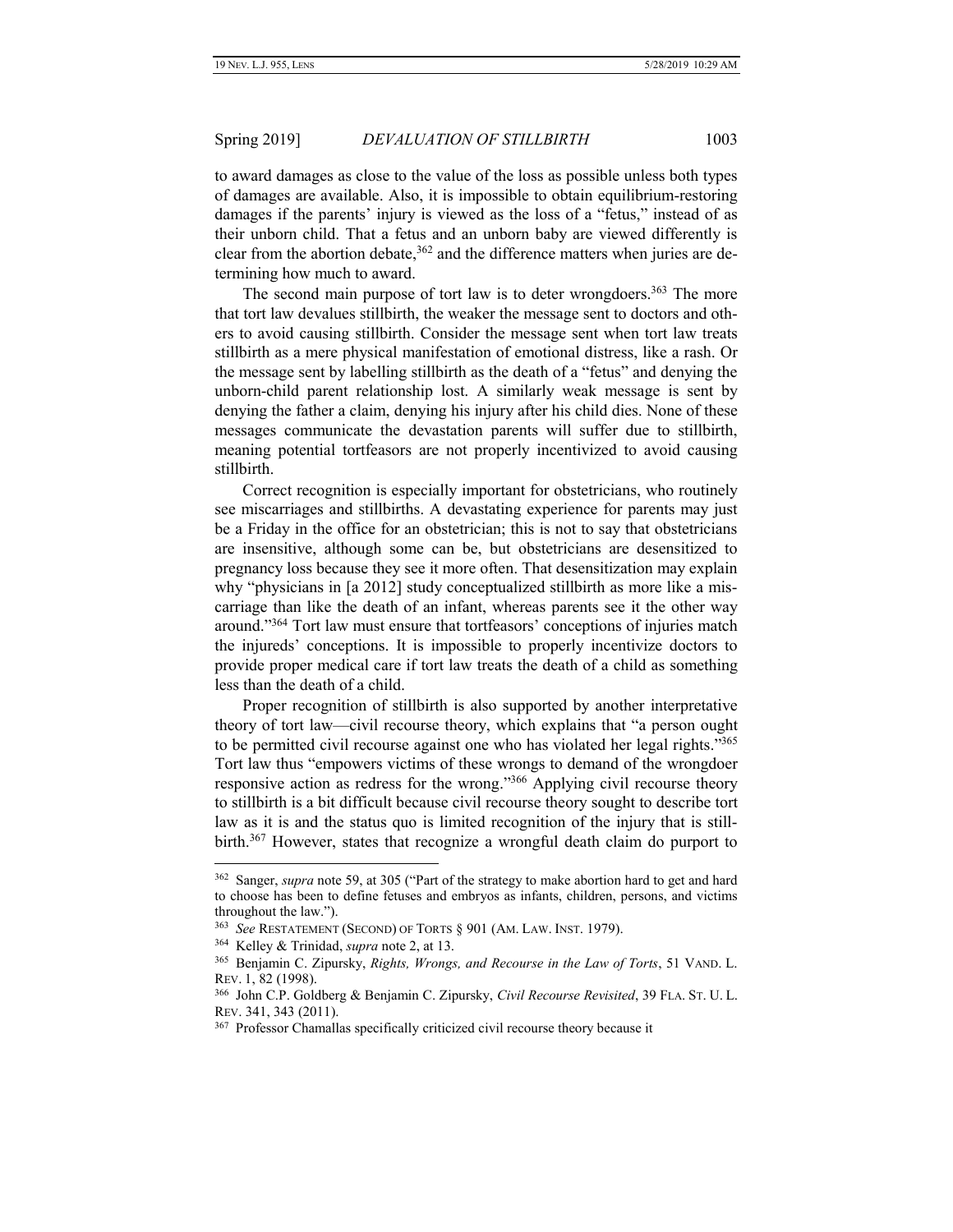1004 *NEVADA LAW JOURNAL* [Vol. 19:3

treat stillbirth like the death of a child. To truly empower parents, however, those cases should be about the death of a family member, not a fetus, and there should be no doubt that prenatal attachment is real, for both a mother and father.

Underlying tort theory requires proper recognition of stillbirth, but I also understand that states are generally hesitant to expand liability for injuries like stillbirth that cause only "emotional" damages. I thus understand why states may want to limit the ability to bring a claim.<sup>368</sup> The current line most states draw is at viability,<sup>369</sup> allowing a claim only if the unborn baby was old enough to likely survive on his own outside of the mother's womb.<sup>370</sup> There is no clear gestational age of viability, and it will necessarily change as medicine advances.

Conditioning the claim on viability, however, means the claim's availability still rests on the arbitrary cutoff at that first breath outside of the womb. Even though still in the womb, if the baby could have survived and taken that first breath, he was a family member and the wrongful death claim exists. But if not, the parents' loss is of something less than their child. The viability condition thus focuses on the unborn baby as an individual. The wrongful death claim, however, is focused on the parents' anguish and lost parent-child rela-

largely just accepts that in the tort hierarchy of types of harm, physical harm is privileged over emotional and relational harm. . . . Relational harms, such as loss of consortium for the injury or death of intimate family members, are treated as marginal, collateral claims, as mere appendages to claims for physical or emotional harms.

Martha Chamallas, *Beneath the Surface of Civil Recourse Theory*, 88 IND. L.J. 527, 534–35 (2013).

<sup>&</sup>lt;sup>368</sup> Although I do question this practically. Around 6,000 unborn babies unnecessarily dying each year is far too many, but 6,000 lawsuits really are not that many more.

<sup>369</sup> For the list of the states that recognize a wrongful death claim, see *supra* note 97. The vast majority of these states condition recovery on viability, making it easier to here cite the states that do not. *See, e.g.*, ARK. CODE ANN. § 16-62-102 (2019) (Arkansas); 740 ILL. COMP. STAT. § 180/2.2 (2018) (Illinois); MISS. CODE. ANN. § 11-7-13 (2018) (Mississippi) (conditioned on "quick[ening]," meaning after the mother has felt the baby move); NEB. REV. STAT. § 30-809(1) (2018) (Nebraska); OKLA. STAT. tit. 12, § 1053 (2018) (Oklahoma); Mack v. Carmack, 79 So. 3d 597 (Ala. 2011); Porter v. Lassiter, 87 S.E.2d 100 (Ga. Ct. App. 1955) (conditioned on quickening); Connor v. Monkem Co., 898 S.W.2d 89 (Mo. 1995); Wiersma v. Maple Leaf Farms, 543 N.W.2d 787, 788 (S.D. 1996); Nelson v. Peterson, 542 P.2d 1075 (Utah 1975); Farley v. Sartin, 466 S.E.2d 522 (W. Va. 1995); Kwaterski v. State Farm Mut. Auto. Ins. Co., 148 N.W.2d 107, 109 (Wisc. 1967). Assumedly, many states opted to use viability as a cutoff because *Roe* noted that the State's interest in protecting potential life is strongest at the point of viability. *See* Roe v. Wade, 410 U.S. 113, 163 (1973); Stinnett v. Kennedy, 232 So. 3d 202, 220 (Ala. 2016) (Parker, J., concurring) ("Essentially, Alabama previously applied the viability standard established in Roe v. Wade[] to determine which unborn children received protection under the law and which did not.") (citations omitted). Thus, states rely on a concept from the abortion context despite abortion and stillbirth having little, if anything, in common. *See generally infra* Part [IV](#page-51-0) (discussing the lack of tension between abortion rights and recognition of stillbirth).

<sup>370</sup> *See Roe*, 410 U.S. at 160 ("Viability is usually placed at about seven months (28 weeks) but may occur earlier, even at 24 weeks.").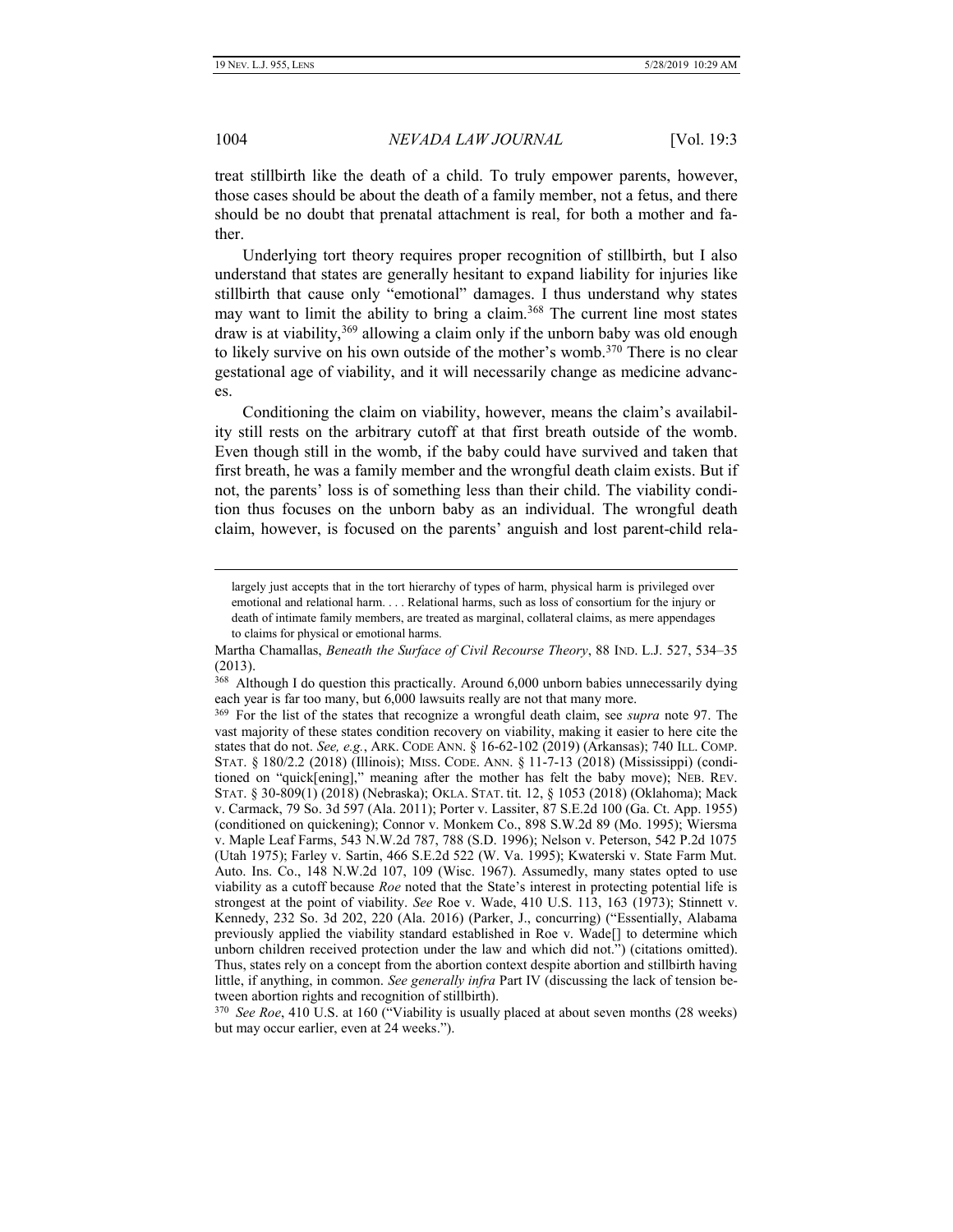Spring 2019] *DEVALUATION OF STILLBIRTH* 1005

tionship, which do not depend on the baby's ability to take a breath outside the womb.

If a line must be drawn, cutoff at twenty weeks of pregnancy would be proper, necessarily enabling recovery for all stillbirths, but not miscarriages. The reason for the twenty-week cutoff is based on the reasonableness of the unborn child-parent bond.<sup>371</sup> Before twenty weeks, that bond is inherently fragile. Many pregnancies are lost naturally before twenty weeks, meaning parents already should be wary of whether the pregnancy will end with the birth of a (living) child.<sup>372</sup> Before twenty weeks, parents' hopes are less justified. But after twenty weeks, the risk of pregnancy loss dramatically decreases and parents' belief that their child will be born alive is reasonable.<sup>373</sup> Tort law should award compensation to parents who justifiably have developed a parent-child relationship and lose that relationship due to tortiously caused stillbirth.

Basing the line on the fragility of the parent-child relationship instead of viability is also more consistent with research on prenatal attachment. Some research does show that "prenatal attachment scores increase with the weeks of gestation."<sup>374</sup> This makes sense as the longer the child and parent are able to bond, the greater the bond will be. Research specific to grief after stillbirth similarly showed that "more intense grieving responses are associated with later losses in pregnancy."<sup>375</sup> Notably, a twenty-week cutoff also matches most states' requirement of a death certificate for the unborn baby after twenty weeks of pregnancy.<sup>376</sup>

That said, viability will still be relevant, not as a cutoff point, but for causation. In the January 2018 study on stillbirths, the authors discussed their method

<sup>&</sup>lt;sup>371</sup> The reasonableness and extent of the parent-child relationship relates well to how a wrongful death claim is the parents' claim for their loss, as opposed to a claim that gives the unborn child some legal or inherent rights. *See infra* notes 413–18 (discussing the lack of tension between recognition of stillbirth and abortion rights because the wrongful death claim is the parents' claim). Notably, the reasonableness and extent of the parent-child relationship is a concept that has no application to abortion, the legality of which usually depends on viability.

<sup>372</sup> *See Miscarriage*, *supra* note [52](#page-9-0) (discussing women's familiarity with miscarriage because of its rate being possibly as high as 25 percent).

<sup>373</sup>  *See id.* (describing miscarriage, pregnancy loss before twenty weeks of pregnancy, as "the most common type of pregnancy loss").

<sup>374</sup> Anna Maria Della Vedova et al., *Assessing Prenatal Attachment in a Sample of Italian Women*, 26 J. REPROD. & INFANT PSYCHOL. 86, 89, 95 (2008) (discussing research that found that "women who had previously experienced a perinatal loss," and thus are keenly aware of the risk of naturally losing the pregnancy, "were significantly less attached to the foetus").

<sup>375</sup> *Id.*; *but see* Kirkley-Best & Kellner, *supra* note 69, at 425 (discussing a 1980 study that "compared grief reactions to types of loss (miscarriage, stillbirth, and neonatal death) and concluded no quantifiable differences existed."); *id.* (cautioning results of studies of grief with the caveat that "great individual differences and a variety of other factors . . . may account for both quantity and quality of response to loss in pregnancy.").

<sup>376</sup> *See State Definitions and Reporting Requirements for Live Births, Fetal Deaths, and Induced Terminations of Pregnancy*, CTRS. FOR DISEASE CONTROL & PREVENTION 3–4 (1997), https://www.cdc.gov/nchs/data/misc/itop97.pdf [https://perma.cc/8K8R-89GC].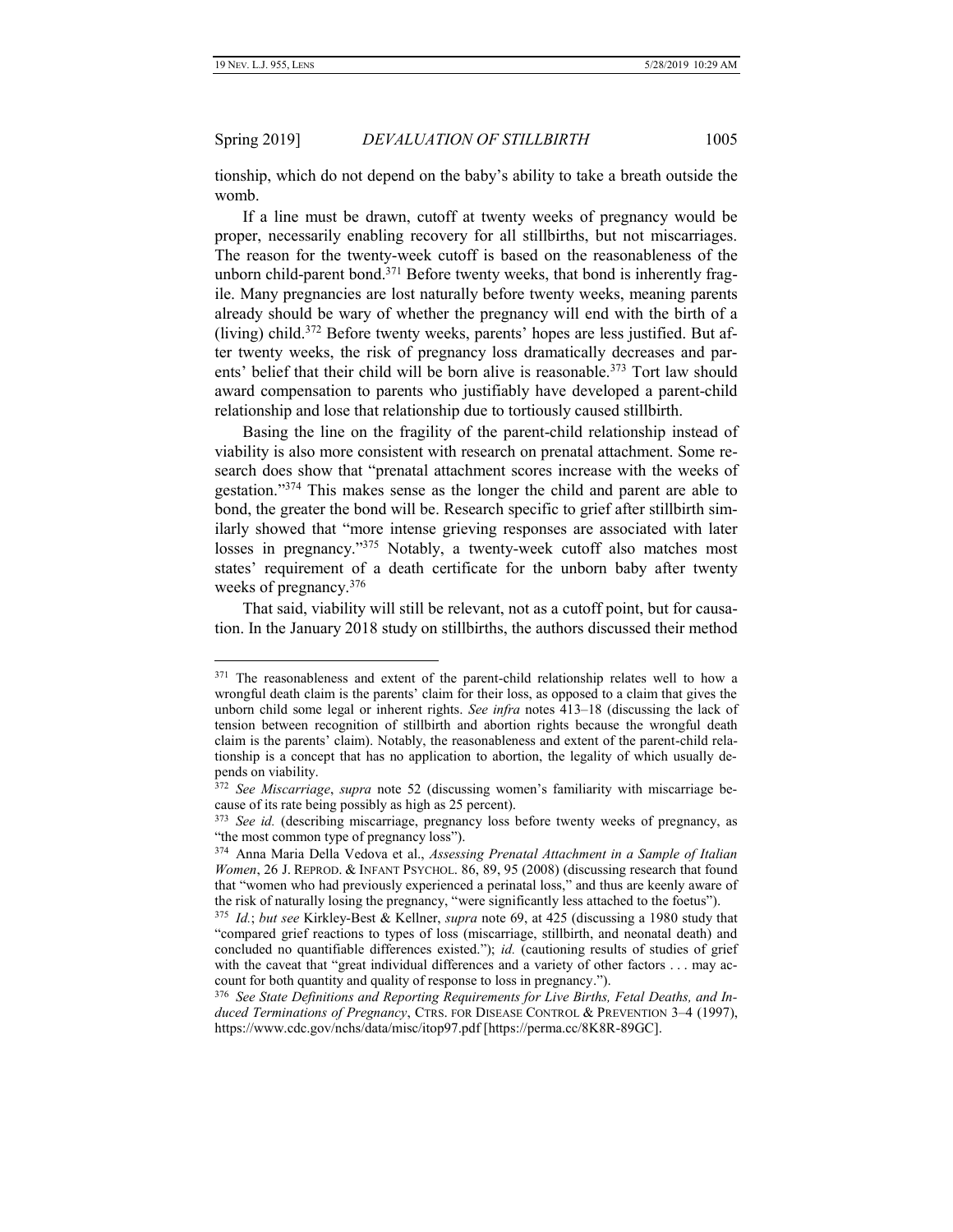of determining the definition of a "preventable" stillbirth.<sup>377</sup> They defined stillbirths before 24 weeks of pregnancy and fetuses under a certain weight as not preventable because "[s]uch fetuses would be considered previable or periviable and might not be candidates for operative delivery and resuscitation in many centers."<sup>378</sup> Suppose a doctor allegedly committed malpractice by not delivering a twenty-week baby despite seeing a partial placental abruption likely to lead to the placenta completely detaching from the uterus. Assuming this is malpractice, it is not the cause, in tort terms, of the unborn baby's death because that baby likely would not have survived had the doctor delivered him. This will be true in any case where the only way to save the baby would be to deliver him. In tort terms, the deaths of some non-viable unborn babies are inevitable and thus the tortfeasors could not be held liable for those deaths. Thus, viability will still be relevant for causation, but not as a cutoff.

I would not, however, advocate compromise on the actual valuation of parents' damages. Numerous states believe noneconomic damage caps are necessary to protect doctors and/or businesses. But those states are also happy to subject those same doctors and businesses to very high economic damage awards. In cases involving stillbirth, parents suffer no significant economic damages, so almost the parents' entire damage awards will be noneconomic and capped. Arbitrarily limited damage awards neither compensate nor deter as tort theories require. No magic solution exists for juries to use to value damages to compensate stillbirth. The awards will likely be high, but appropriately so.

#### IV. NO THREAT TO LEGALITY OF ABORTION

<span id="page-51-0"></span>It is impossible to address tort law's recognition of stillbirth without also commenting on the elephant in the room—abortion.<sup>379</sup> In both the public health and legal contexts, stillbirth is often associated with abortion.<sup>380</sup> Some believe that the association is why stillbirth is often overlooked in the public health context.<sup>381</sup>

Abortion is a voluntary termination of pregnancy. And a woman has a constitutional right to abortion, a right the Supreme Court first recognized in *Roe v.* 

<sup>377</sup> Page et al., *supra* note 6, at 337.

<sup>378</sup> *Id.*

<sup>379</sup> *See* Joanne Cacciatore et al., *Condemning Self, Condemning Other: Blame and Mental Health in Women Suffering Stillbirth*, 35 J. MENTAL HEALTH COUNSELING 342, 343 (2013) ("Concerned researchers and clinicians have asserted that the stillbirth is systematically avoided as a public health issue by . . . reproductive rights foes and activists . . . .").

<sup>380</sup> *See, e.g.*, Smith v. Borello, 804 A.2d 1151, 1162–63 (Md. 2002) (citing the constitutional right to abortion within discussion of whether the baby's death is like a loss of the mother's "body part[s]"); *see also* Aka v. Jefferson Hosp. Ass'n, Inc., 42 S.W.3d 508, 516 (Ark. 2001) (citing *Roe v. Wade* when discussing whether an unborn baby is a "person" enabling a wrongful death claim); Amadio v. Levin, 501 A.2d 1085, 1098 n.5 (Pa. 1985) (same); Presley v. Newport Hosp., 365 A.2d 748, 756 (R.I. 1976) (same).

<sup>381</sup> *See* Cacciatore et al., *supra* note 379.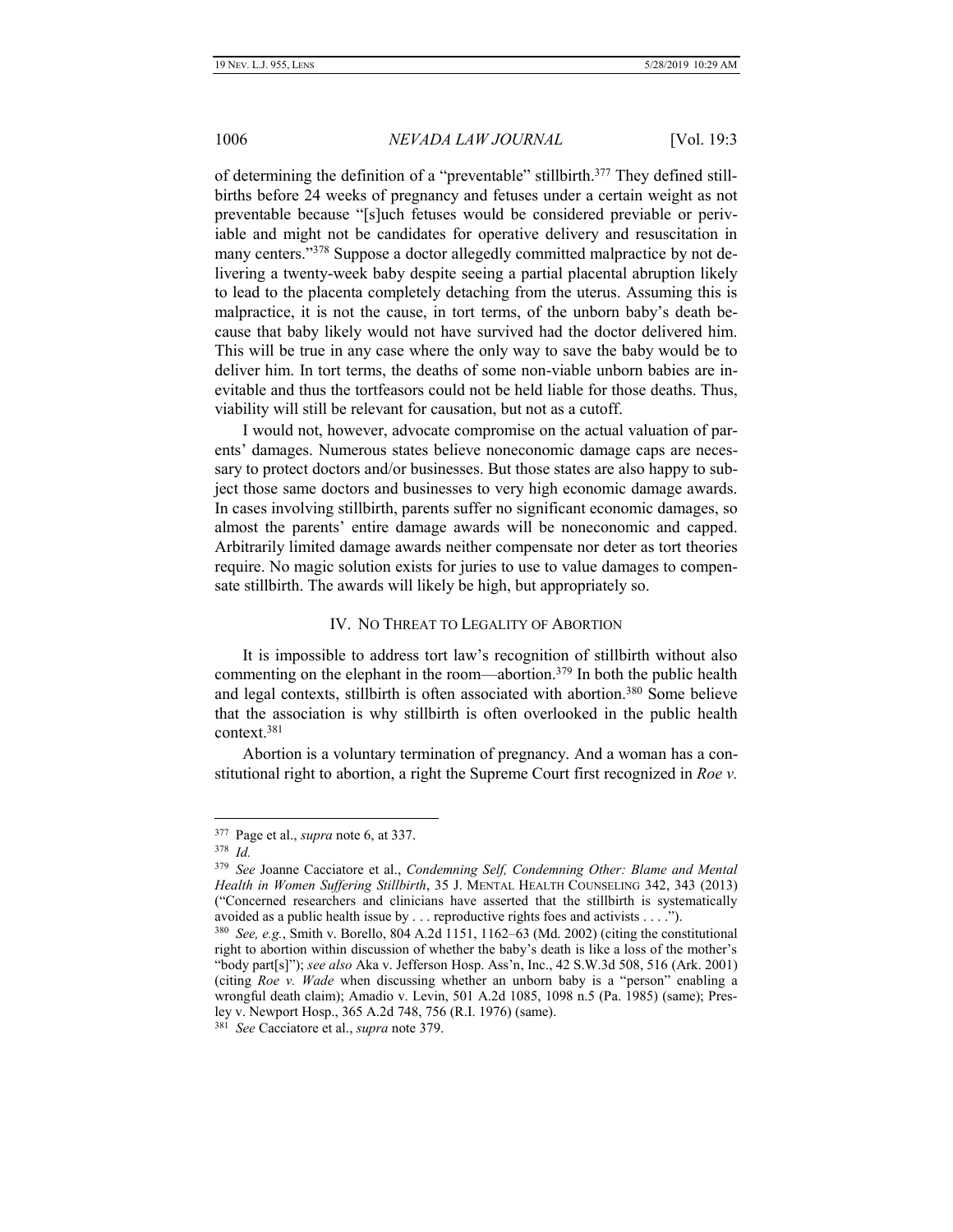*Wade*, <sup>382</sup> although the Court later limited that right in *Planned Parenthood v. Casey*. <sup>383</sup> Despite (or maybe due to) the constitutionality, abortion remains controversial. And some states remain eager to restrict or regulate abortion. Current popular laws include banning abortions after a certain gestational age, 384 restricting the use of government funds to pay for abortions,<sup>385</sup> restricting private insurance coverage of abortion expenses,<sup>386</sup> requiring doctors providing abortions to have privileges at hospitals,  $387$  requiring abortion clinics to be ambulatory centers,<sup>388</sup> a mandatory waiting period,<sup>389</sup> a mandatory ultrasound,<sup>390</sup> and mandatory burial of fetal remains.<sup>391</sup>

Fears of additional regulation on abortion gives some reason to pause before recognizing tort recovery for stillbirth.<sup>392</sup> "[I]f one were to acknowledge there was something of value lost," if we were to validate parents' grief after stillbirth, "one would thereby automatically accede the inherent personhood of embryos/fetuses."<sup>393</sup> Similarly, any "legal marker equating fetal life with that of born persons" could be made part of efforts to restrict abortion rights.<sup>394</sup> "Be-

386 *Id.*

<sup>382</sup> Roe v. Wade, 410 U.S. 113, 170 (1973).

<sup>&</sup>lt;sup>383</sup> Planned Parenthood v. Casey, 505 U.S. 833, 846 (1992) (allowing states to regulate abortion so long as the regulation does not pose an undue burden on the woman's ability to obtain an abortion); *see also* Erwin Chemerinsky & Michele Goodwin, *Abortion: A Woman's Private Choice*, 95 TEX. L. REV. 1189, 1195–96 (2017) (warning that *Roe v. Wade* may easily be overruled in the near future).

<sup>384</sup> *See, e.g.*, GA. CODE ANN. § 31-9B-2 (2019).

<sup>385</sup> *See, e.g.*, N.D. CENT. CODE § 14-02.3-03 (2017).

<sup>387</sup> TEX. HEALTH & SAFETY CODE ANN. § 171.0031 (West 2017), *invalidated by* Whole Woman's Health v. Hellerstedt, 833 F.3d 565 (5th Cir. 2016).

<sup>388</sup> *Id.* § 245.010, *invalidated by* Whole Woman's Health v. Hellerstedt, 833 F.3d 565 (5th Cir. 2016).

<sup>389</sup> FLA. STAT. § 390.0111 (2019).

<sup>390</sup> *Id.*

<sup>391</sup> LA. STAT. ANN. § 40:1061.25 (2018).

<sup>&</sup>lt;sup>392</sup> Applying wrongful death claims to stillbirth has actually been one focus within the prolife strategy to limit abortion rights. Kenneth A. De Ville & Loretta M. Kopelman, *Fetal Protection in Wisconsin's Revised Child Abuse Law: Right Goal, Wrong Remedy*, 27 J.L. MED. & ETHICS 332, 335 (1999) ("[O]ne facet of the long-term, end-game strategy of prolife forces has included an attempt to have fetuses declared 'children' or 'persons' in as many legal contexts as possible, including . . . civil wrongful death actions . . ."); *see also*  Murphy S. Klasing, *The Death of an Unborn Child: Jurisprudential Inconsistencies in Wrongful Death, Criminal Homicide, and Abortion Cases*, 22 PEPP. L. REV. 933, 977–79 (1995) (suggesting that fighting for reversal of *Roe v. Wade* is likely to be unsuccessful and that the abortion opponents should instead focus on "wrongful death law" to "place[] proper value on an unborn child" and that "[t]he emotional power of parents pleading for legal recognition of their unborn children may sway societal views and incite political action."). 393 Layne, *supra* note 231, at 305.

<sup>394</sup> Sanger, *supra* note 59, at 305. For legal scholarship describing the perceived conflict between tort compensation for the tortious loss of an unborn baby and abortion, see Hutton Brown et al., *Legal Rights and Issues Surrounding Conception, Pregnancy, and Birth*, 39 VAND. L. REV. 597 (1986); Rita M. Dunaway, *The Personhood Strategy: A State's Prerogative to Take Back Abortion Law*, 47 WILLAMETTE L. REV. 327, 327 (2011); Megan Fitzpat-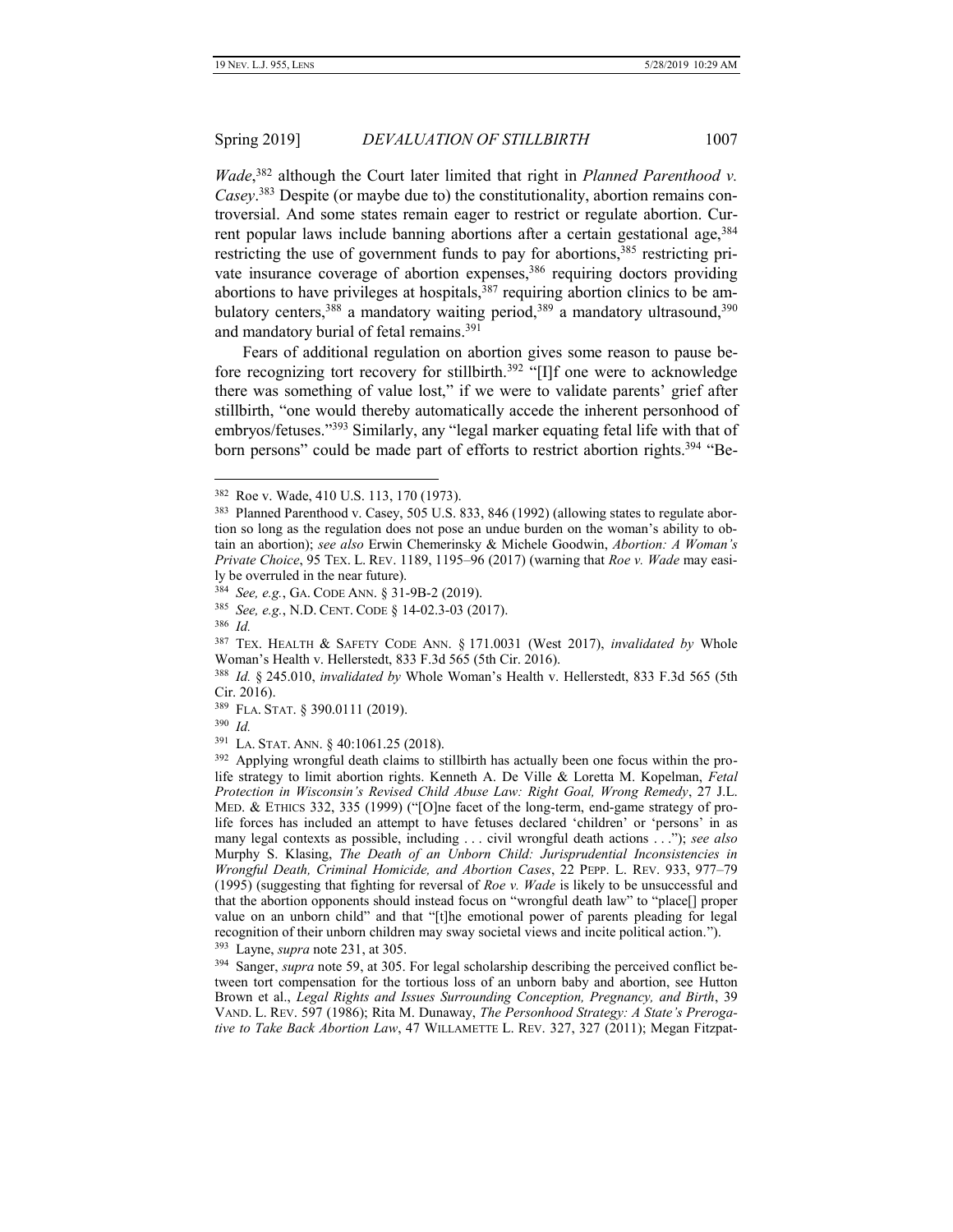cause the issues framing the meaning of miscarriage and stillbirth resonate so strongly with the abortion debate, most feminists have maintained a studied silence on the topic." 395

To see validation of that fear, look no further than a recent opinion from the Alabama Supreme Court in a stillbirth case.<sup>396</sup> One issue on appeal was the language used at trial to refer to the unborn baby.<sup>397</sup> Justice Parker, who has been criticized as attempting to dismantle *Roe v. Wade* by emphasizing the personhood of unborn babies,<sup>398</sup> wrote separately to explain he would have found error if the trial court "affirmatively prevented [the mother] from using Tristian's name before the jury, or taken any action to denigrate his humanity."<sup>399</sup> He clarified that "[a]ny efforts to stifle the recognition of an unborn child's humanity[] 'should be all the more intolerable in Alabama, where the express, emphatic public policy of our State is to uphold the value of unborn life.' "<sup>400</sup> This case was about stillbirth, not abortion.<sup>401</sup> But Justice Parker felt the need to also comment on abortion.

The tension between abortion and recognition of stillbirth was also evident in state legislative debates over the creation of something akin to birth certificates after stillbirth. State vital recognition of stillbirth is limited to a death certificate—no birth certificate, despite the fact that mothers still very much gave birth. Groups of aggrieved parents fought for passage of "Missing Angels Acts," creating something like a "Certificate of Birth Resulting in Stillbirth." 402 Concerns were raised by pro-choice advocates: "Might, for example, states start issuing or even requiring birth certificates for aborted fetuses?"<sup>403</sup> Former Governor of New Mexico Bill Richardson even vetoed a popular stillbirth birth certificate bill.<sup>404</sup> He claimed it was because of administrative concerns, but many

395 Layne, *supra* note 231, at 294.

397 *Id.* at \*7.

 $\overline{a}$ 

399 *Hamilton*, 2018 WL 1224234, at \*10 (Parker, J., concurring).

401 *Id.* at \*1.

rick, Note, *Fetal Personhood After the Unborn Victims of Violence Act*, 58 RUTGERS L. REV. 553, 553–54 (2006); Amy Lotierzo, *The Unborn Child, a Forgotten Interest: Reexamining*  Roe *in Light of Increased Recognition of Fetal Rights*, 79 TEMP. L. REV. 279, 289 (2006); Joyce E. McConnell, *Relational and Liberal Feminism: The "Ethic of Care," Fetal Personhood and Autonomy*, 99 W. VA. L. REV. 291, 291–92 (1996); Erica Richards, Note, *Loss of Potential Parenthood as a Statutory Solution to the Conflict Between Wrongful Death Remedies and* Roe v. Wade, 63 WASH. & LEE L. REV. 809, 810 (2006).

<sup>396</sup> *See generally* Hamilton v. Scott, No. 1150377, 2018 WL 1224234 (Ala. Mar. 9, 2018).

<sup>398</sup> *See, e.g.*, Nina Martin, *This Alabama Judge Has Figured Out How to Dismantle Roe v. Wade*, PROPUBLICA (Oct. 10, 2014), https://www.propublica.org/article/this-alabama-judgehas figured-out-how-to-dismantle-roe-v-wade [https://perma.cc/DP67-YEDJ].

<sup>400</sup> *Id.* (Parker, J., concurring) (quoting Stinnett v. Kennedy, 232 So. 3d 202, 224 (Ala. 2016) (Parker, J., concurring)).

<sup>402</sup> *See* SANGER, *supra* note 155, at 4.

<sup>403</sup> *Id.* Although it is worthwhile to pause and note that states have long issued death certificates for stillbirth, which presumably should also threaten abortion.

<sup>404</sup> Allison Stevens, *The Politics of Stillbirth*, PROSPECT (July 13, 2007), http://prospect.org/a rticle/politics-stillbirth [https://perma.cc/MBD4-BWLV].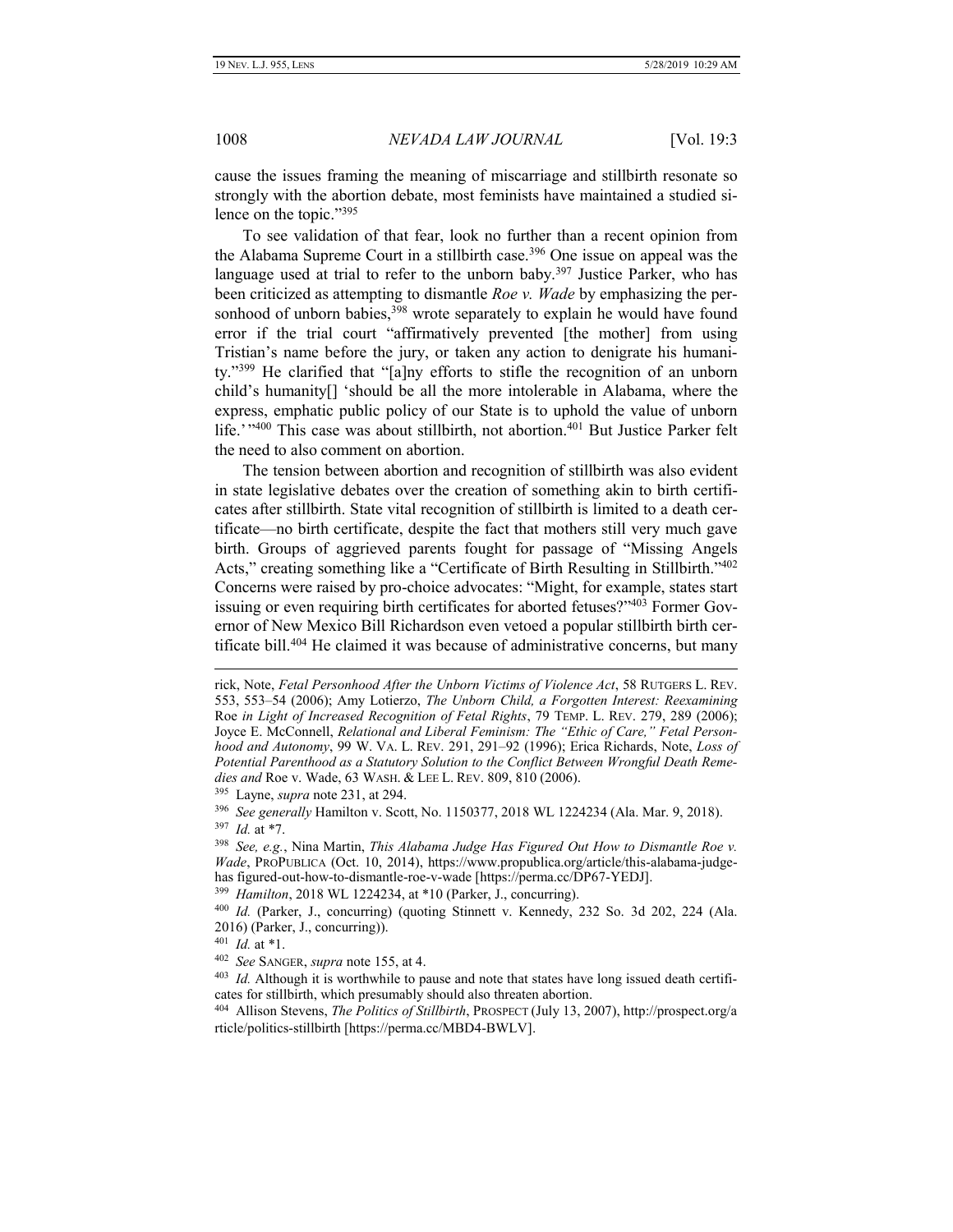suspected he did not want to lose pro-choice voters in his run for President.<sup>405</sup> In most other states, compromises were reached—mainly clarifications that the certificates would not apply to abortions and requiring parents to request the certificate—and many states now have stillbirth birth certificates.<sup>406</sup> Regardless, "[t]he Missing Angel example illustrates how cautious the subject of abortion has made everyone and how attentive citizens have become to even the possibility of a connection to abortion."<sup>407</sup>

This purported overlap of stillbirth and abortion is odd given that stillbirths and abortions happen at very different times in pregnancy. By definition, stillbirths do not occur until after twenty weeks of pregnancy. The vast majority of abortions happen before twenty weeks of pregnancy; in 2015, almost 99 percent of abortions happened before 21 weeks of pregnancy.<sup>408</sup> Some of these slightly over 1 percent of abortions that occur after twenty weeks are due to medical conditions, either for the mother or the unborn baby.<sup>409</sup> Simply because of the duration of the pregnancy, stillbirth is different than abortion. And recognizing parents' loss in stillbirth then has little practical effect on abortion, the vast majority of which happen before stillbirth is even possible.

To explain the consistency between tort recognition of stillbirth and the legality of abortion, it is important to start with the fact that tort law specifically recognizes a woman's right to choose, through a wrongful birth claim. Courts first adopted this claim after *Roe v. Wade*. <sup>410</sup> Generally, wrongful birth is a medical malpractice claim based on the obstetrician's failure to diagnose birth defects.<sup>411</sup> "The crux of the case turns on plaintiff's causal assertion that she would have chosen to terminate the pregnancy if she had been properly advised or treated." <sup>412</sup> A woman has this right and can recover compensation if tortiously deprived of it.

Many mistakenly believe that tort recognition of stillbirth would infringe on the right to abortion, usually fearing that tort recognition would accord some legal status on the unborn baby. This mistake is especially understandable if a wrongful death claim is based on courts' interpreting the word "person" in the statute to include an unborn baby. A wrongful death claim, however, does not create any legal right for the baby. It is not a claim for the deceased—it is a claim for "certain beneficiaries who suffer from another's death as a result of a

<sup>405</sup> *See id.*

<sup>406</sup> *See supra* note 68 and accompanying text.

<sup>407</sup> SANGER, *supra* note 155, at 4.

<sup>408</sup> *CDCs Abortion Surveillance System FAQs*, CTRS. FOR DISEASE CONTROL & PREVENTION (Nov. 19, 2018), https://www.cdc.gov/reproductivehealth/data\_stats/abortion.htm [https://per ma.cc/CW2C-98DR].

<sup>409</sup> *See* Maggie Fox, *This Doctor Just Explained Late-Term Abortion—On Twitter*, NBC NEWS (Jan. 30, 2018, 6:28 PM), https://www.nbcnews.com/health/health-news/doctor-justexplained-late-term-abortion-twitter-n842611 [https://perma.cc/G29Y-6W9A].

<sup>410</sup> *See id.*

<sup>411</sup> CHAMALLAS & WRIGGINS, *supra* note 109, at 128.

<sup>412</sup> *Id.* at 128–29.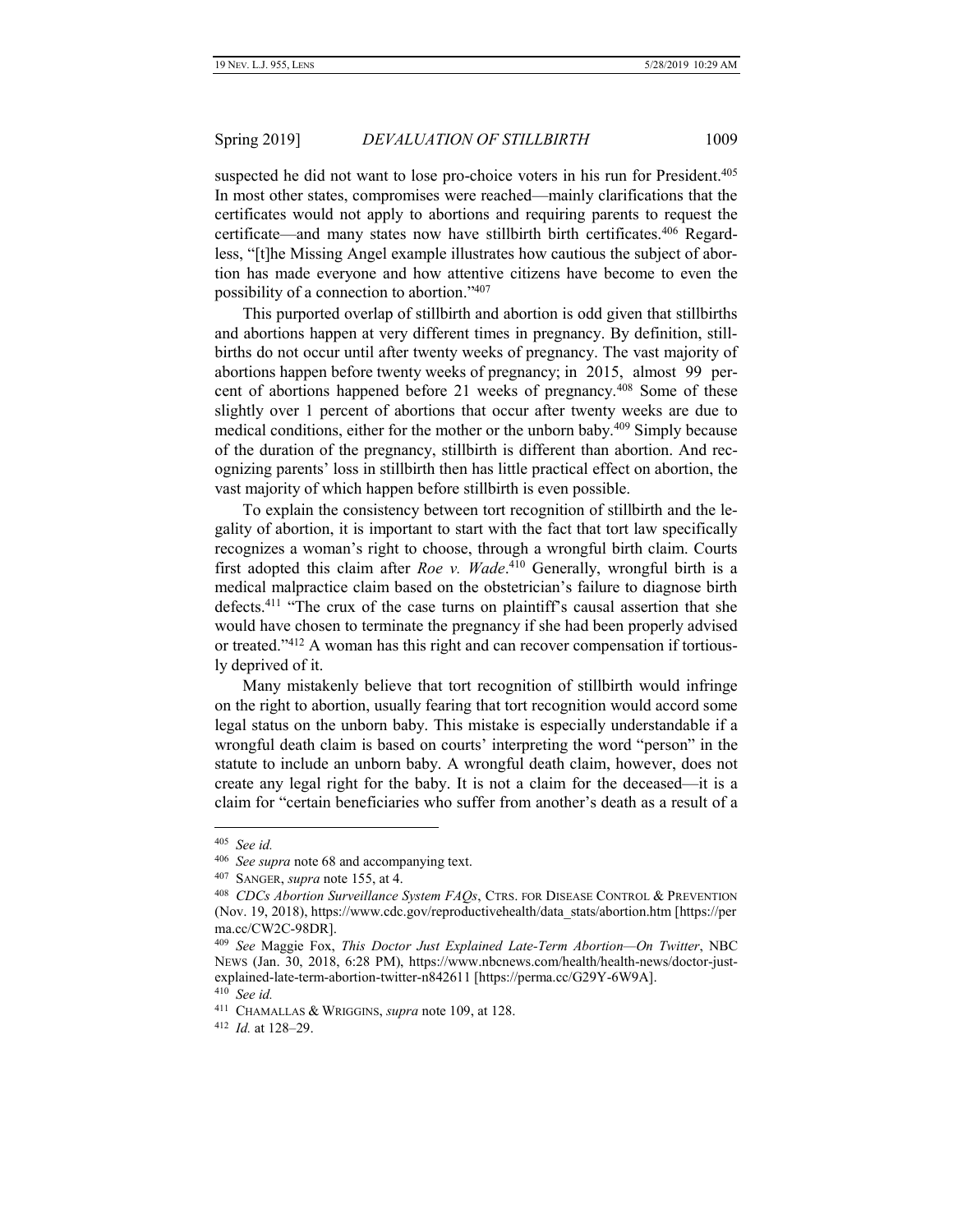tort."<sup>413</sup> It is the parents' claim and it awards the parents damages for the lost affectional tie, the loss of their relationship with their baby.<sup>414</sup> "The parent's loss does not depend on the legal status of the child; indeed the absence of the child is the crux of the suit."<sup>415</sup>

The Supreme Court clarified this exact point in *Roe*. <sup>416</sup> It mentioned wrongful death claims in discussing whether other laws recognized whether life "begins before live birth" or whether laws "accord[ed] legal rights to the unborn."<sup>417</sup> The Court then explained that the wrongful death claim "would appear to be one to vindicate the *parents*' interest and is thus consistent with the view that the fetus, at most, represents only the potentiality of life."<sup>418</sup>

To further clarify the consistency, wrongful death statutes often include a specific exception for legal abortion. Illinois law, for example, states that no wrongful death cause of action exists "against a physician or a medical institution for the wrongful death of a fetus caused by an abortion where the abortion was permitted by law and the requisite consent was lawfully given."<sup>419</sup> Similarly, due to the legality, the father would not have a claim against the woman after abortion. Although the father may well suffer emotional distress due to the

<sup>413</sup> DOBBS, *supra* note 98, at 804. This is the distinction between a wrongful death claim, the surviving family's claim, and a survivorship cause of action, which is the decedent's claim. "Survival statutes do not provide for an independent action in favor of the deceased's dependents." *Id.* "They provide for the survival of whatever action the deceased herself would have had if she had been able to sue at the moment of her death." *Id.*

<sup>414</sup> *See* Chamallas, *Architecture*, *supra* note [9,](#page-3-0) at 500–01 (explaining that wrongful death claim compensates for the loss of a relationship within her discussion of tort law's inherent hierarchy of injuries).

<sup>415</sup> Dunn v. Rose Way, Inc., 333 N.W.2d 830, 833 (Iowa 1983).

<sup>416</sup> Roe v. Wade, 410 U.S. 113, 170 (1973).

<sup>417</sup> *Id.* at 161.

<sup>418</sup> *Id.* at 162 (emphasis added). That the wrongful death claim protects the parents' interest in their desired unborn child is another reason for the suggested twenty-week cutoff for the wrongful death claim, based on whether the parents' expectation of having a living baby is reasonable. *See supra* note 371 and accompanying text. The concept of reasonableness of the parents' interest in having their desired baby has no application in abortion law.

<sup>419</sup> 740 ILL. COMP. STAT. 180/2.2 (2018); *see also* Doe v. Planned Parenthood/Chi. Area, 956 N.E.2d 564 (Ill. App. Ct. 2011) (dismissing various claims against an abortion clinic, including wrongful death, negligent infliction of emotional distress, and alleged violations of the Illinois Consumer Fraud and Deceptive Business Act); Acuna v. Turkish, 930 A.2d 416 (N.J. 2007) (dismissing wrongful death, survival, and emotional distress claims).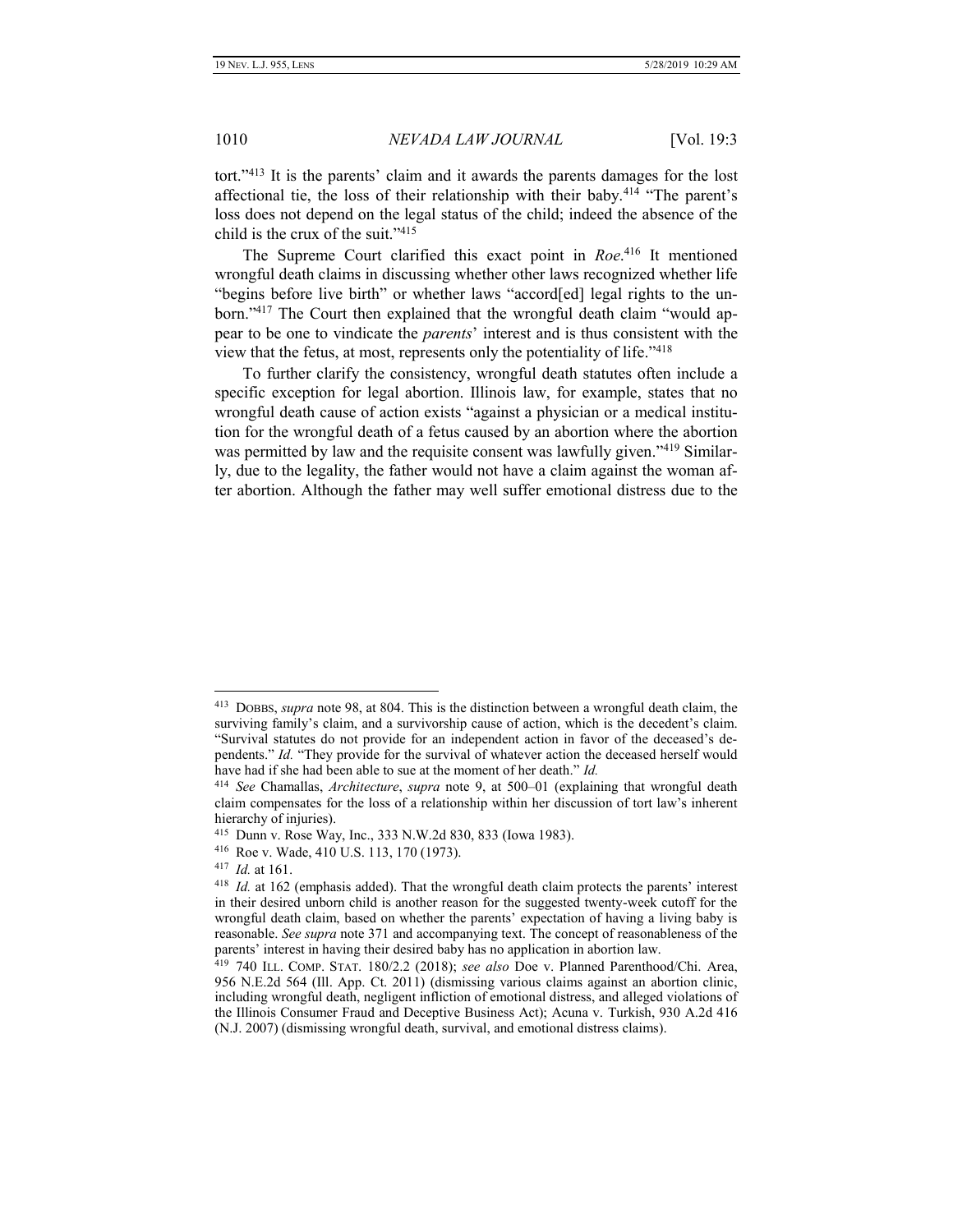Spring 2019] *DEVALUATION OF STILLBIRTH* 1011

abortion, $420$  the constitutionality of abortion shields the woman from liability in tort.<sup>421</sup>

Possibly more importantly, compensation after stillbirth does not confer some less-defined inherent personhood or value that could threaten the legality of abortion. Tort law frequently awards mental anguish and loss of consortium damages without also conferring some special legal status on the injury. For instance, courts have awarded anguish-like damages for negligent destructions of property, like "wedding photos, baby pictures, and documents with emotional value that were irreplaceable."<sup>422</sup> Courts have also awarded loss of consortium damages after the tortious death of a pet animal.<sup>423</sup> No one questioned whether those cases meant animals now have inherent personhood or value comparable to personhood. The loss of wedding pictures and animals are not at all comparable to stillbirth, in my opinion. The point though is that tort law awards these damages frequently without creating some sort of new legal rule regarding the value of pictures and animals. Instead, those court decisions mean that others who tortiously lose special pictures or animals can seek compensation. Similarly, awarding mental anguish and loss of consortium damages after stillbirth does not create some new precedent that would chip away at abortion rights.

Another clear distinction between a wrongful death claim and abortion is existence of opposing interests. In the wrongful death context, the mother's interest in the unborn child and the state's interest in the same unborn child align—both want the pregnancy to be successful and for the child to be born alive. Those interests do not align in the case of abortion. The state is still interested in protecting the life of the unborn child, but the woman lacks the same interest. And pregnancy and possible birth of that child will affect the woman in a way it will affect no one else. That is why, as the Court held in *Roe*, the woman has a right to choose to not become a mother. The difference in the

<sup>420</sup> *See infra* Sectio[n C](#page-32-0). (discussing the father's loss after stillbirth). *See* Seymore, *supra* note 210, at 841. Professor Malinda Seymore summarized the results of studies of men's reactions to abortion. The "unsurprising" result was that "different men experience abortion differently." *Id.* In one study, men expressed grief, sadness, anger, and experienced various symptoms of post-traumatic stress disorder. *Id.* In another study of men in months or a year after the abortion, "most participants said that they were satisfied with the abortion decision, expressing feelings of relief." *Id.*

<sup>421</sup> *See* Christopher C. Lund, *Free Exercise Reconceived: The Logic and Limits of* Hosanna-Tabor, 108 NW. U. L. REV. 1183, 1201–02 (2014) (finding that the constitutionality of abortion precludes it from being extreme and outrageous conduct); *see also id.* (explaining that allowing the father a tort claim would "function exactly like a requirement of spousal consent, held unconstitutional long ago.").

<sup>422</sup> *See* Dubey v. Pub. Storage, Inc., 918 N.E.2d 265, 283 (Ill. Ct. App. 2009).

<sup>423</sup> *See, e.g.*, Jankoski v. Preiser Animal Hosp., 510 N.E.2d 1084, 1087 (Ill. App. Ct. 1987) (affirming that the loss of companionship could be used as an element in determining damages in a property damage case, similar to the treatment of other items of sentimental value, such as heirlooms and photographs, but refusing to extend an independent cause of action for loss of companionship).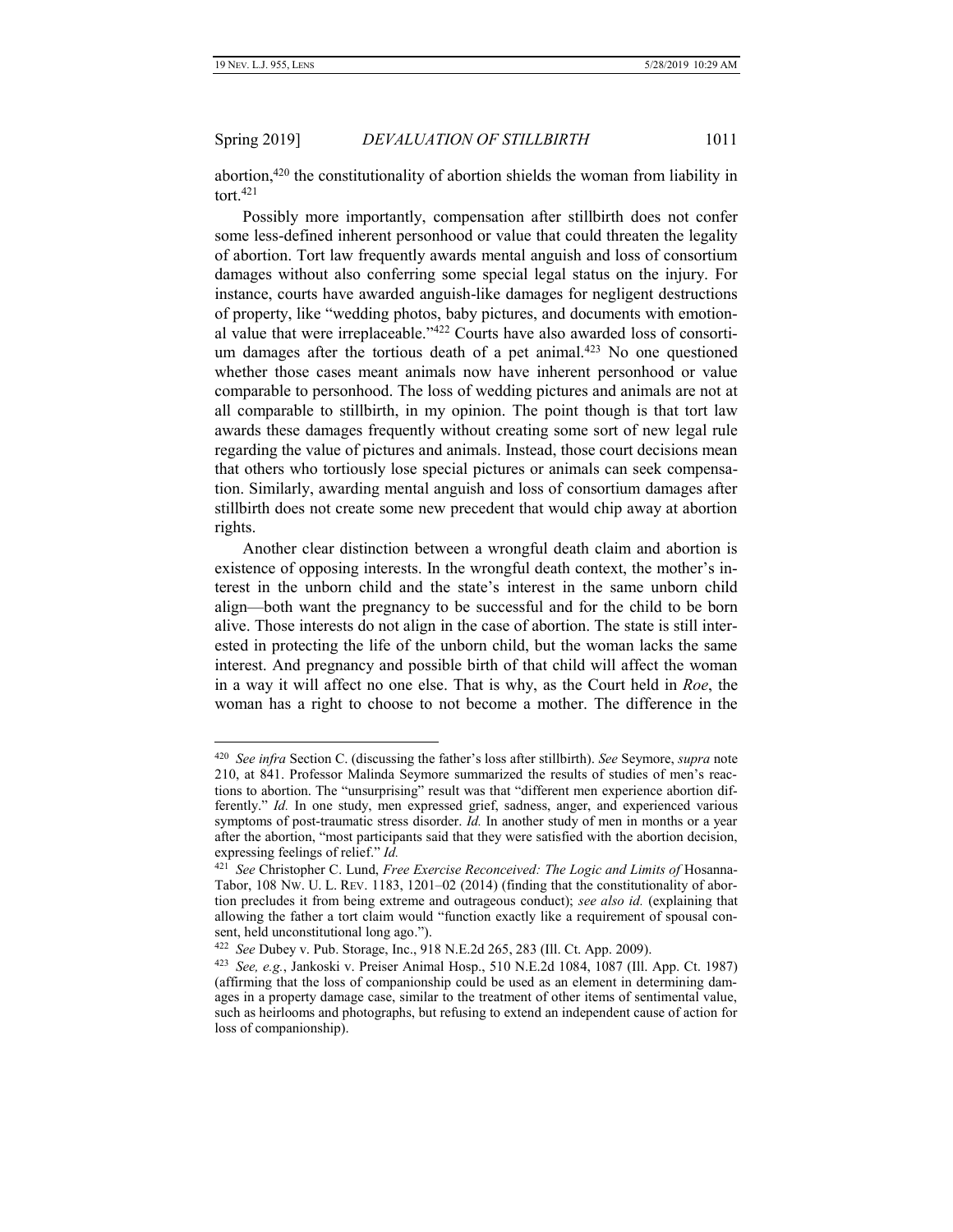aligning versus competing interests is a simple reason why the recognition and regulation of stillbirth and abortion can and should differ, yet still be consistent.

The same differing interests exist in the criminalization of the death of an unborn child and abortion. "As of 2005, at least thirty-three states criminalized the killing of a fetus under regular homicide statutes, separate feticide laws, or judicial interpretations of the criminal code."<sup>424</sup> Some of these state statutes have existed for a long time; California passed its first statute in 1970, years before *Roe*. <sup>425</sup> Like they have with wrongful death claims, the pro-choice side opposed these criminal measures. As Professor Carolyn B. Ramsey explained, that opposition is an overreaction: "While critics of fetal homicide laws often depict them as a monolithic threat to reproductive freedom, this broad-brush approach is more polemical than informative."<sup>426</sup> Instead, the two measures can easily coexist, and have for many years, given the differing interests; "[w]hen the law criminalizes the lethal conduct of a third-party attacker, there are no competing interests to weigh."<sup>427</sup>

Last, denying recovery, pretending as if parents do not really lose anything in stillbirth, denies reality. Some women, and men, very quickly develop a relationship with their unborn child. That has always been true. It was true when the Court decided *Roe*. And it is even sometimes true in abortion.<sup>428</sup> Downplaying this reality is neither persuasive nor credible. Devaluing one woman's loss after stillbirth does not protect another woman's abortion rights.

The reality is that abortion is complicated. To glibly state "[a]pparently, because of the unique relationship between a mother and her fetus, a woman is allowed to perform a harmful action that would not be allowed by others" is oversimplifying.<sup>429</sup> Some parents view stillbirth as the loss of their child and other parents choose, for whatever reason, to terminate a pregnancy. As Professor Sanger explained: "This is not inconsistency but rather an awareness of context."<sup>430</sup>

<sup>424</sup> Carolyn B. Ramsey, *Restructuring the Debate Over Fetal Homicide Laws*, 67 OHIO ST. L.J. 721, 734 (2006).

<sup>425</sup> *Id.* at 733.

<sup>426</sup> *Id.* at 743.

<sup>427</sup> *Id.* at 740.

<sup>428</sup> SANGER, *supra* note 155, at 132–33 (discussing the difference between feelings of loss and regret after abortion).

<sup>429</sup> Murphy S. Klasing, *The Death of an Unborn Child: Jurisprudential Inconsistencies in Wrongful Death*, *Criminal Homicide, and Abortion Cases*, 22 PEPP. L. REV. 933, 971 (1995). 430 SANGER, *supra* note 155, at 104; *see also id.* at 103 (explaining that "pro-choice women may scoff at 'I'm a Child, Not a Choice' placards and at the same time feel excitement looking at the scan of an expected grandchild"); *id.* at 81 ("Even those who do not regard an ultrasound image as proof of personhood understand that it functions as such for others."). *But see id.* at 4 (discussing inherent concern that "it may no longer be possible to cabin the culture or political meaning of anything to do with fetal life or death in the United States"). Sometimes context cannot readily explain away an inconsistency. For example, in a Colorado case, a Catholic hospital found the abortion and wrongful death contexts separate enough to be able to argue that unborn child is not a person in the liability for wrongful death con-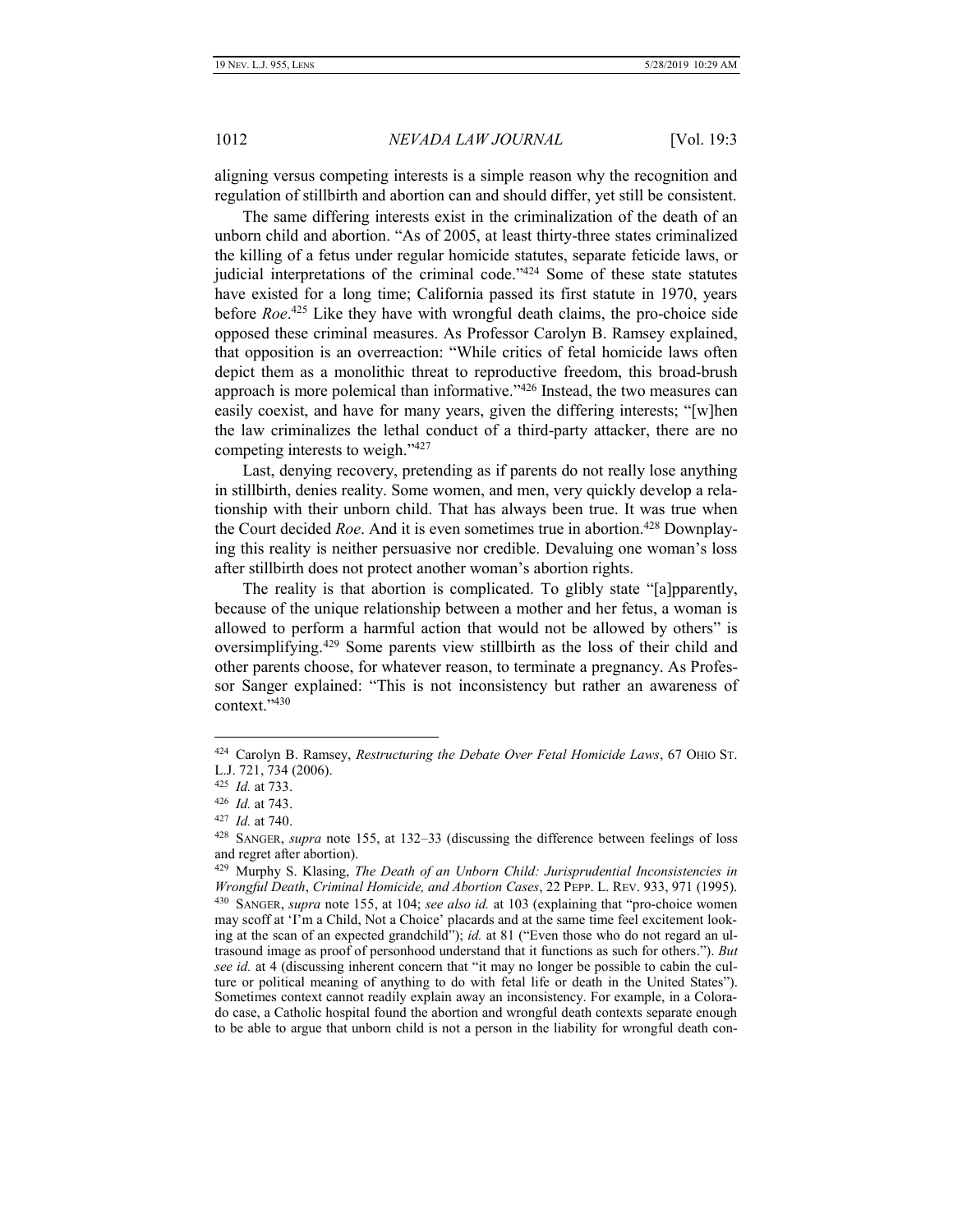Context often controls views on abortion. This is certainly true on a personal level. A pro-choice woman can still doubt that she could ever have an abortion. Similarly, a pro-life woman may want an abortion after rape or incest. The American public also takes a "contextual view of homicide and to recognize that abortion does not equate to fetal murder."<sup>431</sup> Context also controls legally; a law can exist based on the sentiment that all life is precious, yet still allow abortion in cases of rape or incest.<sup>432</sup>

"[W]omen's attitudes regarding prenatal life are not fixed or universal."<sup>433</sup> This is true for abortion and for involuntary pregnancy loss. Women have different opinions about their losses in miscarriages, pregnancy loss before twenty weeks, the same timeframe in which the vast majority of abortions taken place. If early, some may not believe that they lost a child. Or even if they believe they lost a child, they had not named that child nor considered him a part of the family.<sup>434</sup> But for stillbirth, pregnancy loss after twenty weeks, including the unborn baby dying during labor, the vast majority of parents believe that they lost a child. Tort's law recognition of another contextual view of unborn babies specific to stillbirth does not affect another woman's right to choose abortion.

A woman's rights to reproductive health should not be limited to her right to abortion. This recognition reflects the shift from the reproductive rights movement to the more recent reproductive justice movement.<sup>435</sup> Instead of focusing almost exclusively on abortion, the reproductive justice movement is "equally about the right to not have children, the right to have children, the right to parent with dignity, and the means to achieve these rights."<sup>436</sup> In stillbirth, the woman chose to keep that pregnancy and bonded with her child. After twenty weeks of pregnancy, she reasonably expected to give birth to a living child. A woman who loses that choice and her child in a tortiously caused stillbirth should be able to sue that tortfeasor for her child's wrongful death. Con-

text. Ben Brumfield & Kyung Lah, *Lawyers for Catholic Hospital Argue That a Fetus is Not a Person*, CNN (Jan. 27, 2013, 1:02 PM), https://www.cnn.com/2013/01/26/us/colorado-fetu s-lawsuit/index.html [https://perma.cc/NSF3-L852]; *see generally* Stodghill v. Pelner, No. 07CV522, 2010 WL 9103730 (D. Colo. Dec. 5, 2010).

<sup>431</sup> Ramsey, *supra* note 424, at 731–32; *see also id.* at 730 ("The widely held view that third-party killers of fetuses should suffer serious criminal penalties contrasts with the public's enduring support for legal but limited access to abortion.").

<sup>432</sup> *See* John A. Robertson, *Genetic Selection of Offspring Characteristics*, 76 B.U. L. REV. 421, 444 (1996) ("This position risks moral inconsistency: If they oppose abortion because they believe that the fetus is an entity with interests, then protecting only fetuses with certain genes, or only those not conceived by rape or incest, is morally inconsistent.").

<sup>433</sup> SANGER, *supra* note 155, at 146.

<sup>434</sup> *See* LAYNE, *supra* not[e 3,](#page-2-1) at 8.

<sup>435</sup> *See* Rachel Rebouché, *Reproducing Rights: The Intersection of Reproductive Justice and Human Rights*, 7 U.C. IRVINE L. REV. 579, 594 (2017) (explaining that the reproductive rights movement focuses almost exclusively on abortion rights, and that the reproductive justice movement believes the abortion focus "diverts attention away from a range of other reproductive experiences.").

<sup>436</sup> Zakiya Luna & Kristin Luker, *Reproductive Justice*, 9 ANN. REV. L. & SOC. SCI. 327, 343 (2013).